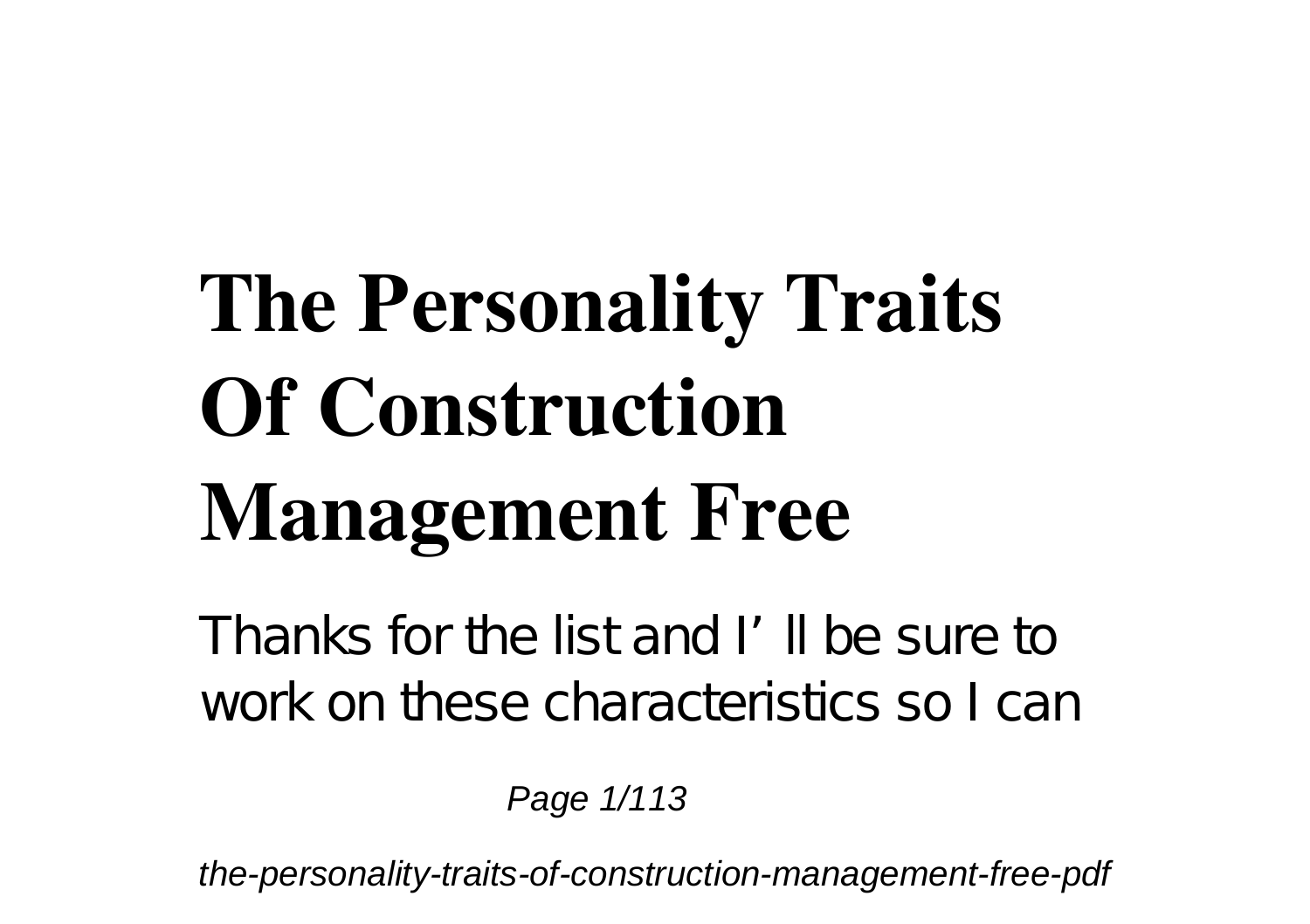be successful as an architect. ondrejslunecko 5 May 2020 Reply. Thanks for the comment, Taylor. If architecture is a path you want to pursue, than definitely go for it! It is worth it.

There are several different types of building construction, and many Page 2/113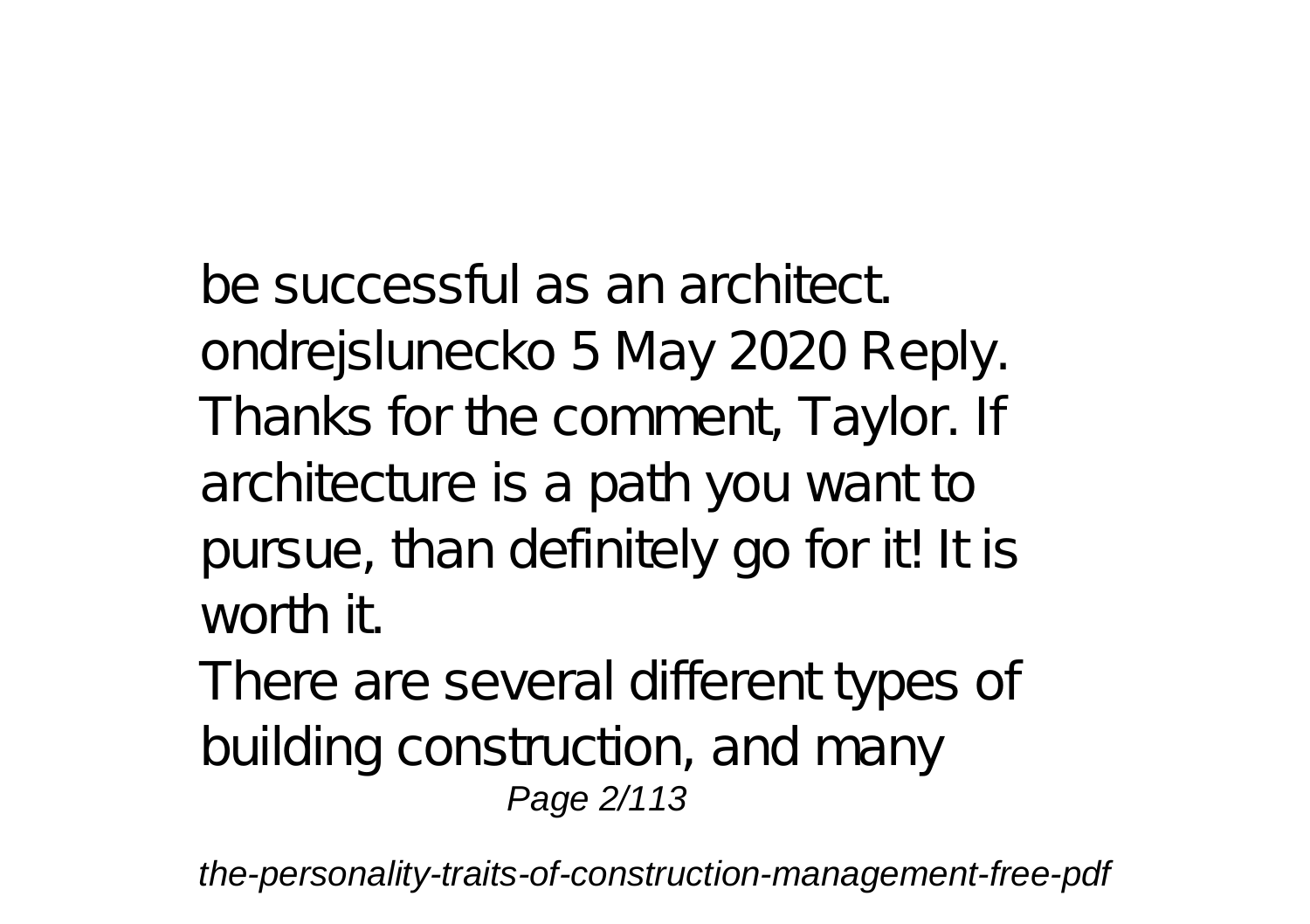factors will come into play when determining which type to use in your construction project. The purpose of the structure can help determine which type you need. For example, you may require a heavy construction method for a two-storey home that needs to support multiple floors. Page 3/113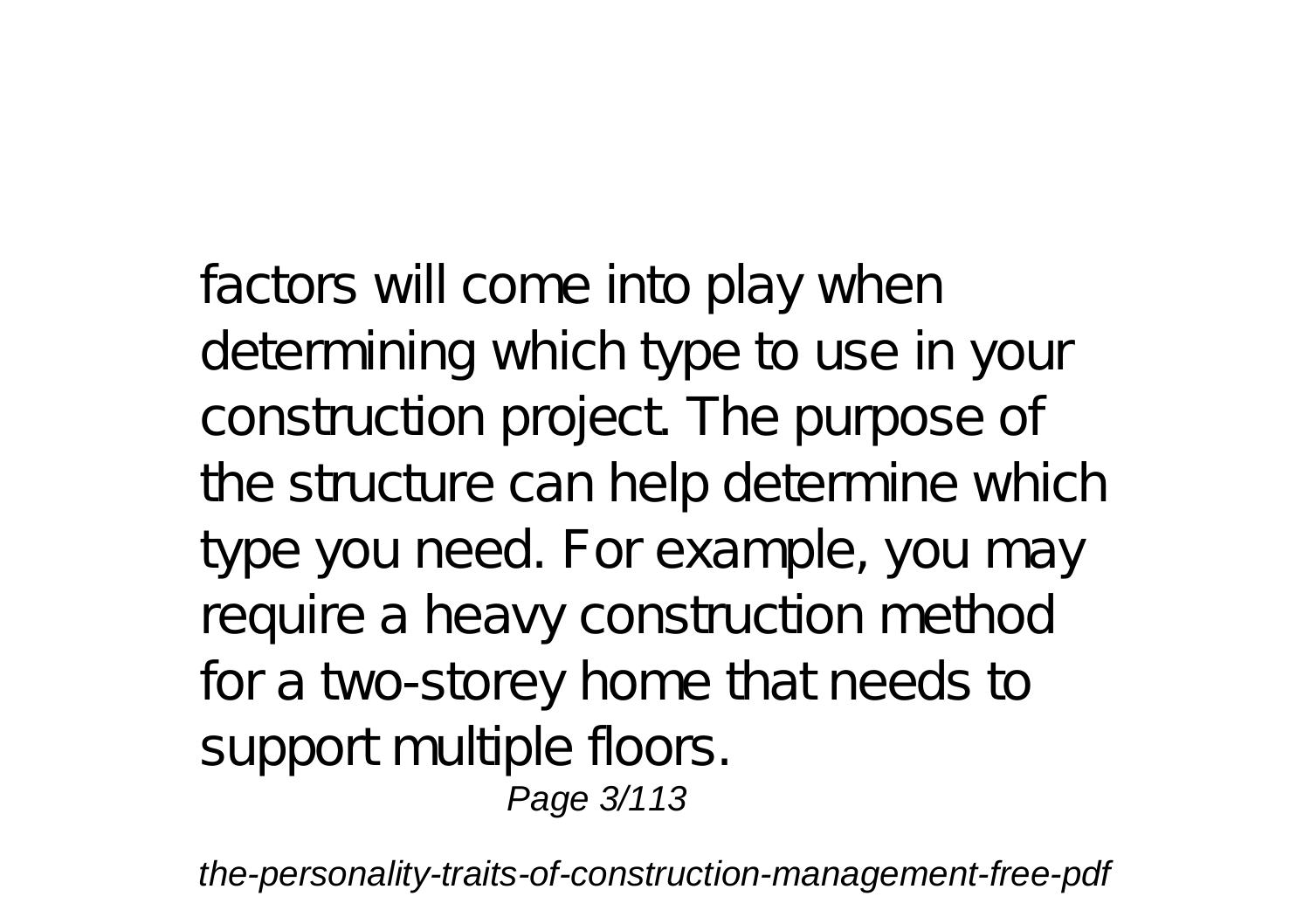## *What are the main Characteristics of Construction Projects*

How to become a GREAT LEADER (5 character traits) The Four Personality Types and How to Deal with Them *How To Improve Your Personality | 9* Page 4/113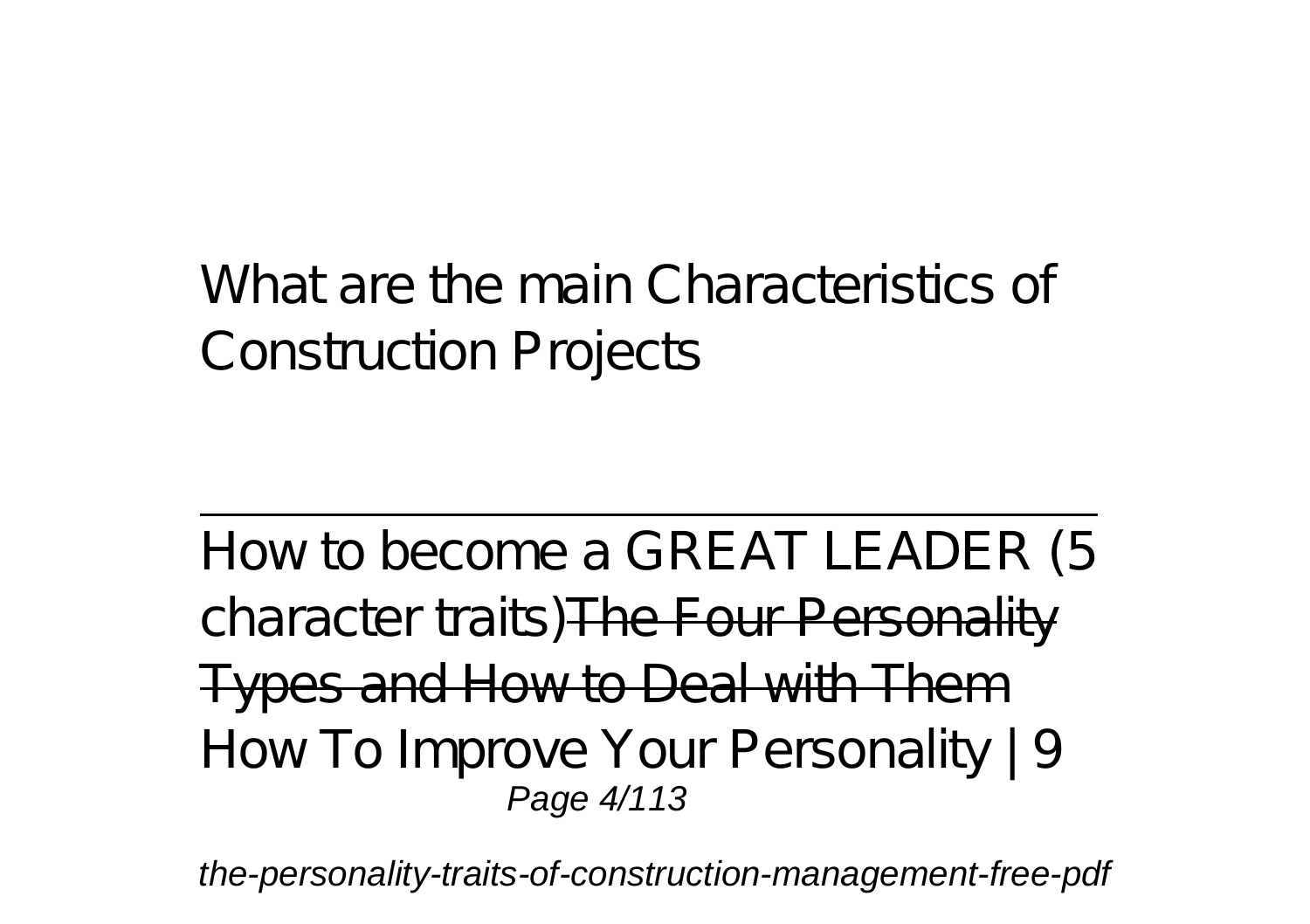*Personality Enhancing Tips* 2017 Personality 14: Introduction to Traits/Psychometrics/The Big 5 *The Big 5 Personality Traits - Jordan Peterson* Jordan Peterson: What Kind of Job Fits You? *2017 Personality 06: Jean Piaget \u0026 Constructivism* **The moral roots of liberals and** Page 5/113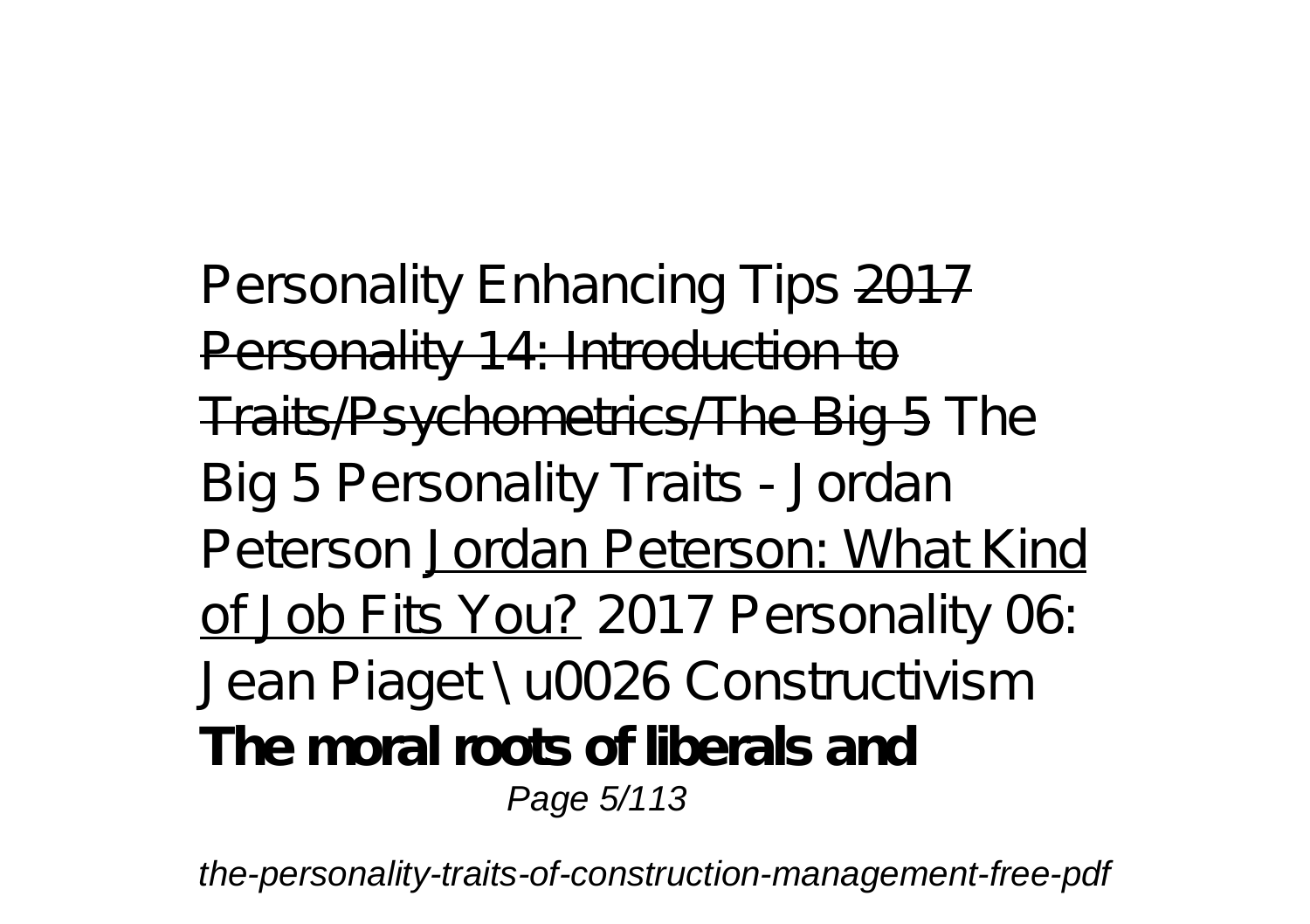**conservatives - Jonathan Haidt** *Type A Personality Explained* 2014 Personality Lecture 20: Conscientiousness (Biology \u0026 Traits) *2014 Personality Lecture 16: Extraversion \u0026 Neuroticism (Biology \u0026 Traits)*The Best Kept Secret in Construction | Michael Page 6/113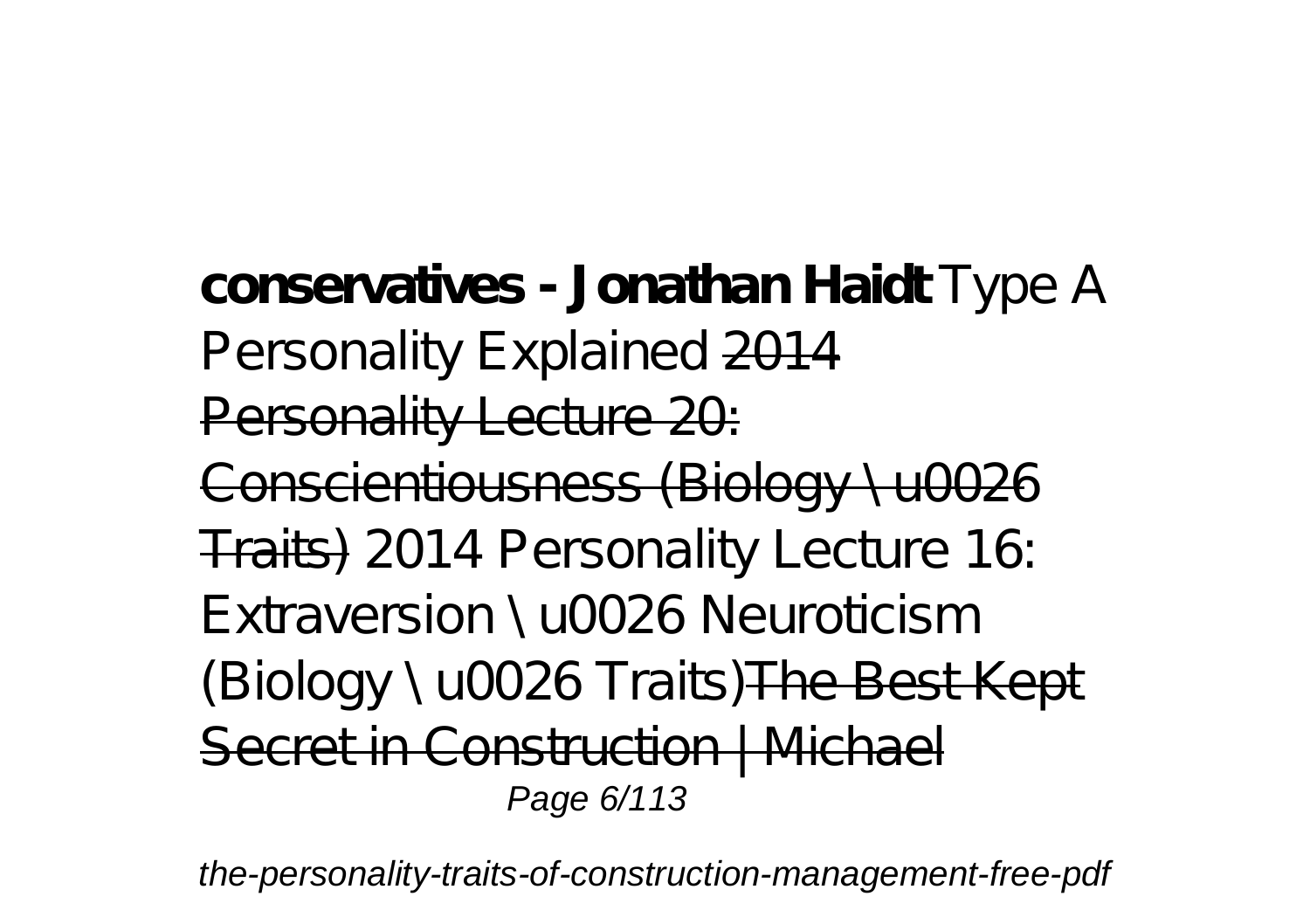Johnson | TEDxDavenport \"STOP Saying Things that Make You WEAK!\" - Jordan B. Peterson (@jordanbpeterson) - Top 10 Rules *The problem with Conscientiousness - Jordan Peterson* Three Questions to unlock your authentic career: Ashley Stahl at TEDxBerkeley \"What are Page 7/113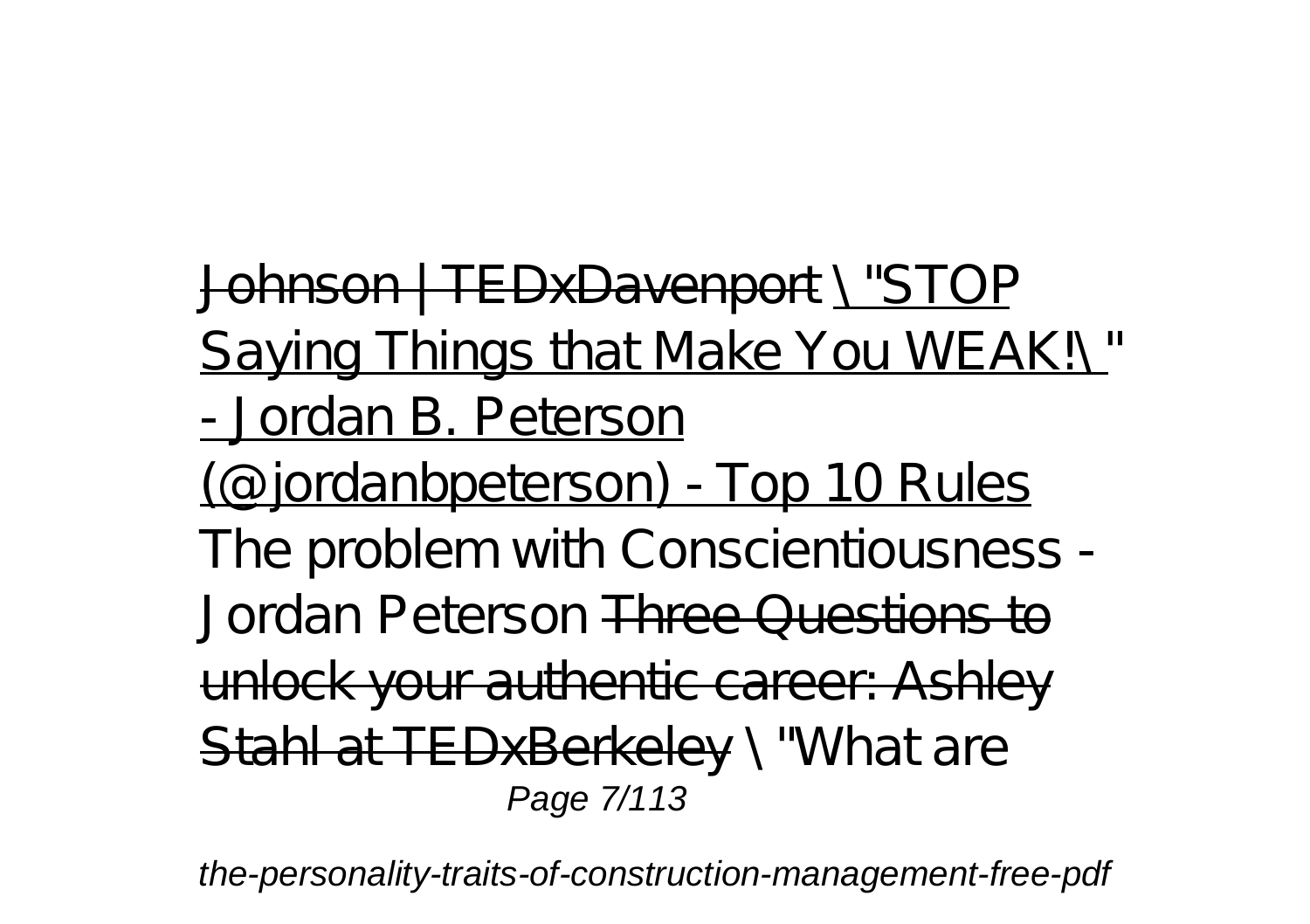disagreeable people like?\" Jordan Peterson **HOW TO READ ANYONE INSTANTLY | PSYCHOLOGICAL TRICKS** *Type A Personalities vs Type B Personalities (Type D, Type T too!)* Jordan Peterson teaches you how to interact with children 11 Skills that Millionaires Master 2017 Personality Page 8/113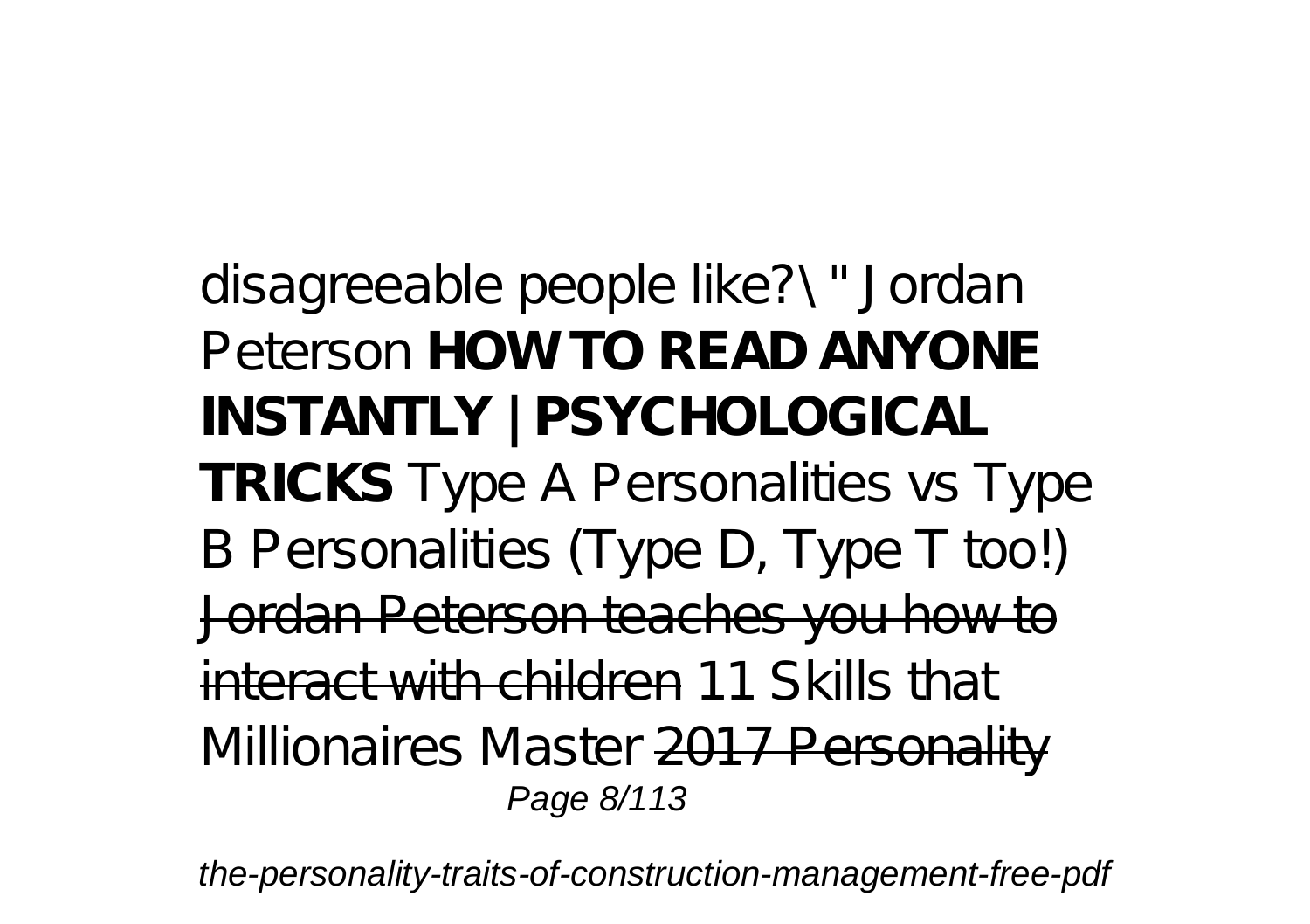13: Existentialism via Solzhenitsyn the Gulag How do the Five Factor Personality Traits Affect Career Success?

How to Improve Yourself Right NOW (and Why) - Prof. Jordan Peterson *2014 Personality Lecture 17: Agreeableness and gender differences* Page 9/113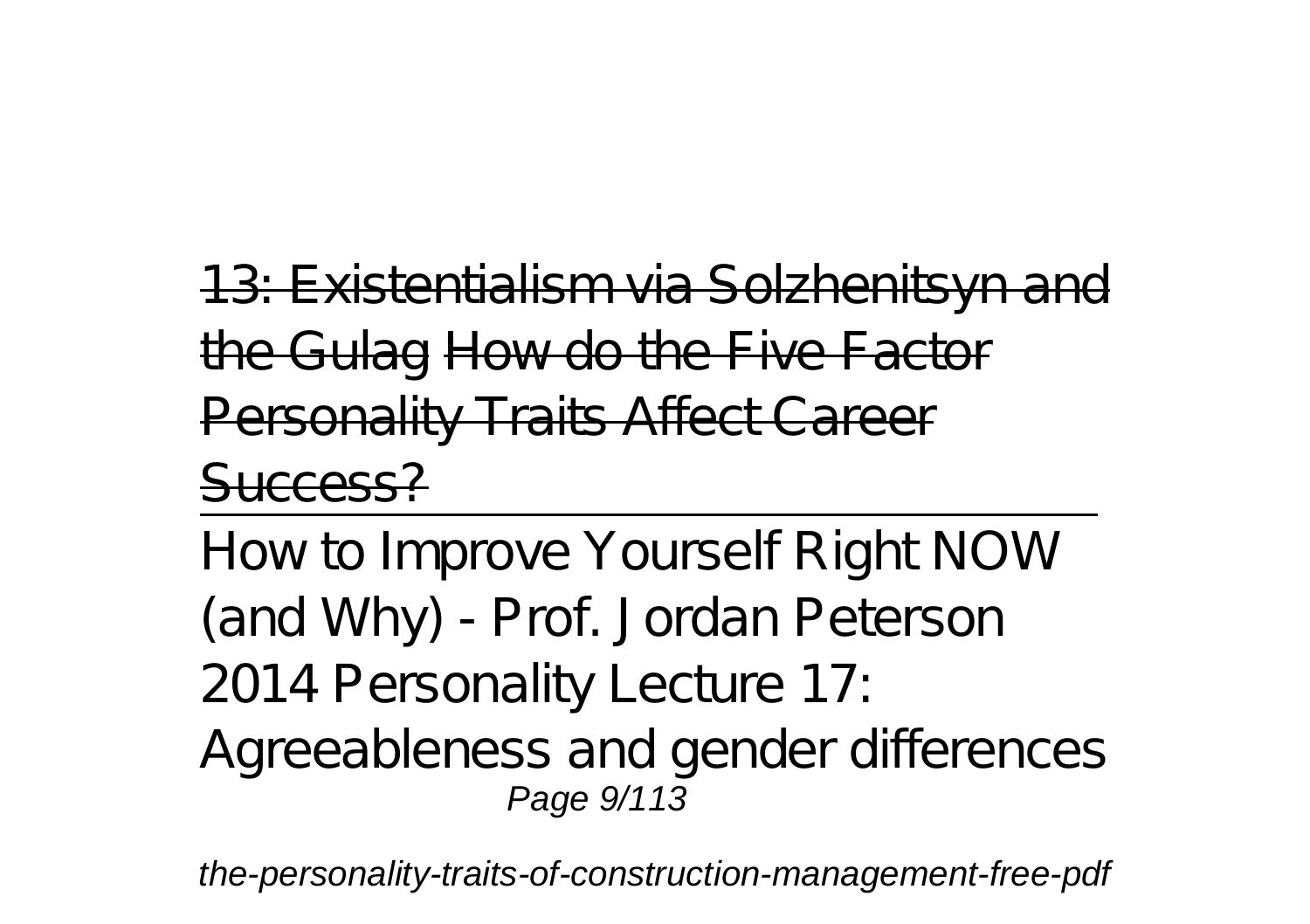20 Minutes on UnderstandMyself.com

7 Keys to a Positive Personality | Brian Tracy**2017 Personality 18: Biology \u0026 Traits: Openness/Intelligence/Creativity I** Personality Traits, Relationships and Rapport Cambridge IELTS 15 Listening Test 1 with answers I Latest Page 10/113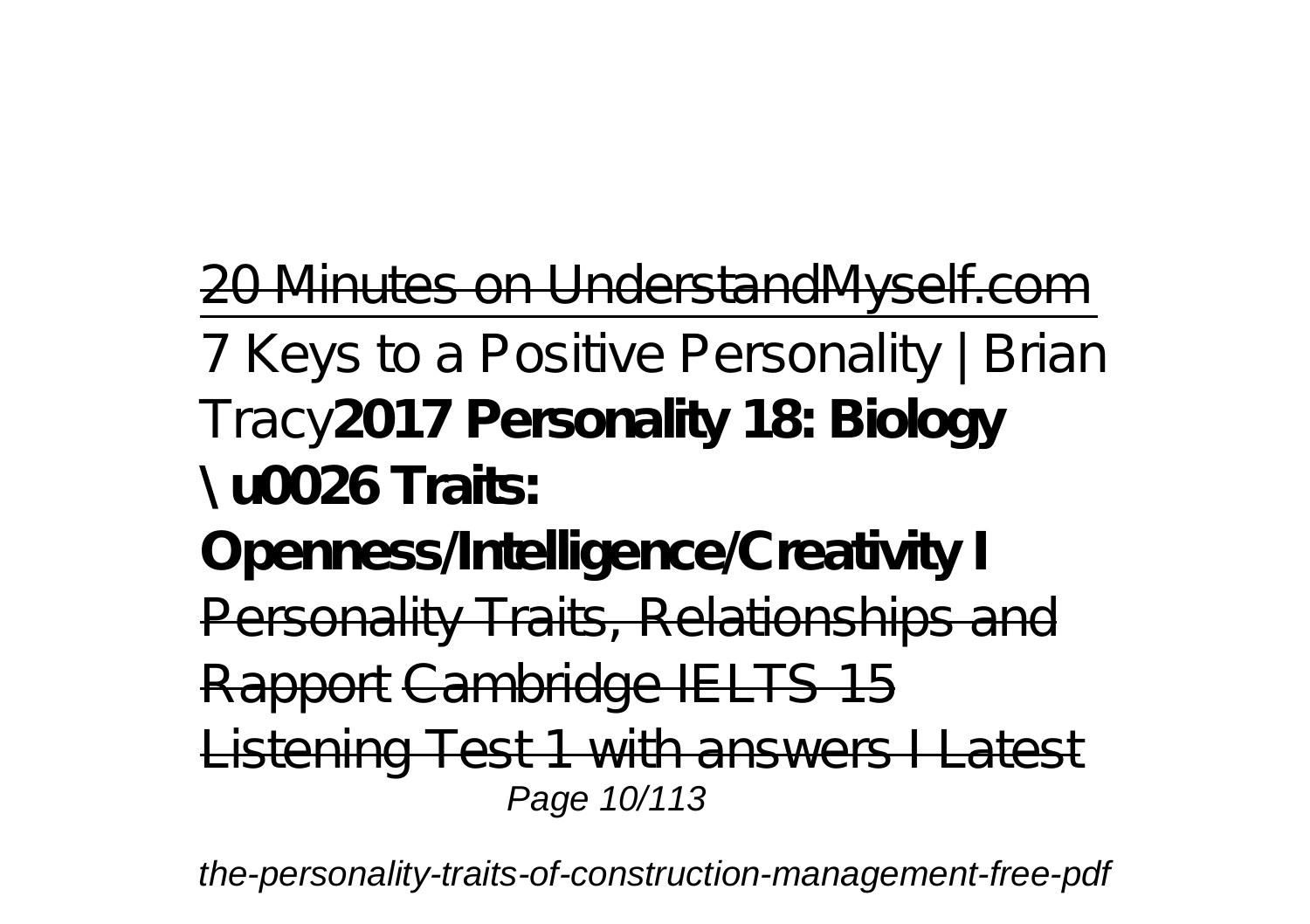IELTS Listening Test 2020 *The Personality Traits Of Construction* 10 Personality Traits Every Construction Worker Should Have 1. Practical. Working in construction is definitely not for those who want to work behind a desk. Construction workers... 2. Hardworking. It is without Page 11/113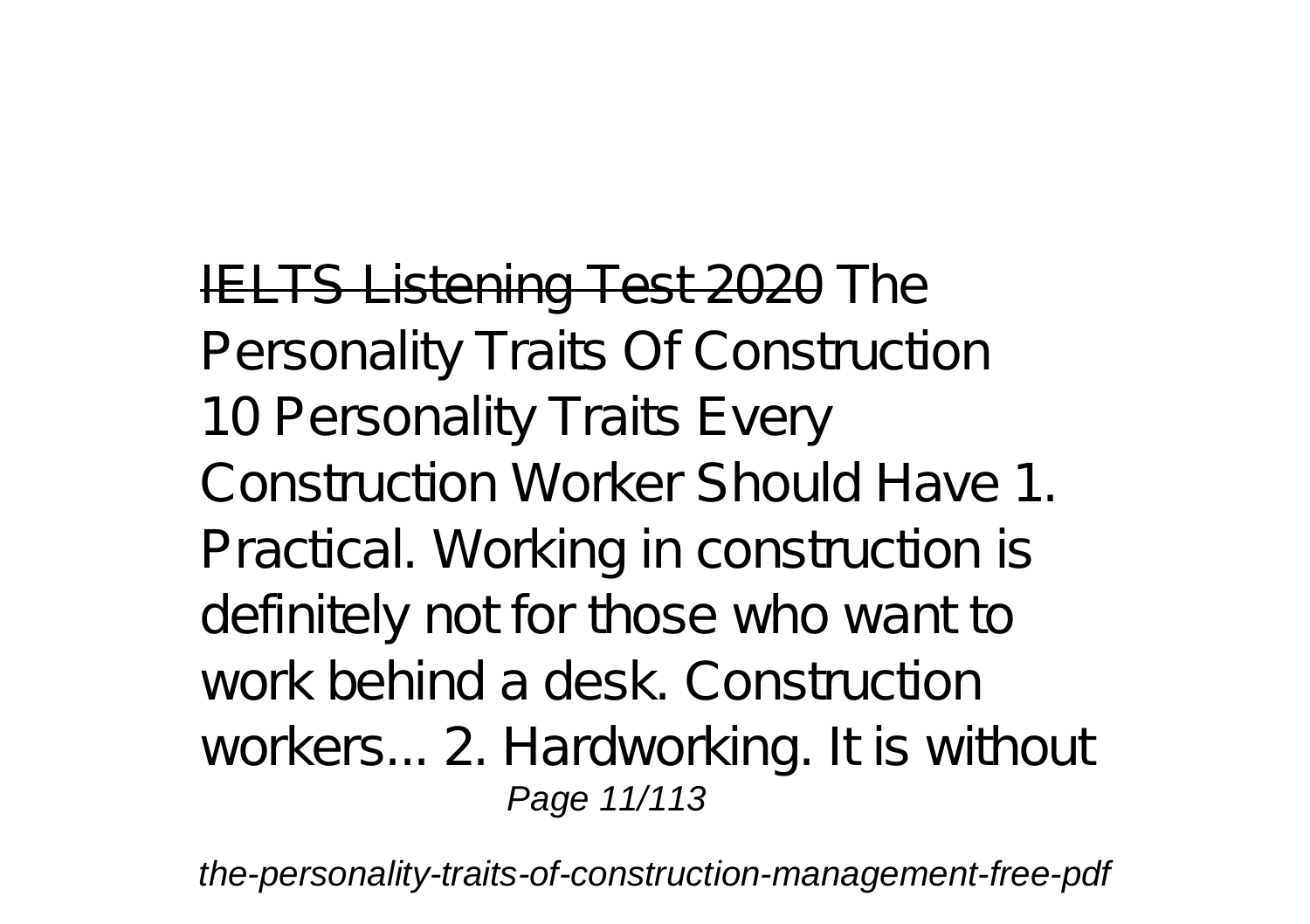any doubt that those who succeed in this industry are hardworking and committed... 3. ...

*10 Personality Traits Every Construction Worker Should Have* Construction workers tend to be predominantly realisticindividuals, Page 12/113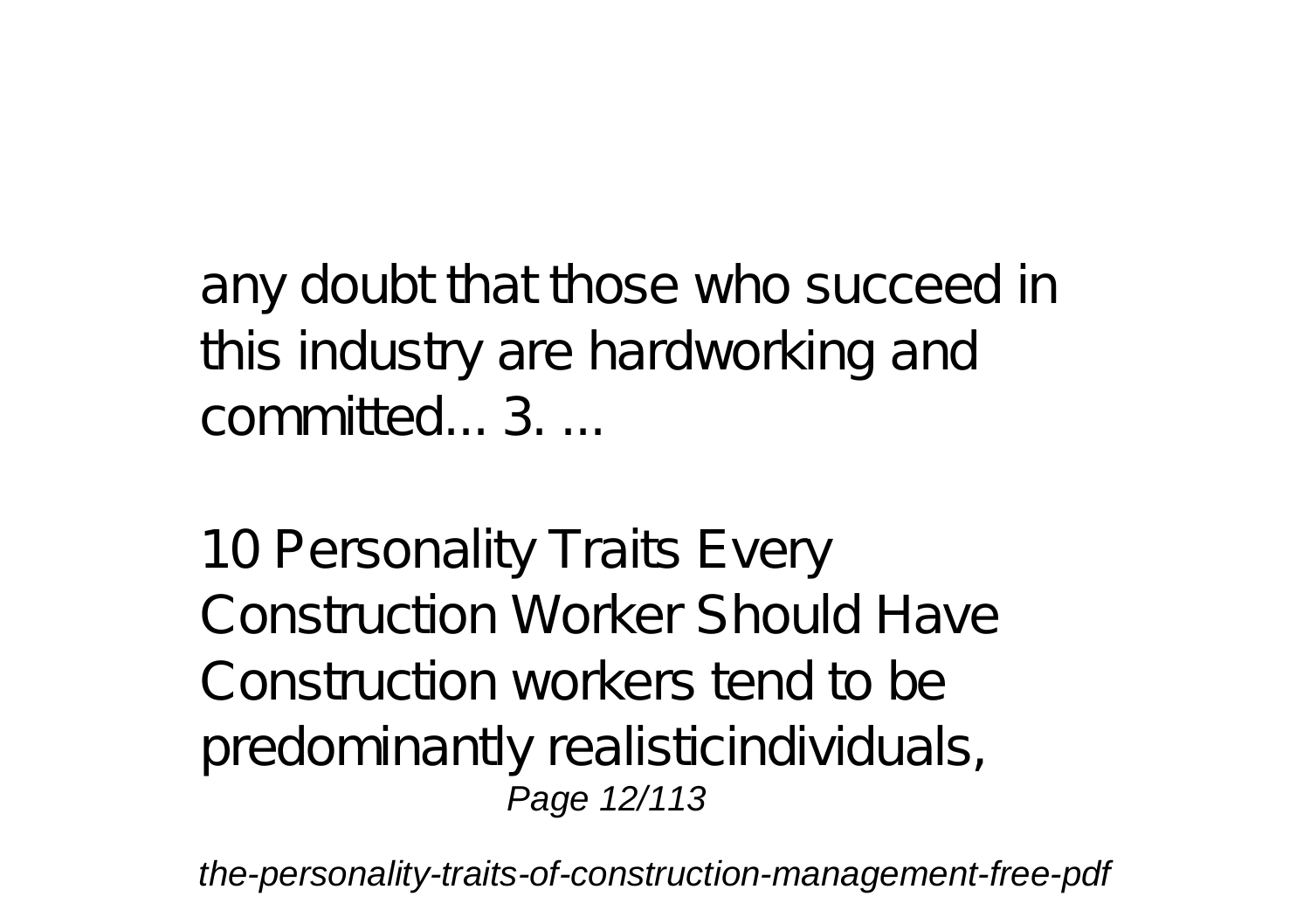which means that they often enjoy working outdoors or applying themselves to a hands-on project. They also tend to be enterprising, which means that they are usually quite natural leaders who thrive at influencing and persuading others.

Page 13/113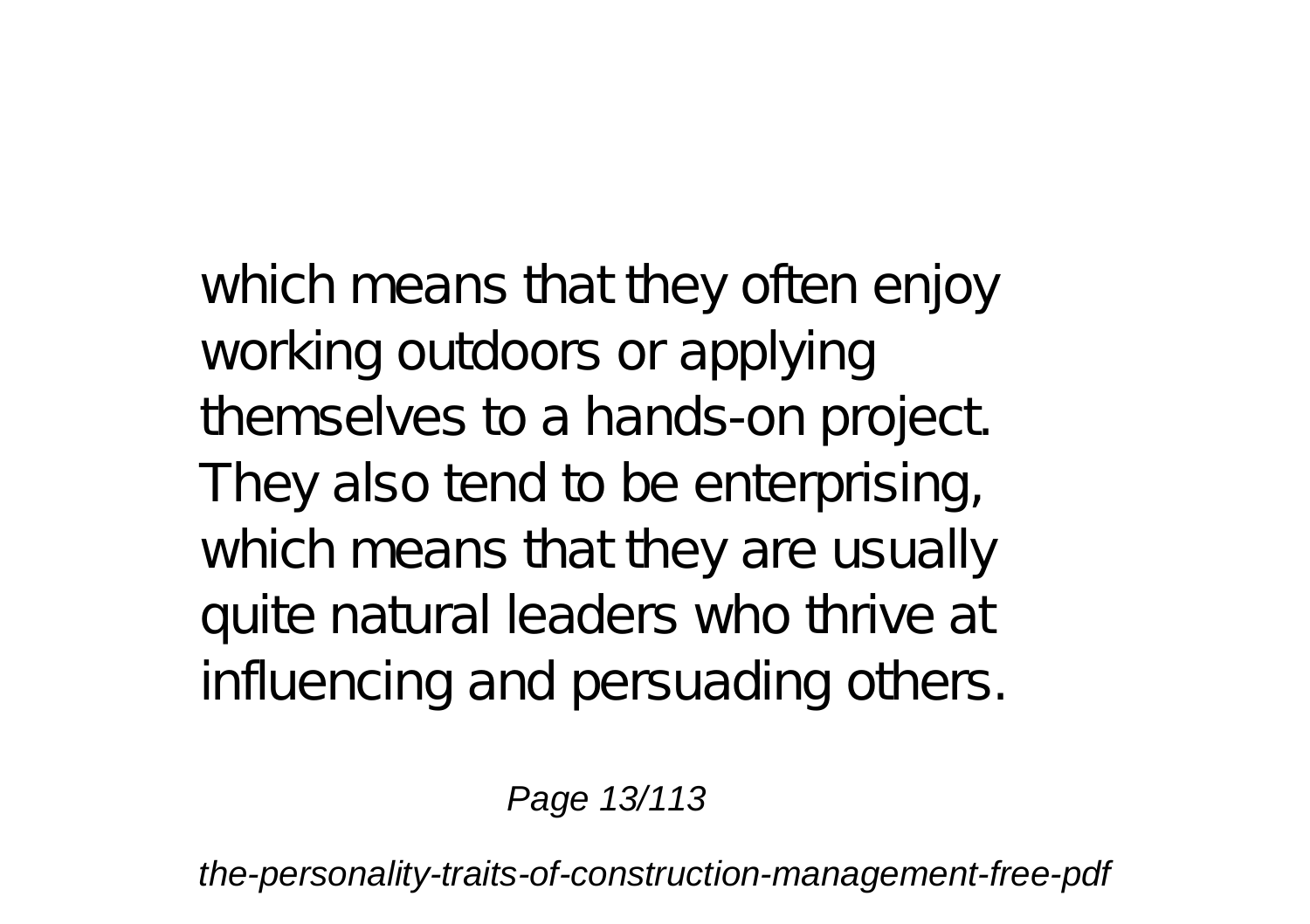*What personality traits do construction workers have ...*

Top 5 Traits for a Construction Worker 1. Safe. Keeping everyone safe on construction sites should always be a number one priority. With heavy materials and... 2. Physically fit. We're not saying that every construction Page 14/113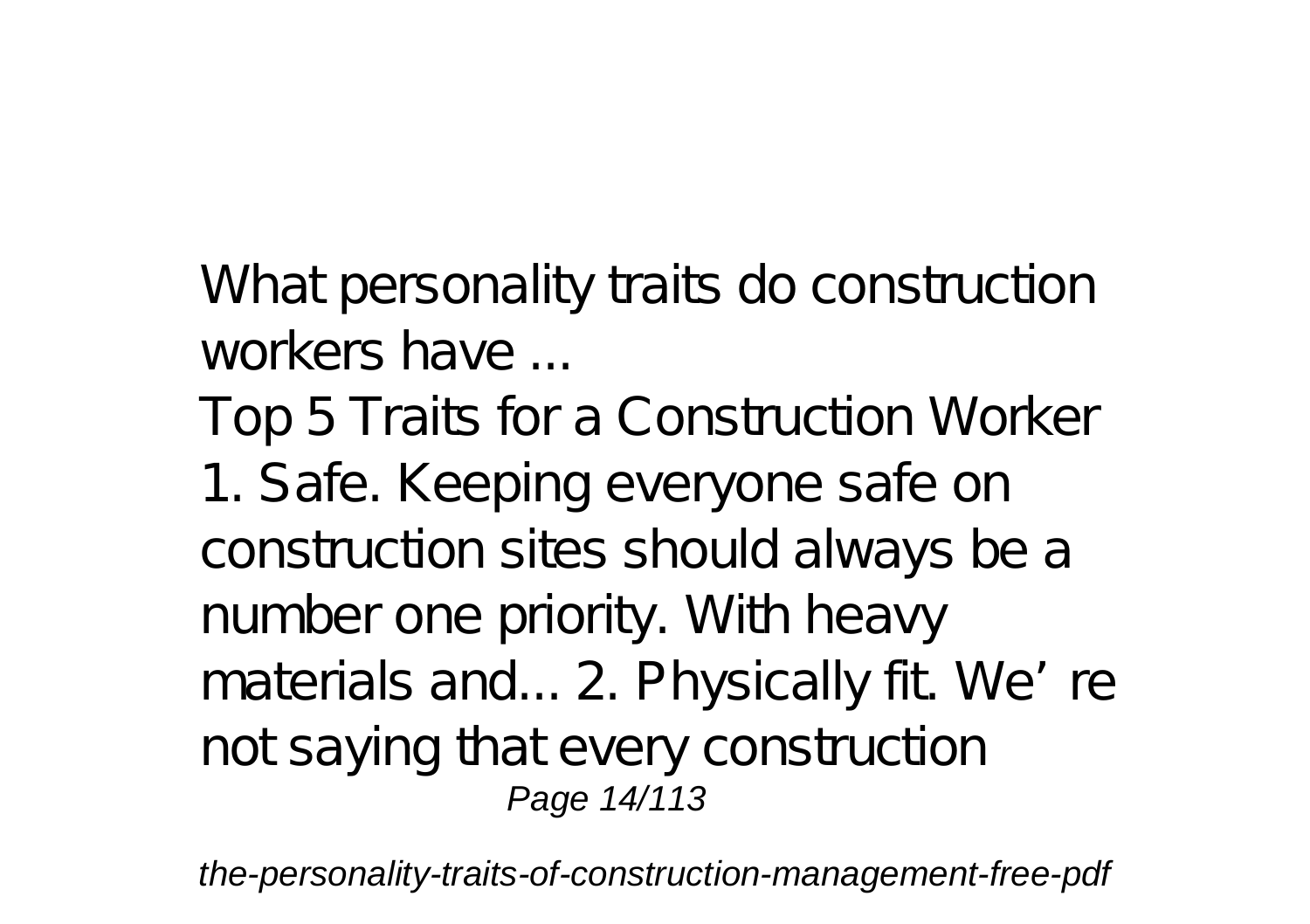worker has to be immensely strong and muscular, but... 3. A hard worker.  $It...$ 

*Top 5 Traits for a Construction Worker | Hitchcock & King* Construction management professionals (CMP) should have the Page 15/113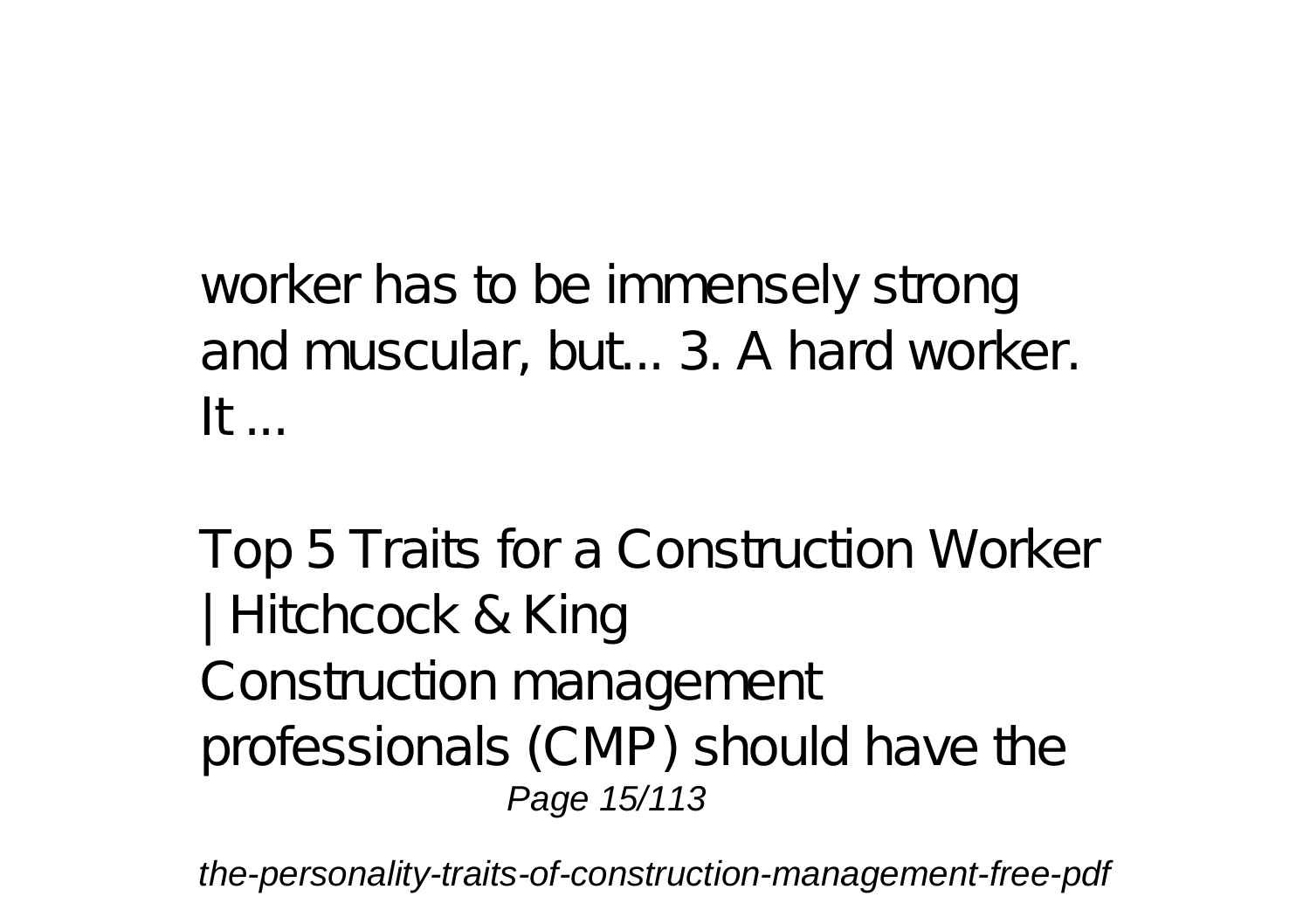personality traits that enable them to navigate and thrive in such an environment. Personality is the unique organization of thoughts, feelings, and behavior combined distinctly in each person that defines and determines the person's pattern of interaction with the environment.

Page 16/113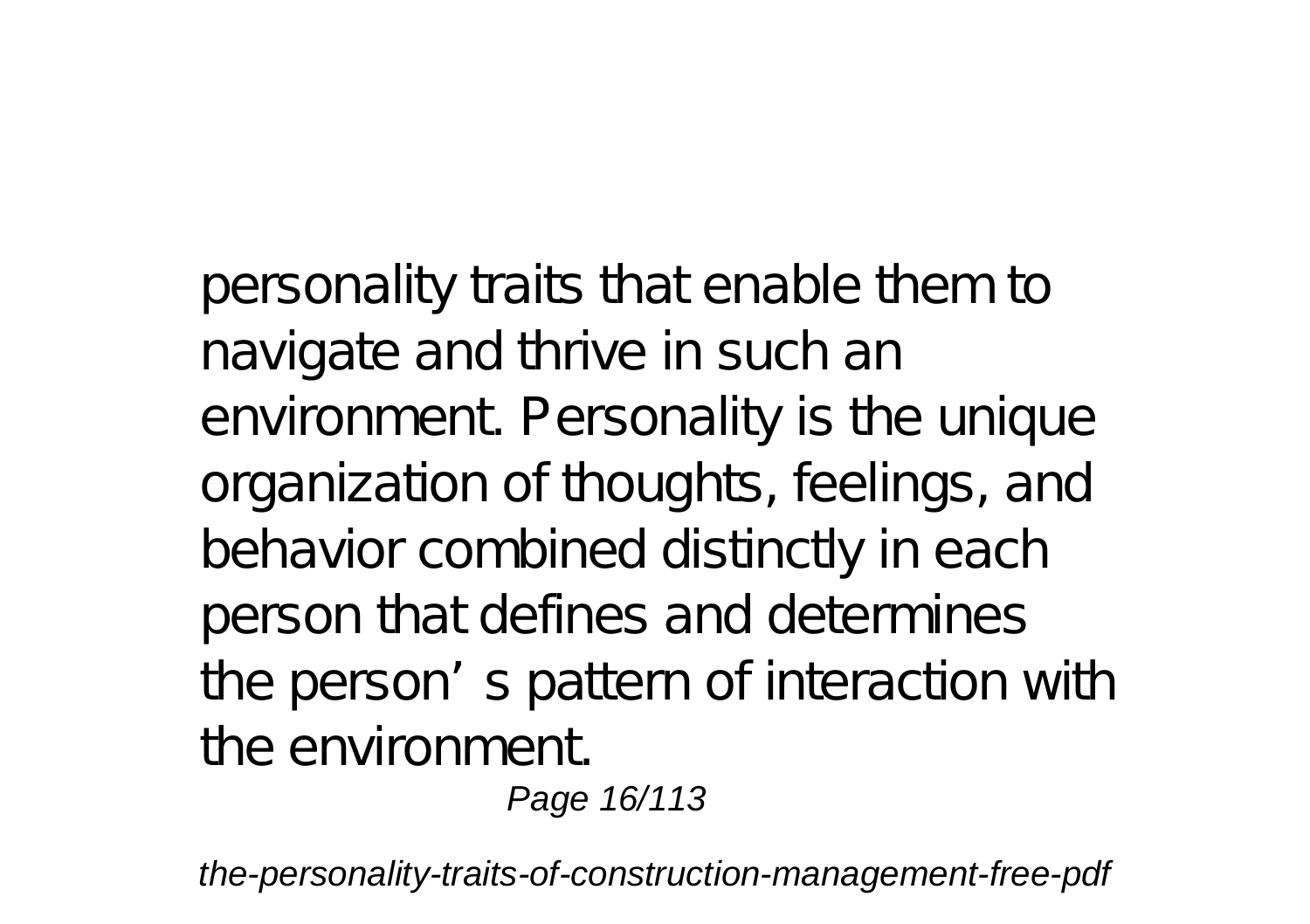*The Personality Traits of Construction Management ...*

Personality traits in construction management Leadership. Effective leaders are inspirational and as a result gain support and confidence from their team, who will... Defining Page 17/113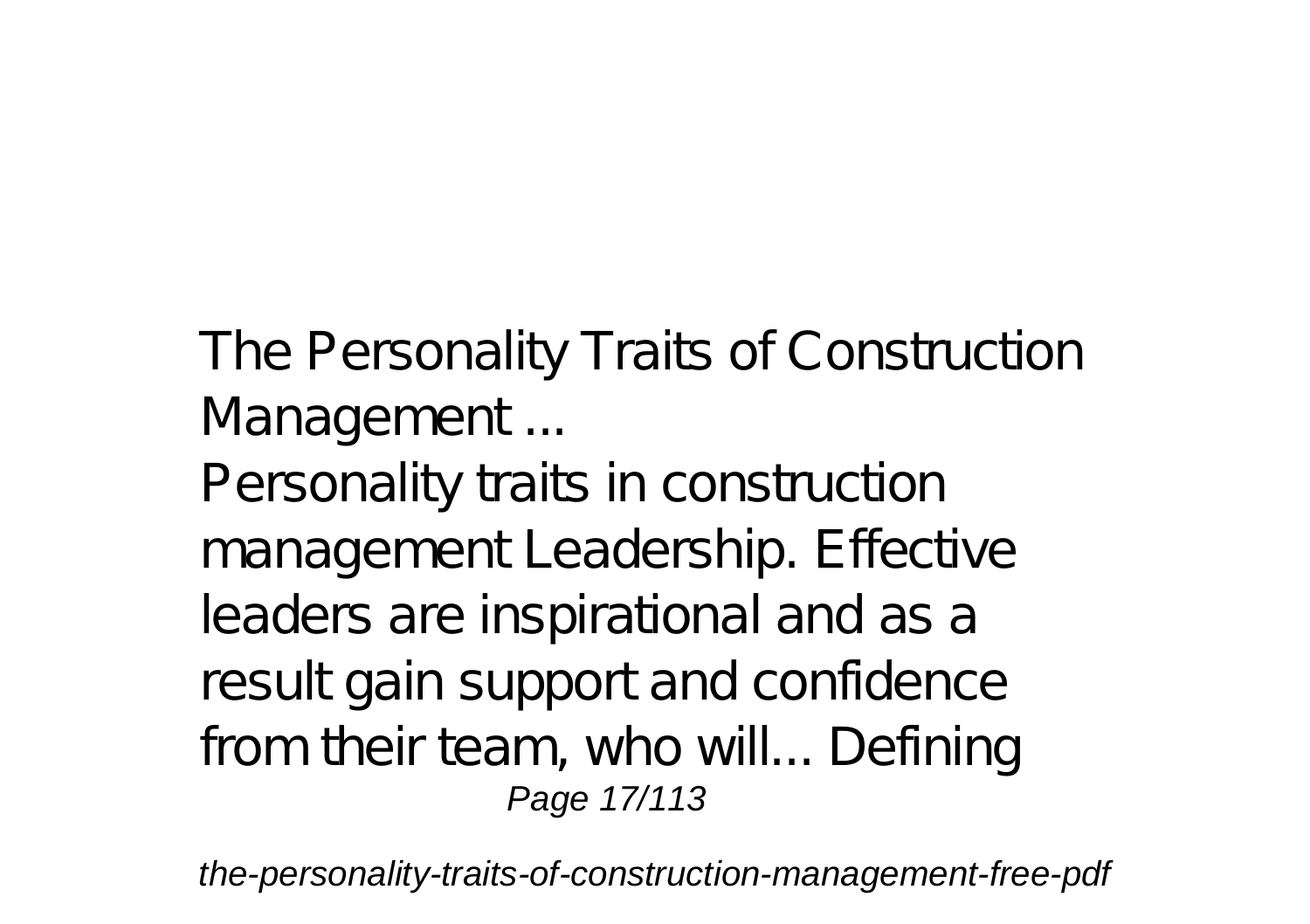personality traits. Personality may be described as an individual's psychological characteristics, and how... Personality ...

*Personality traits in construction management* Personality traits. These researchers Page 18/113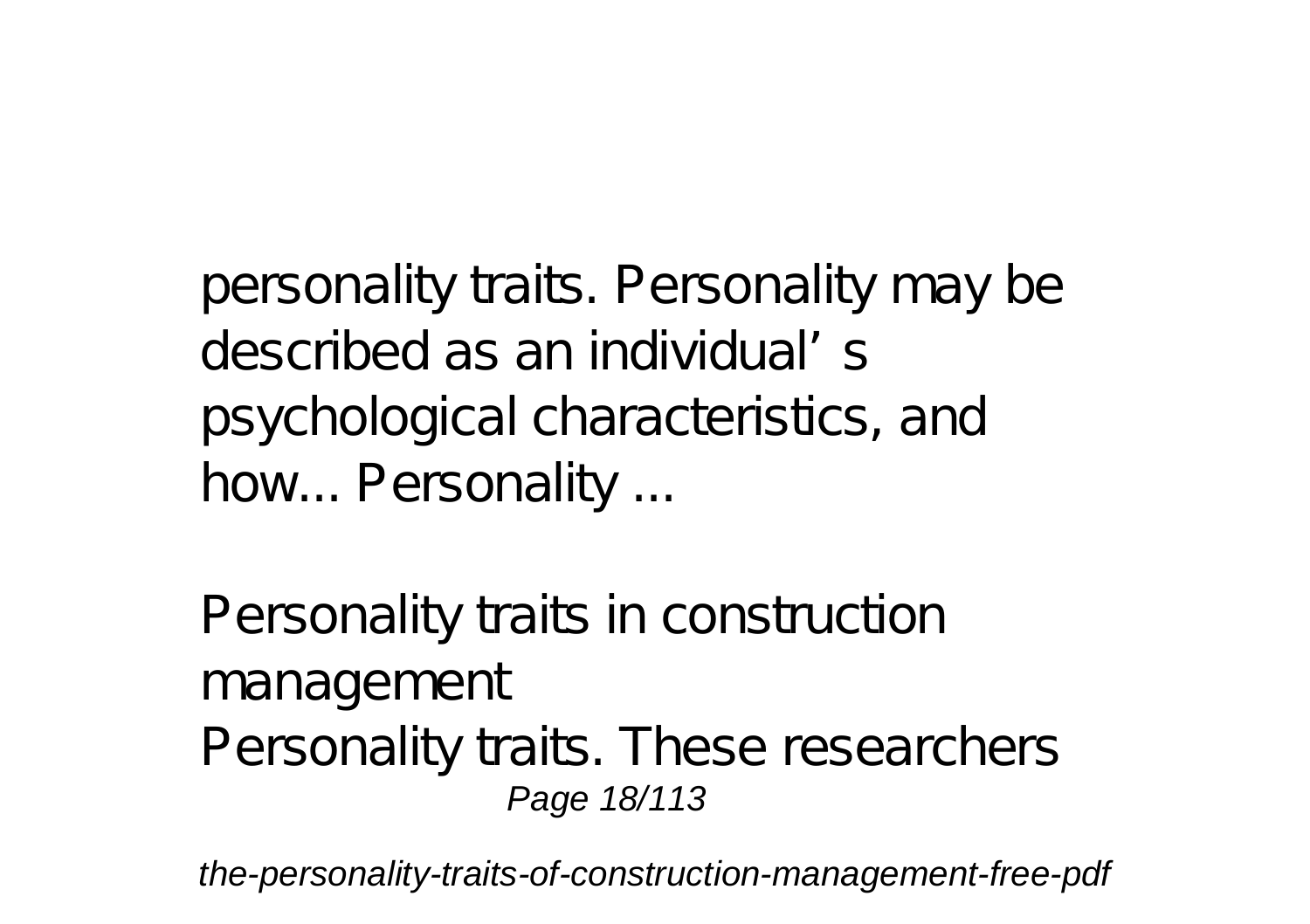have not yet reached an absolute consensus on the precise number of traits, which may be used to accurately describe personality. Eysenck, for example identified the traits neuroticism, extraversion and psychoticism as sufficient in describing most aspects of personality. Page 19/113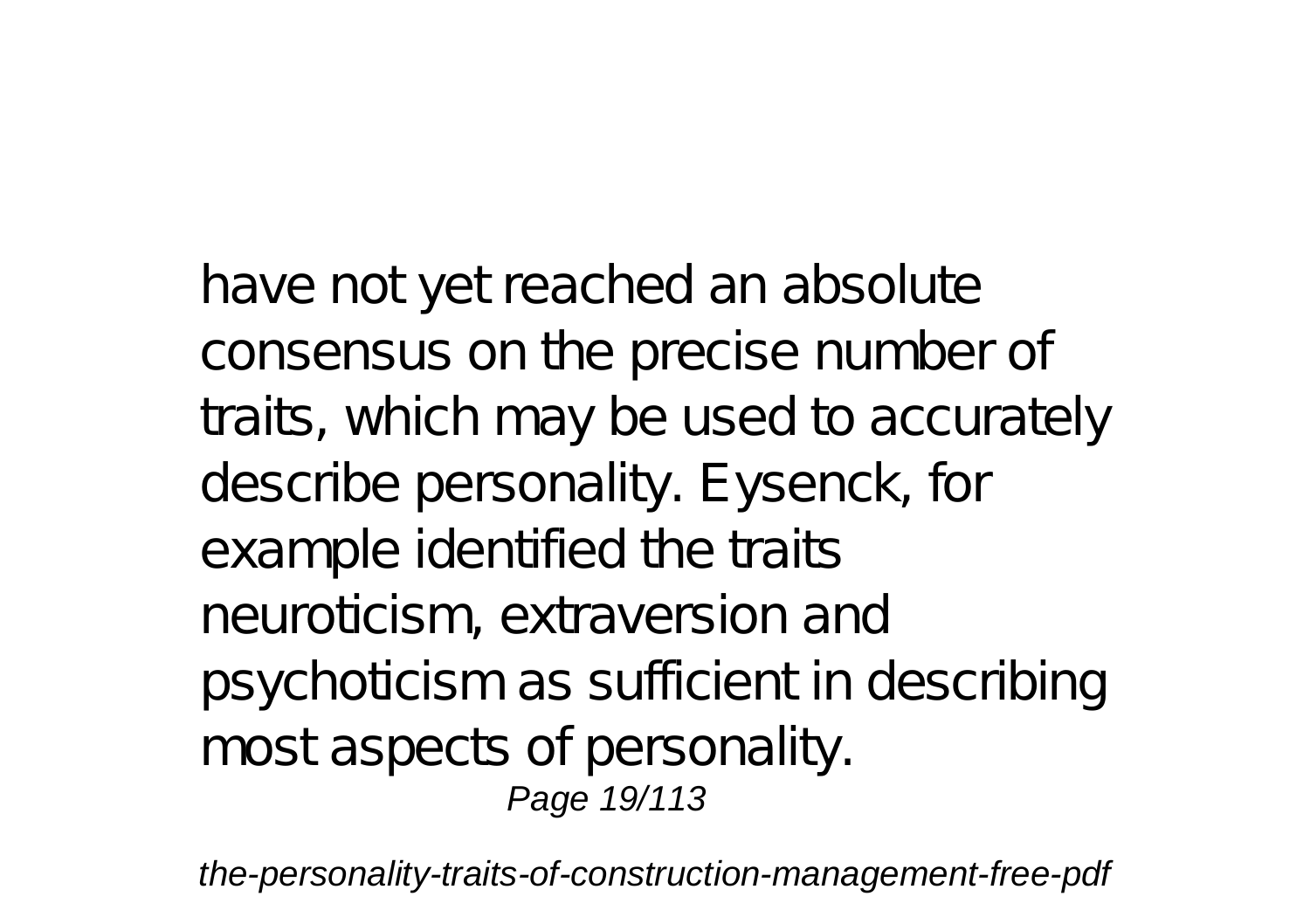*Analysis of Construct Traits in Personality Theory* Thanks for the list and I'll be sure to work on these characteristics so I can be successful as an architect. ondrejslunecko 5 May 2020 Reply. Thanks for the comment, Taylor. If Page 20/113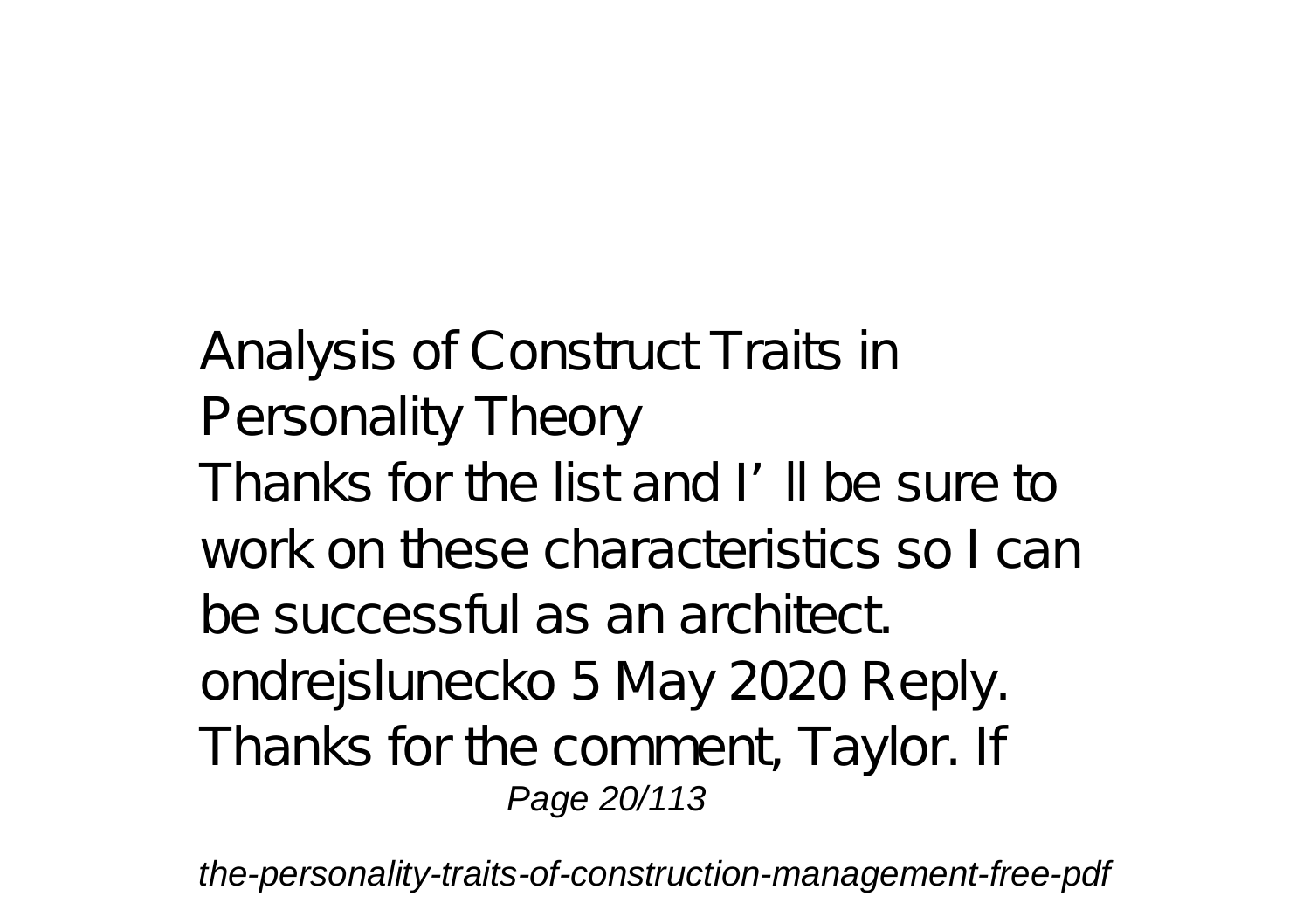architecture is a path you want to pursue, than definitely go for it! It is worth it

*11 personality traits of a great architect – Constructing ...*

There are several different types of building construction, and many Page 21/113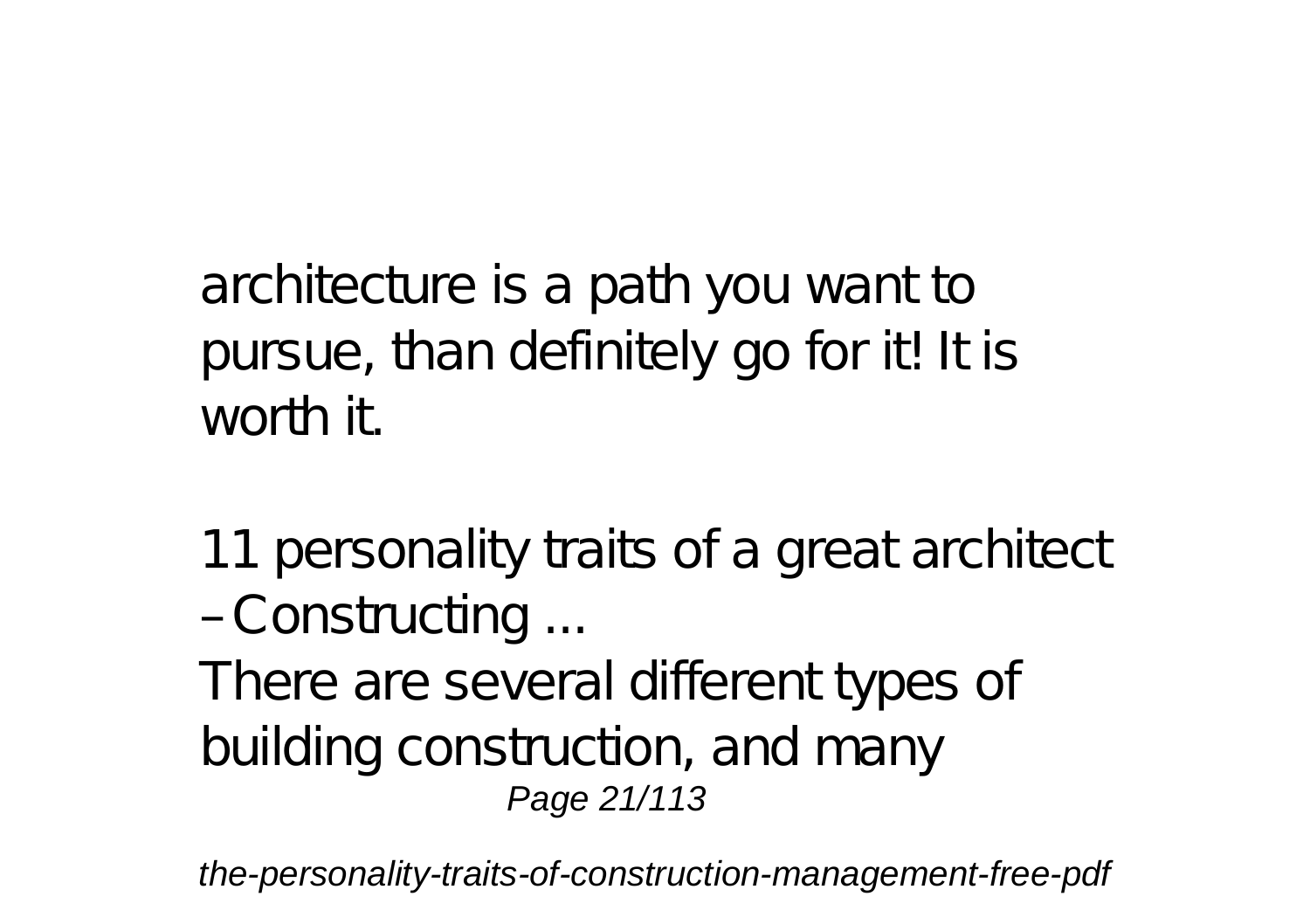factors will come into play when determining which type to use in your construction project. The purpose of the structure can help determine which type you need. For example, you may require a heavy construction method for a two-storey home that needs to support multiple floors. Page 22/113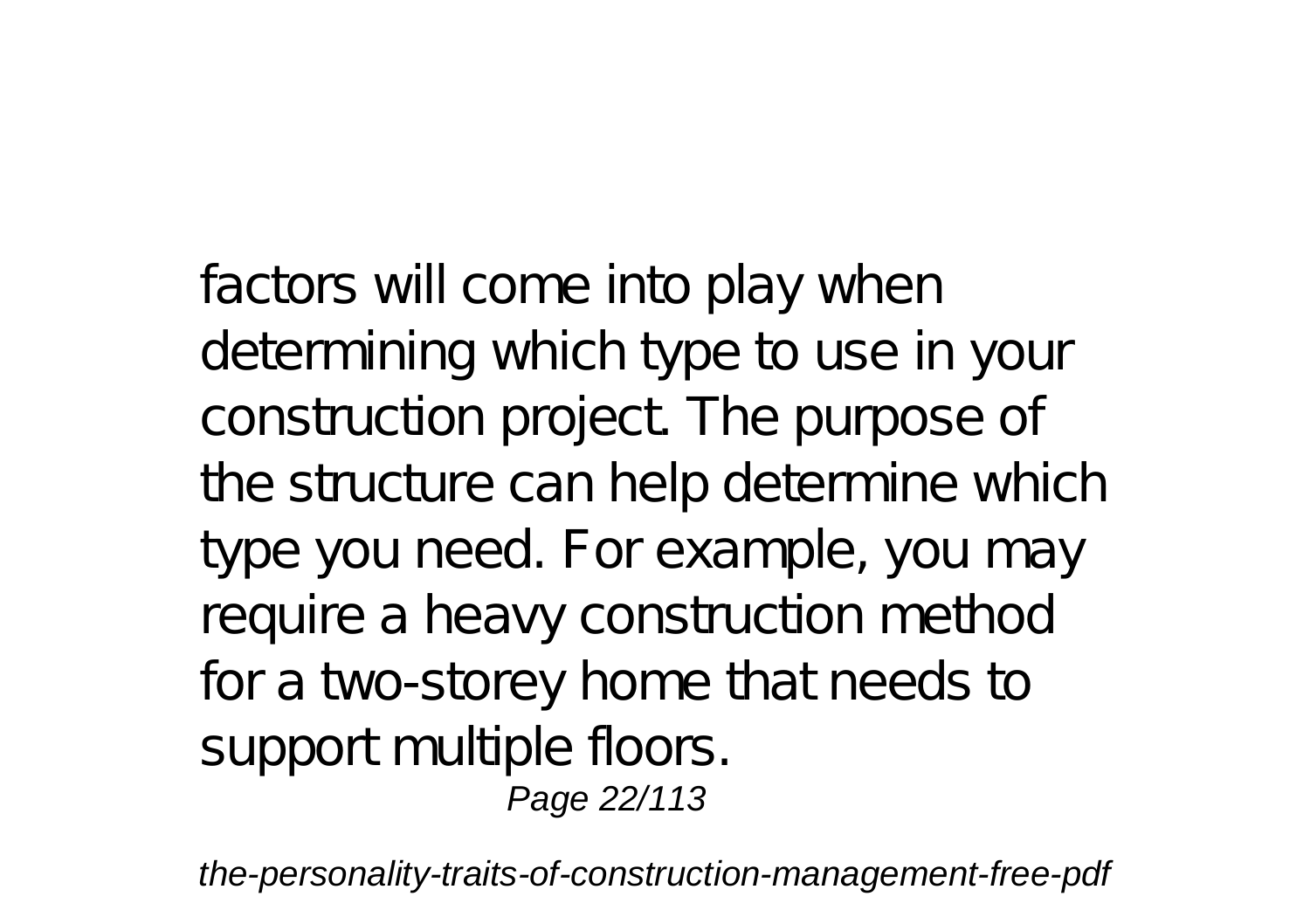*6 Building Construction Types and Their Characteristics ...*

Following are the characteristics of a construction project: The project should have a specified target. The project should be unique and cannot be replicated with the same task and Page 23/113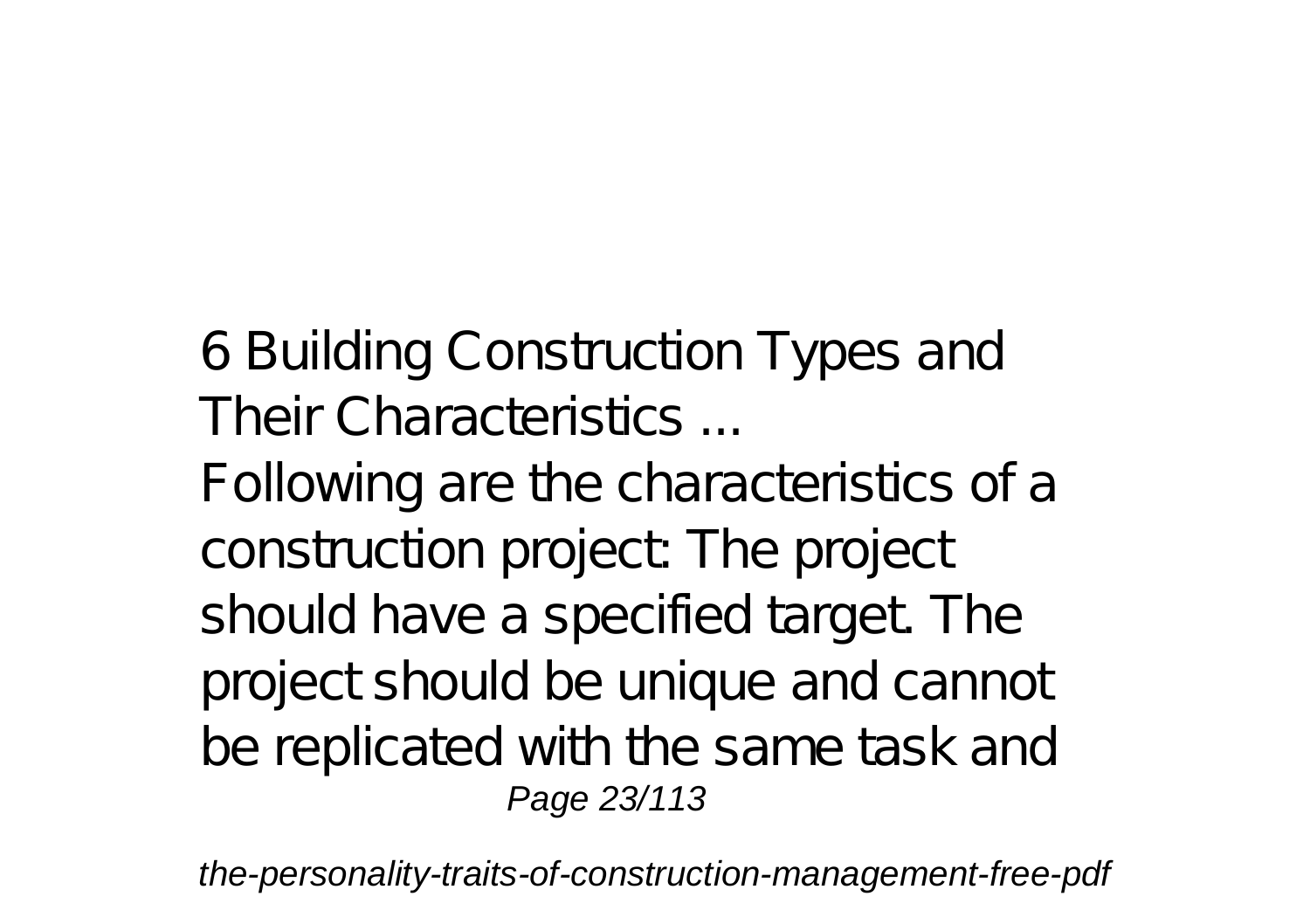resources giving the same results. The construction project should satisfy the owners requirement and expectations from the project.

*CHARACTERISTICS OF A CONSTRUCTION PROJECT* Marketing management plays a crucial Page 24/113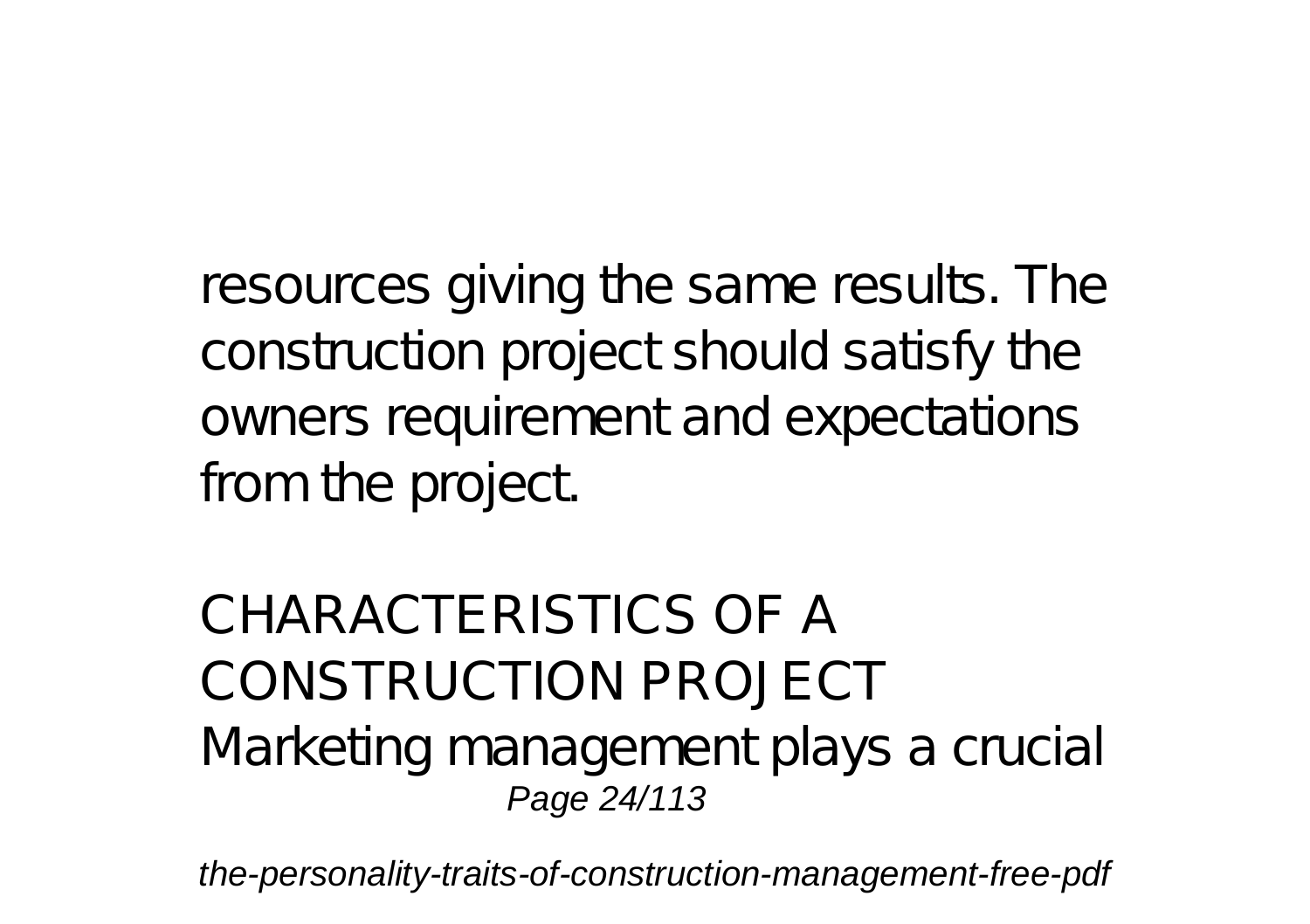role in successful companies. However, marketing has been either misunderstood or entirely neglected in numerous construction companies because it is difficult to apply conventional marketing strategies due to

Page 25/113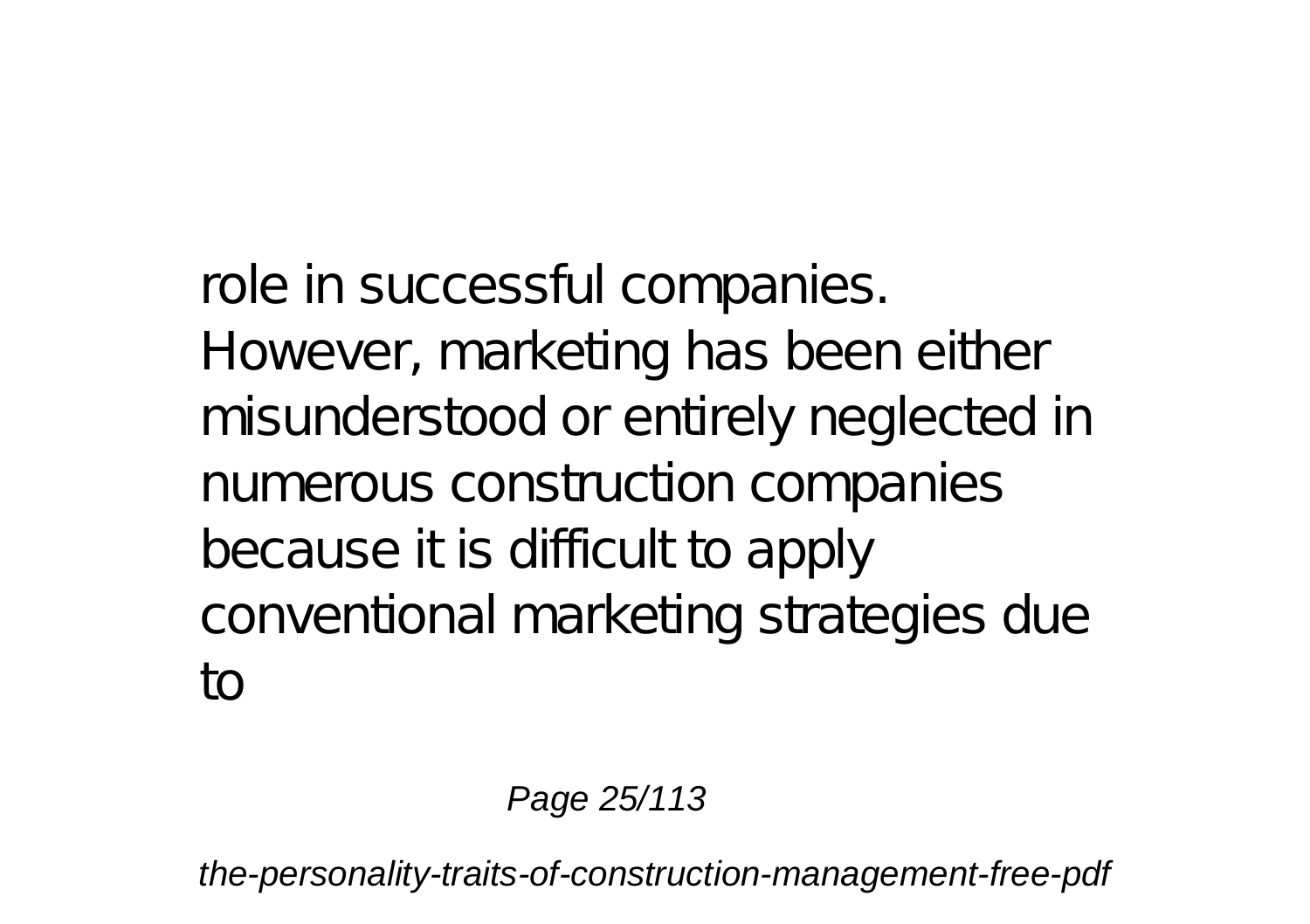*(PDF) Characteristics of the Construction Industry from ...* The Big Five Personality Model was used to measure the personality traits of construction negotiators. Factors of negotiating behaviors and negotiation outcomes were developed. By interrelating these three elements, Page 26/113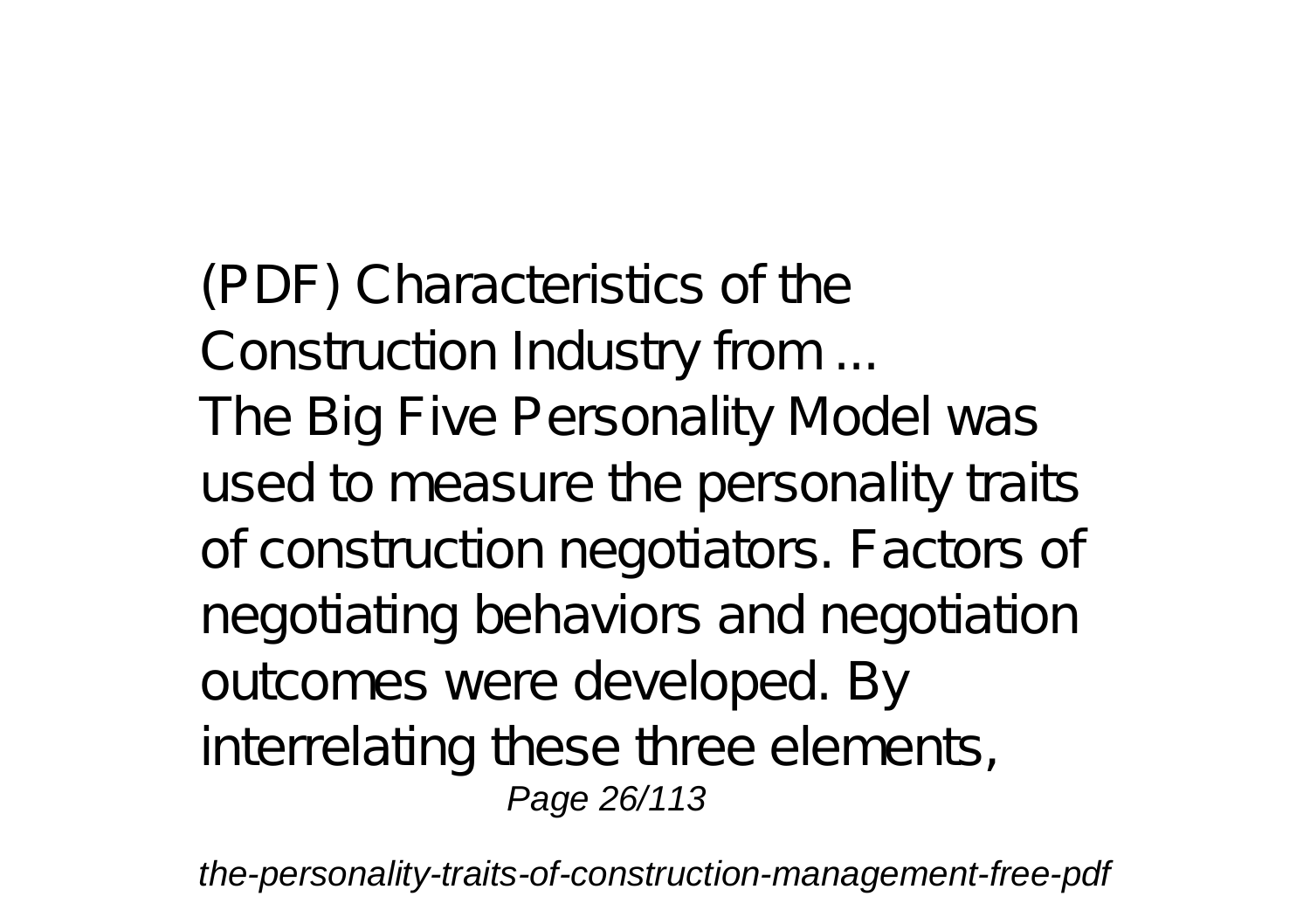moderated multiple regression (MMR) was used to examine how personality traits affect the relationships between negotiating behaviors and negotiation outcomes.

*How Do Personality Traits Affect Construction Dispute ...* Page 27/113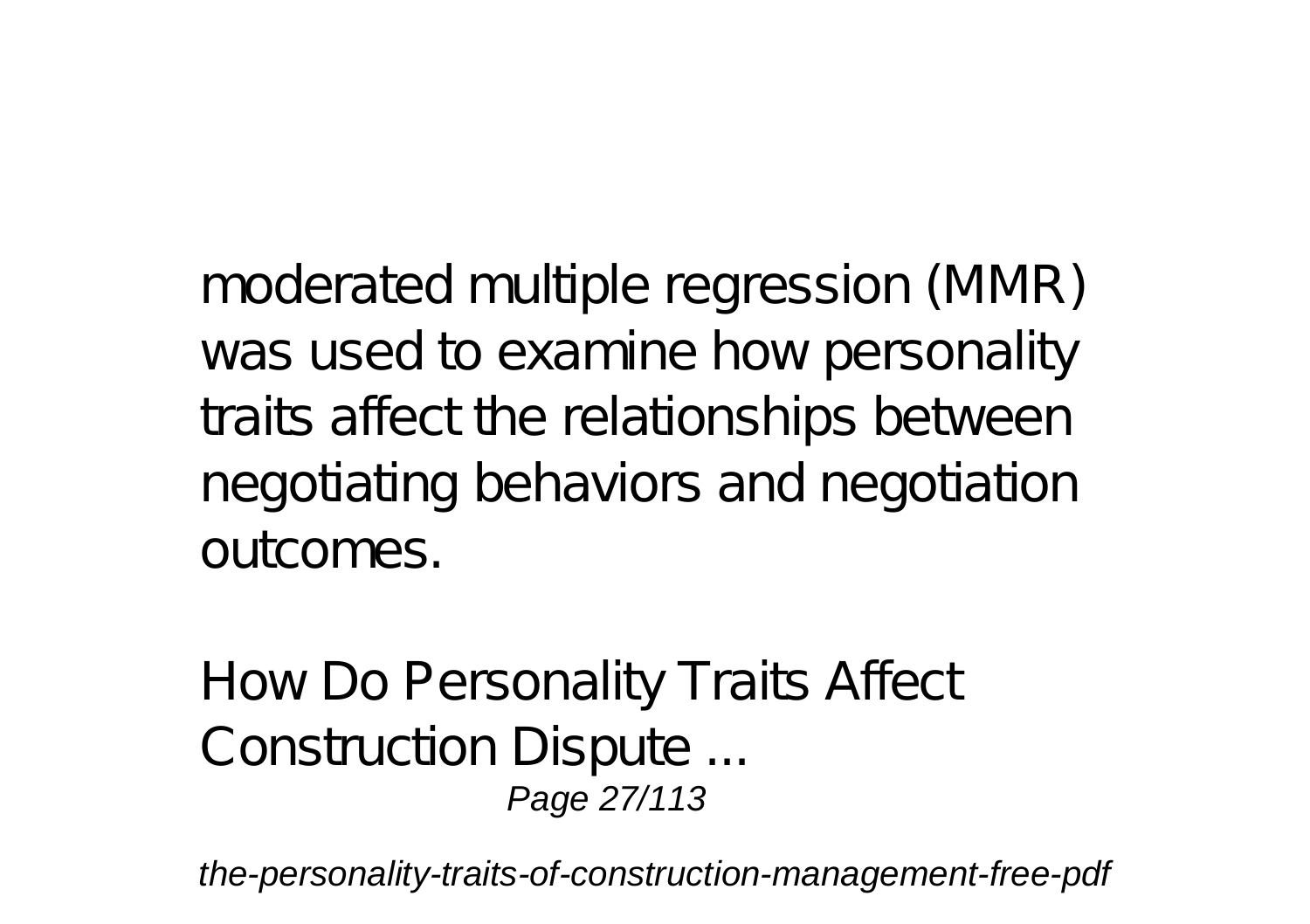quantity surveyors are part of the construction industry quantity surveyors are part of the construction industry What are the characteristics of food and beverage industry? There are many...

*What are the characteristics of the* Page 28/113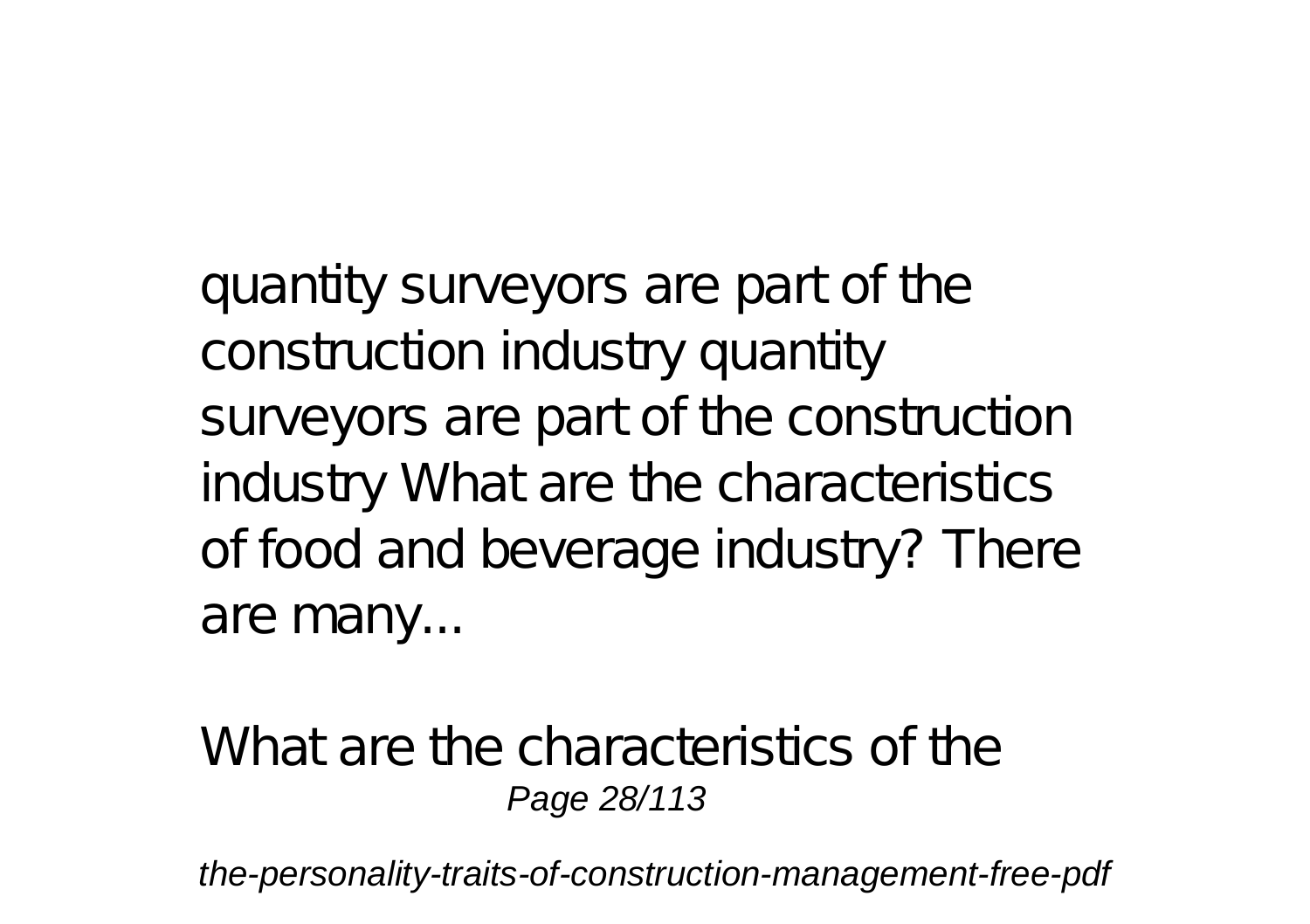## *construction industry ...*

The product is normally manufactured on the client's premises, (that is, the construction site). Many of its projects are one-off designs in the absence of a prototype model. The traditional arrangement separates design from manufacture. It is subject to wider Page 29/113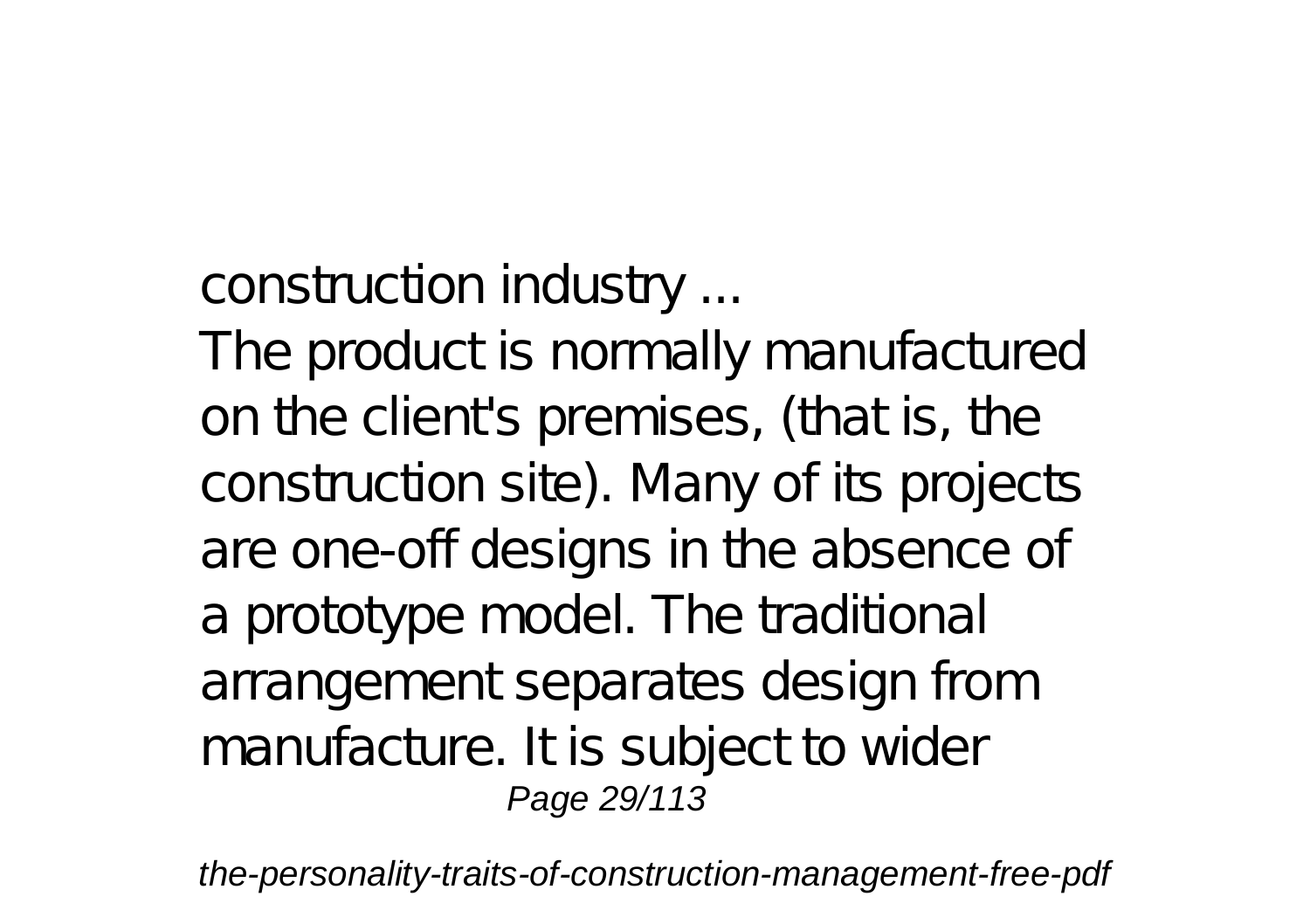## swings of activity than most other industries.

*The Characteristics of the Construction Industry - UKUR BAHAN* However, it seems that the correlation between construction workers' personality traits and safety behavior Page 30/113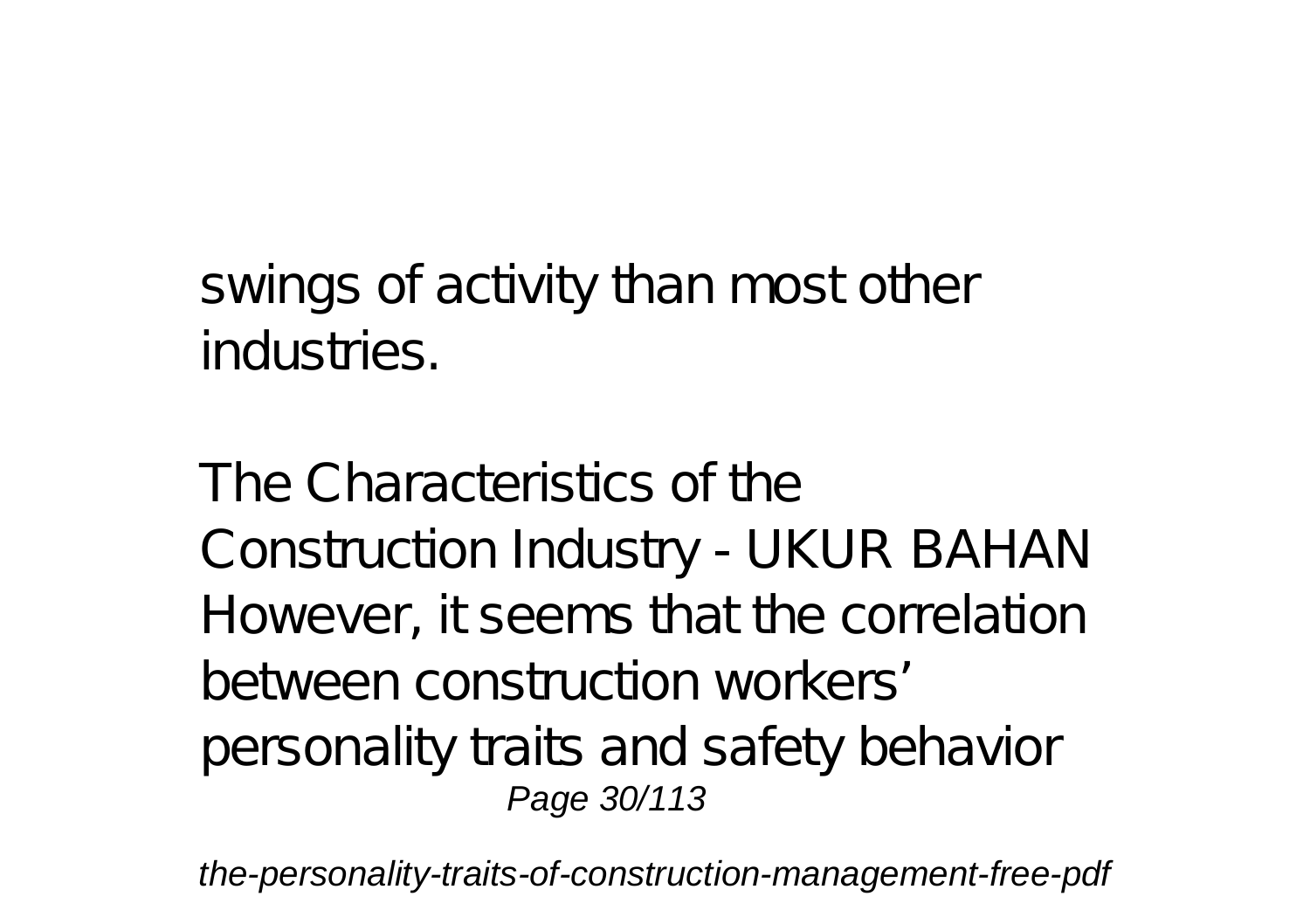has been insufficiently addressed in the existing literature. This paper attempts to provide evidence on this issue. Two hundred and eighty workers were surveyed to gather data concerning personality traits and safety behavior.

Page 31/113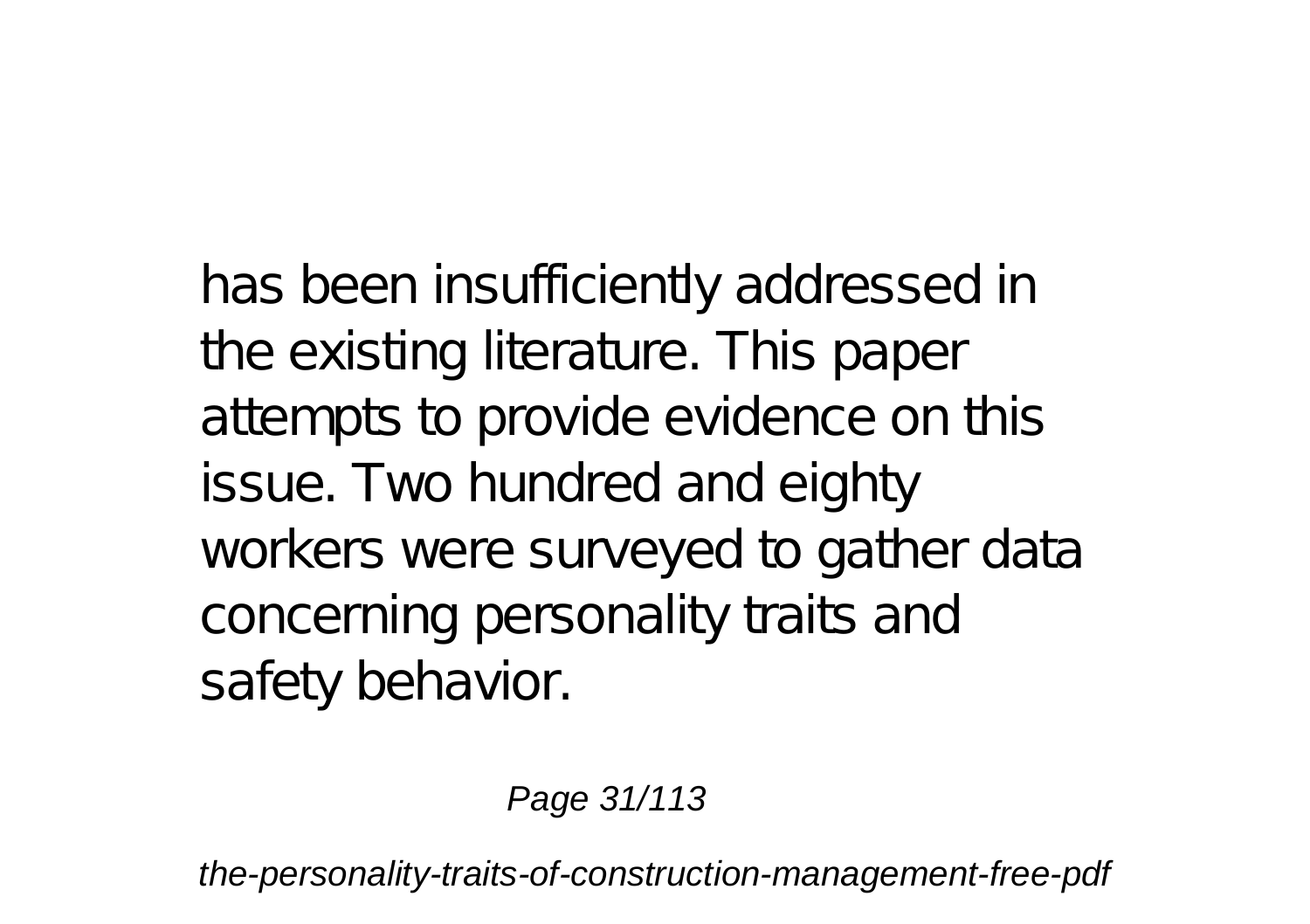*Exploring the Relationship between Construction Workers ...* What follows is a list of 12 positive personality traits. I learned about these traits by studying effective people from all walks of life. By adopting these traits for ourselves, and acting accordingly, we can purposefully form Page 32/113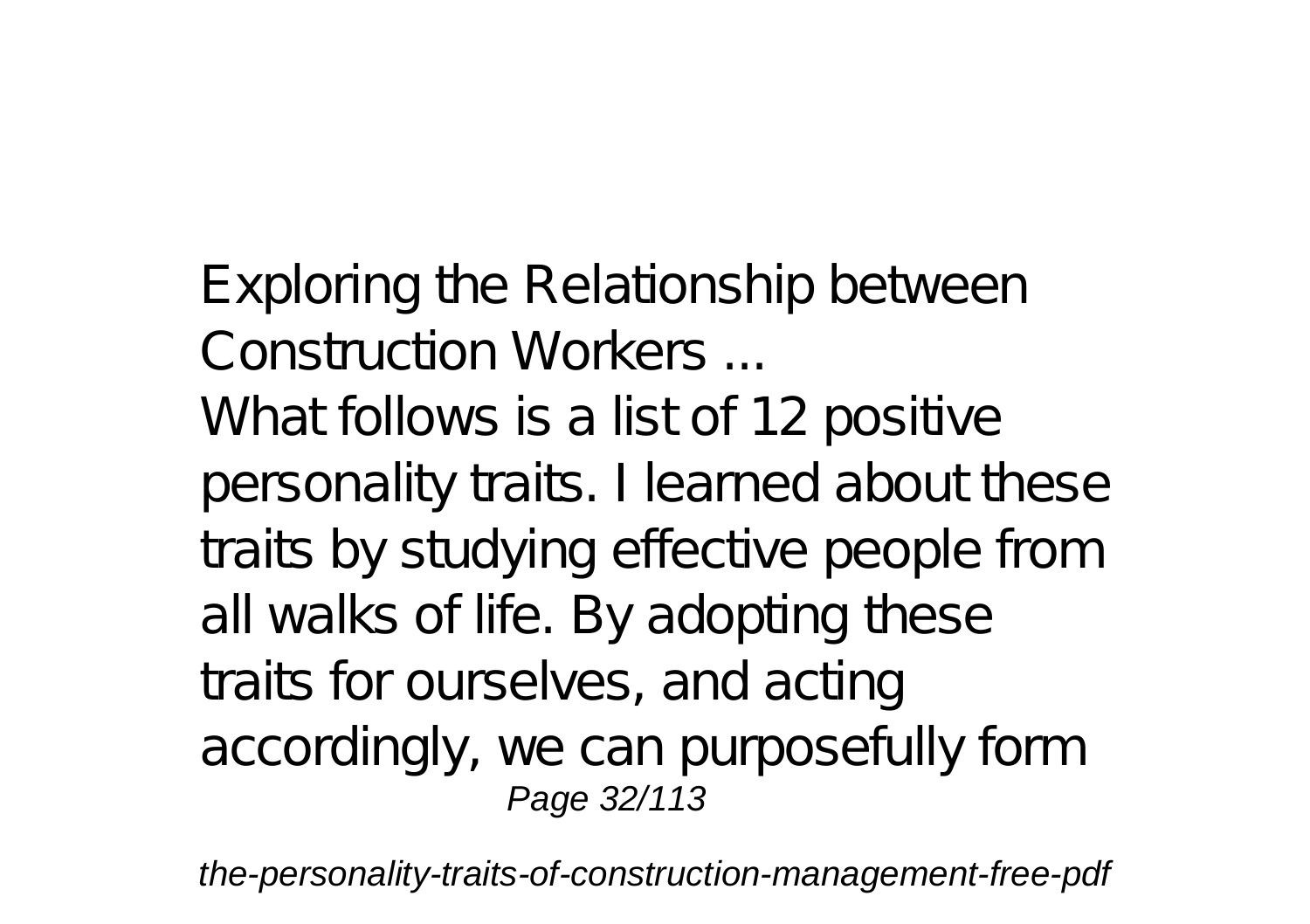our own unique personality. Capable—There's no exception to this trait. I've never met an effective, happy, or ...

*12 Positive Personality Traits Of Effective People ...* Université Amar Telidji Laghouat The Page 33/113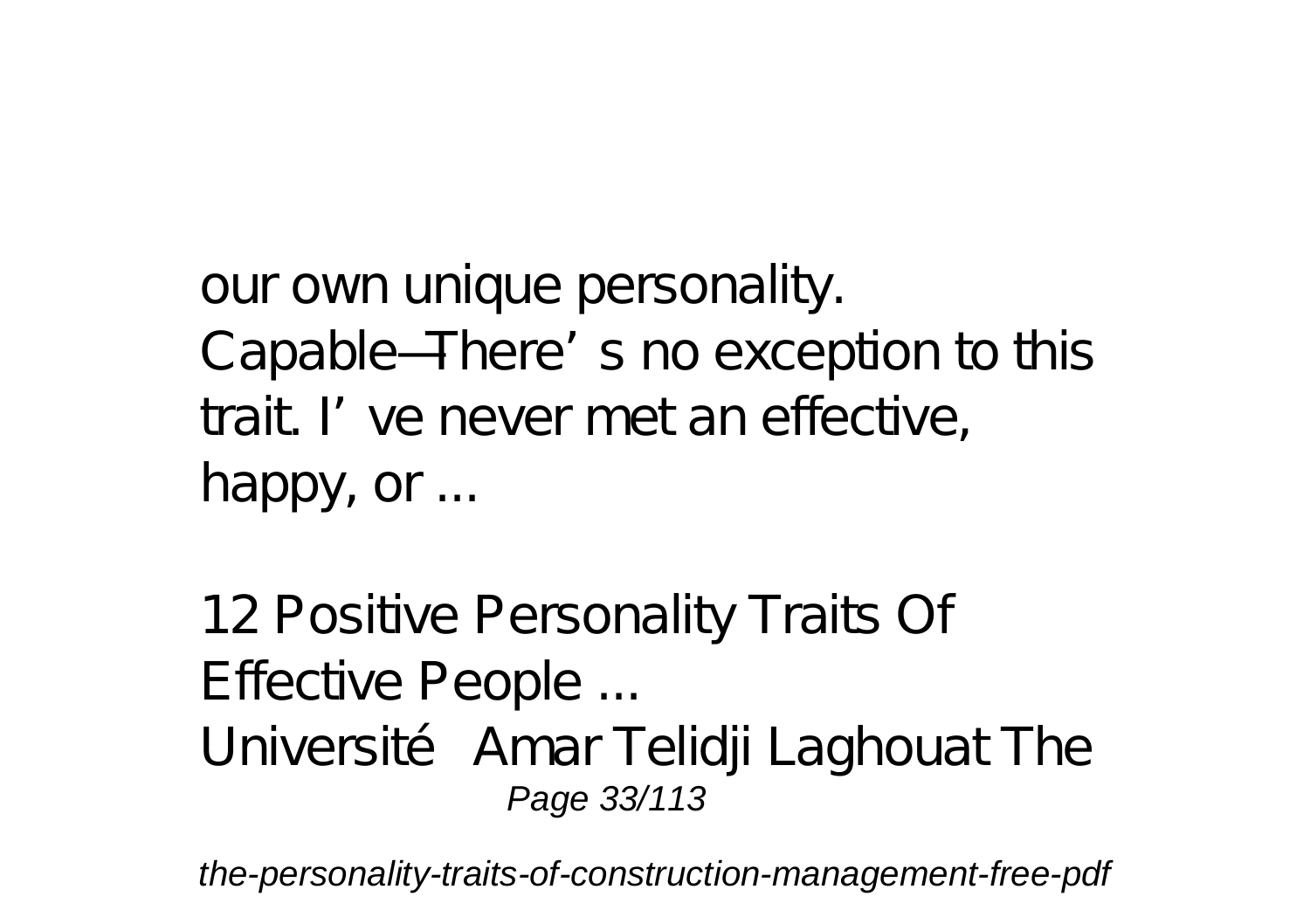main characteristics required in a construction project are: 1 - The resistance to loads and overloads to which this construction is subject 2.

*What are the main Characteristics of Construction Projects* Characteristics Of Construction Page 34/113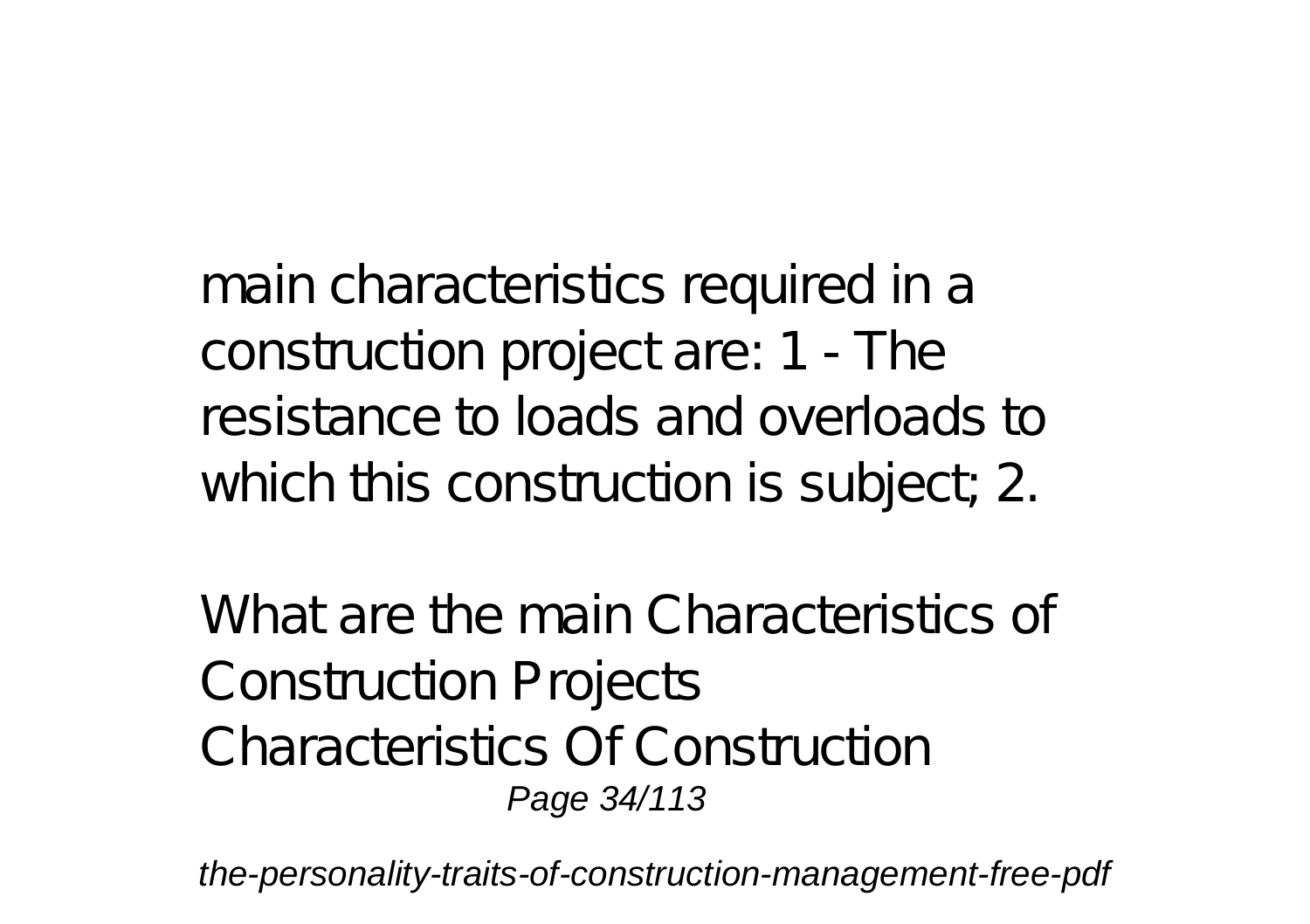Industry. ECONOMICS FOR CONSTRUCTION AND REAL ESTATE Kwan Tsz Him (11168188D) Kwan Cheuk Pui (11055717D) Cheng Ming Xian (11704592D) Introduction Although Hong Kong has less land, there are always construction projects happening everywhere in Hong Kong, Page 35/113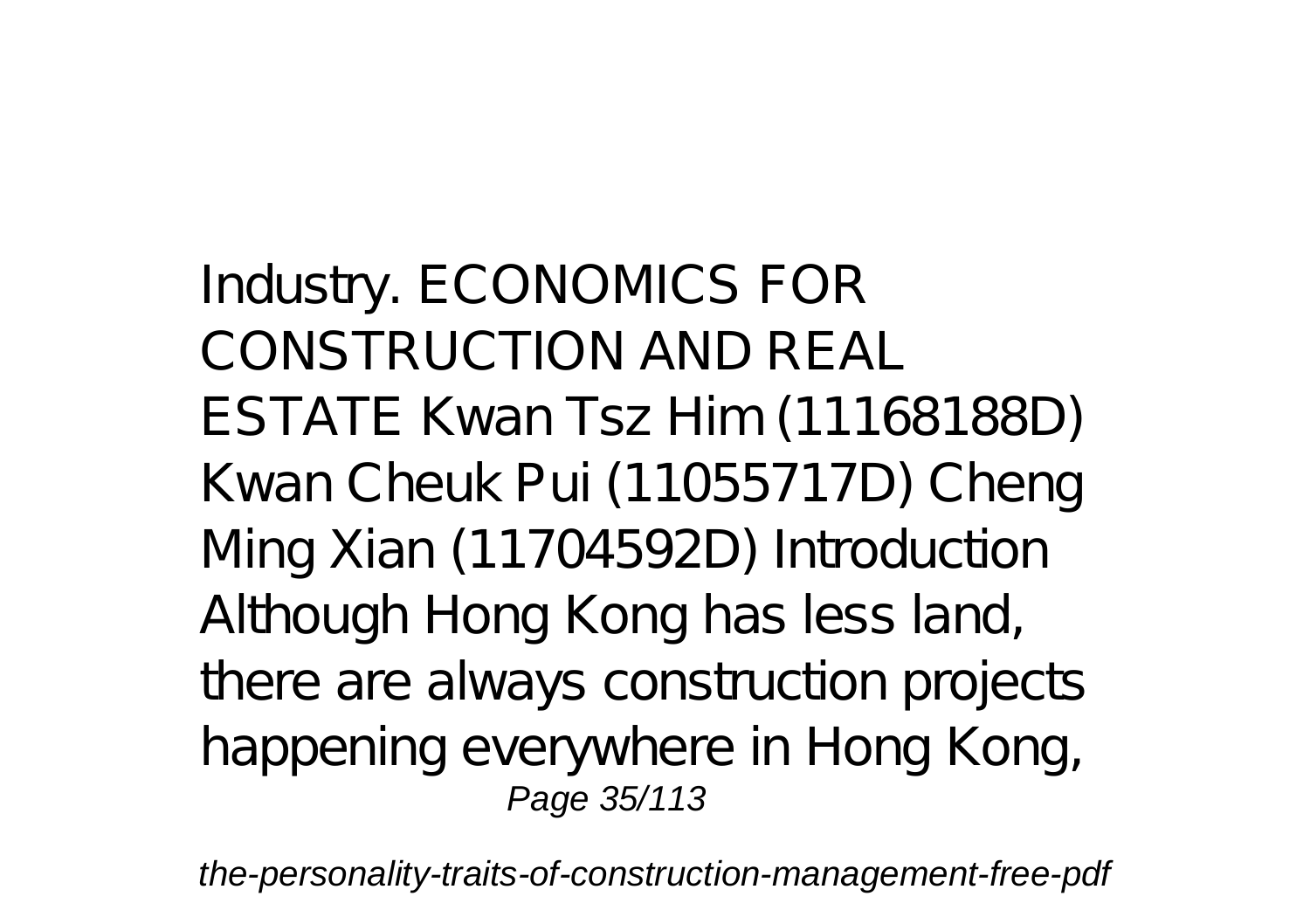for example, West Kowloon Cultural District development, Kwun Tong redevelopment project, etc.

*Characteristics Of Construction Industry Free Essays* When clients are loyal to one Construction Company, you won't Page 36/113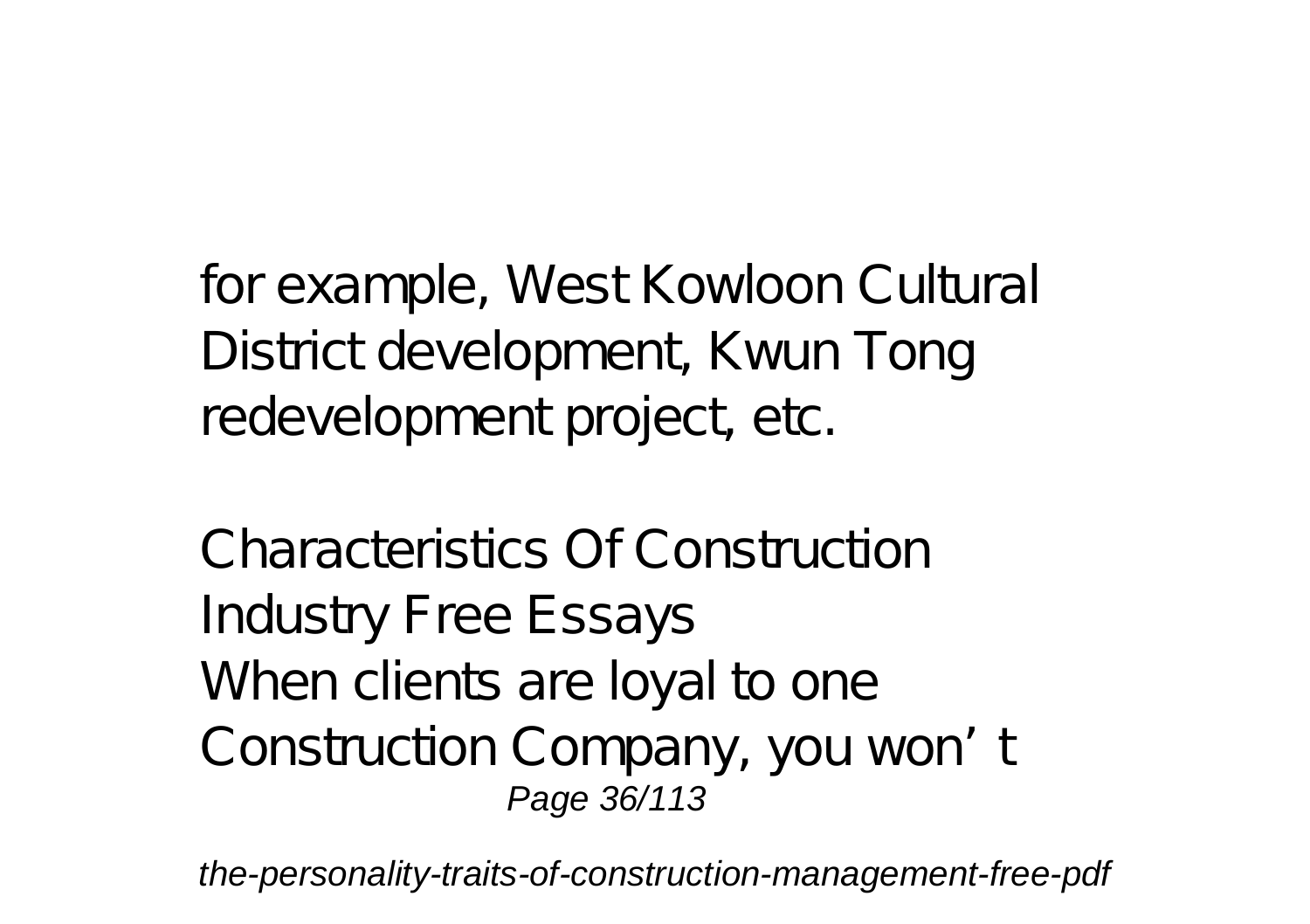have to look for, and bid, for projects, the projects will come to you. After looking at some of the varying reports, the following are the most common traits you will find in all great construction firms: 1. Taking Care Of Their Own.

#### Page 37/113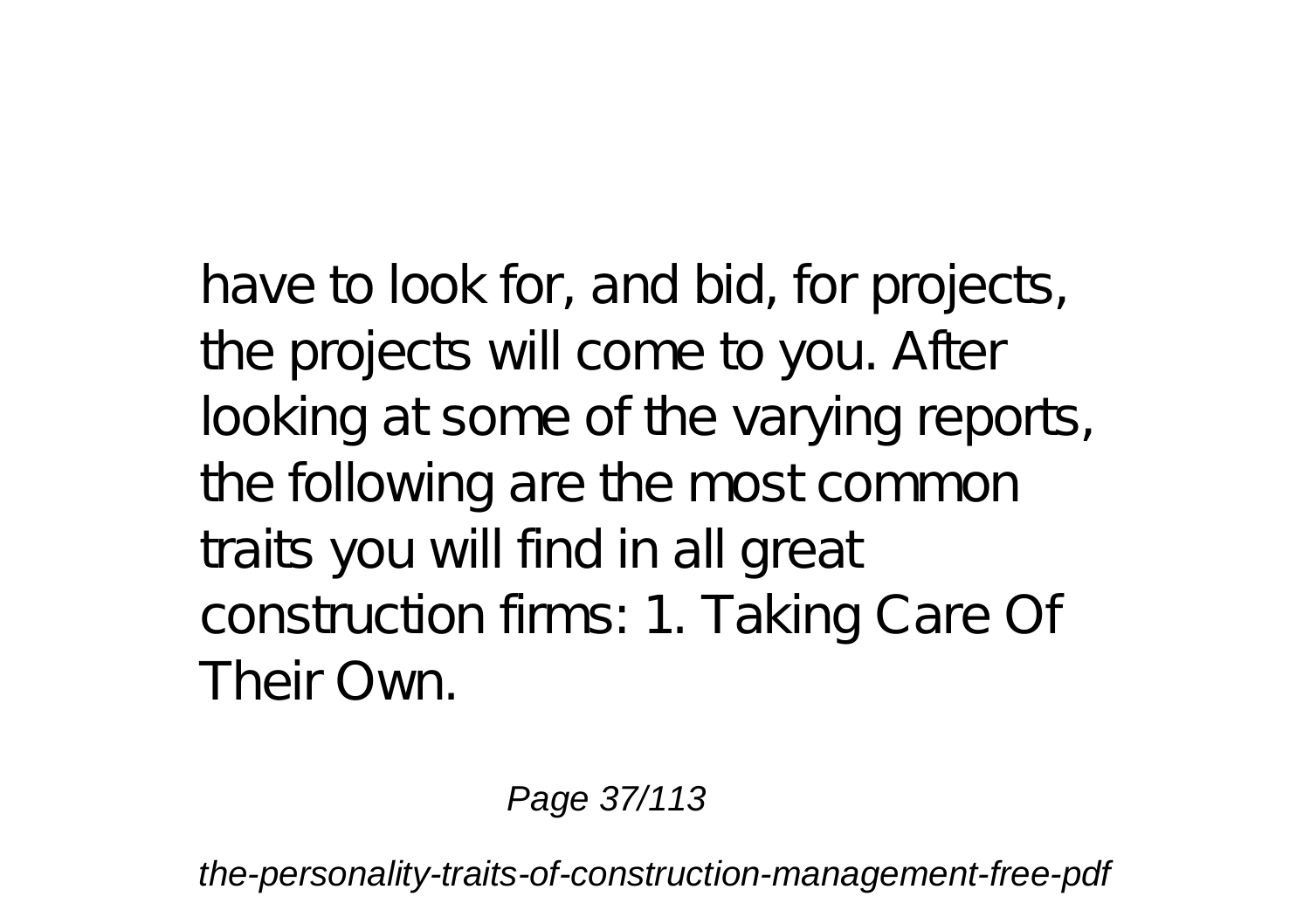How to become a GREAT LEADER (5 character traits) The Four Personality Types and How to Deal with Them *How To Improve Your Personality | 9 Personality Enhancing Tips* 2017 Page 38/113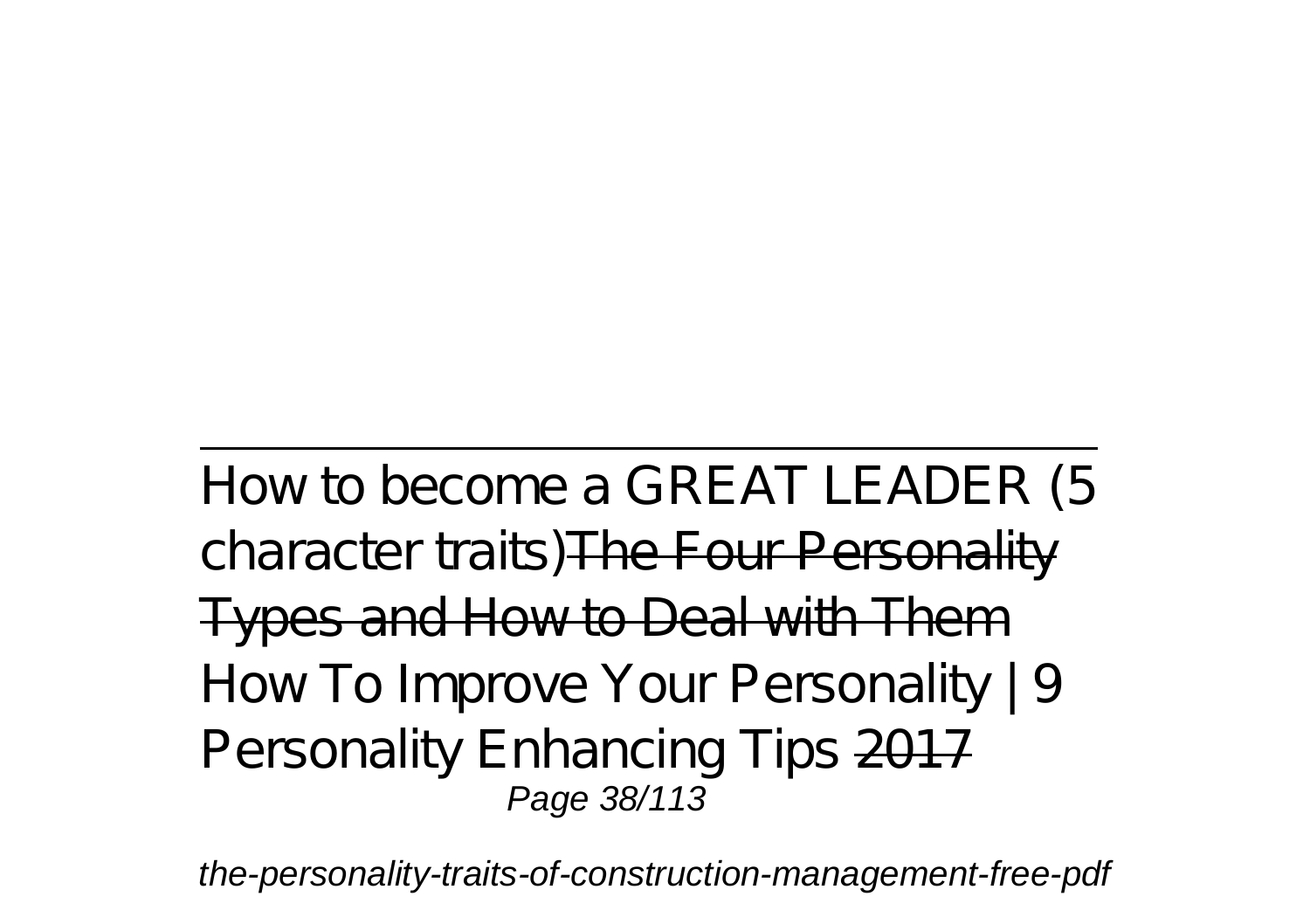Personality 14: Introduction to Traits/Psychometrics/The Big 5 *The Big 5 Personality Traits - Jordan Peterson* Jordan Peterson: What Kind of Job Fits You? *2017 Personality 06: Jean Piaget \u0026 Constructivism* **The moral roots of liberals and conservatives - Jonathan Haidt** *Type A* Page 39/113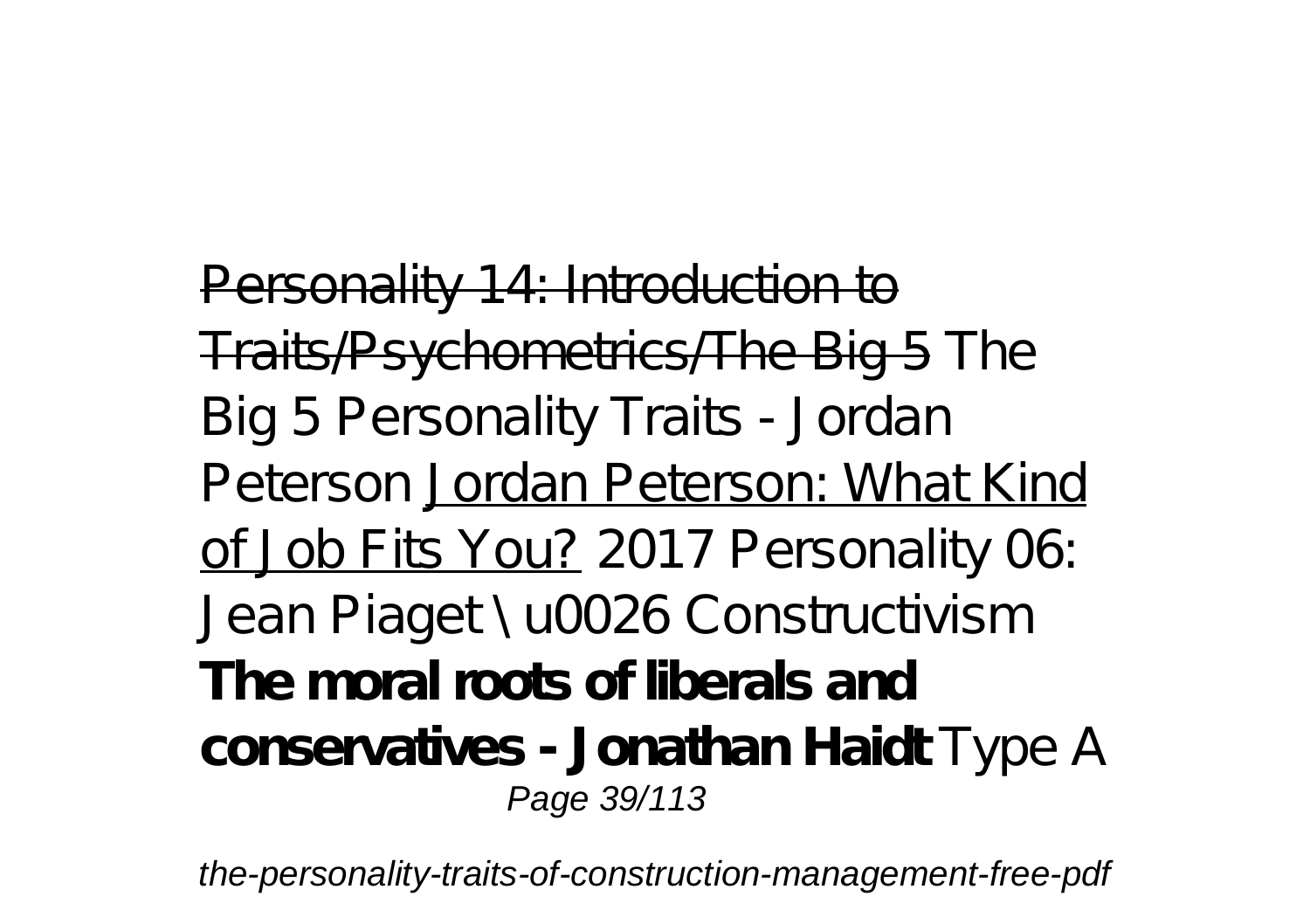*Personality Explained* 2014 Personality Lecture 20: Conscientiousness (Biology \u0026 Traits) *2014 Personality Lecture 16: Extraversion \u0026 Neuroticism (Biology \u0026 Traits)*The Best Kept Secret in Construction | Michael Johnson | TEDxDavenport \"STOP Page 40/113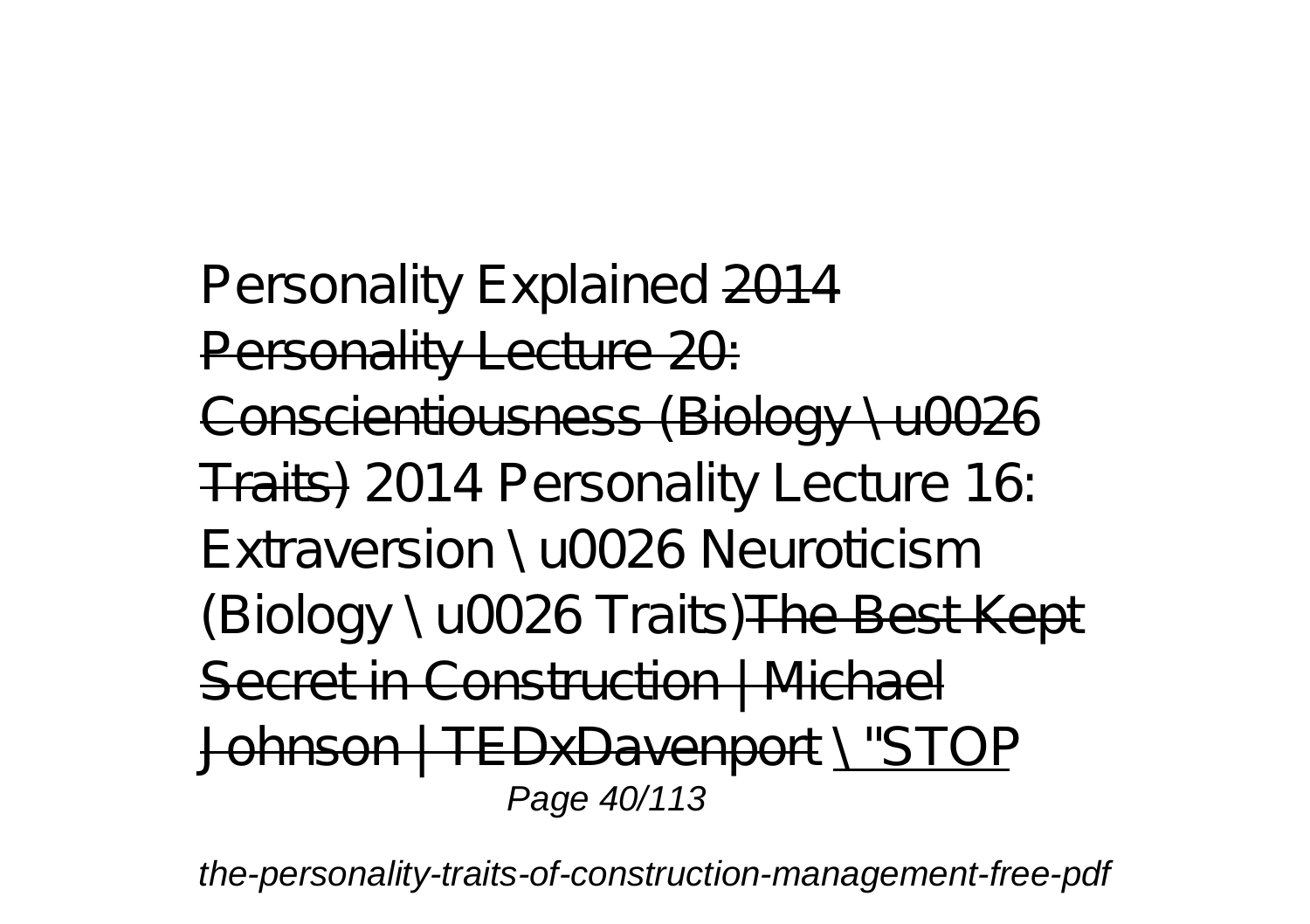Saying Things that Make You WEAK!\" - Jordan B. Peterson (@jordanbpeterson) - Top 10 Rules *The problem with Conscientiousness - Jordan Peterson* Three Questions to unlock your authentic career: Ashley Stahl at TED x Berkeley \"What are disagreeable people like?\" Jordan Page 41/113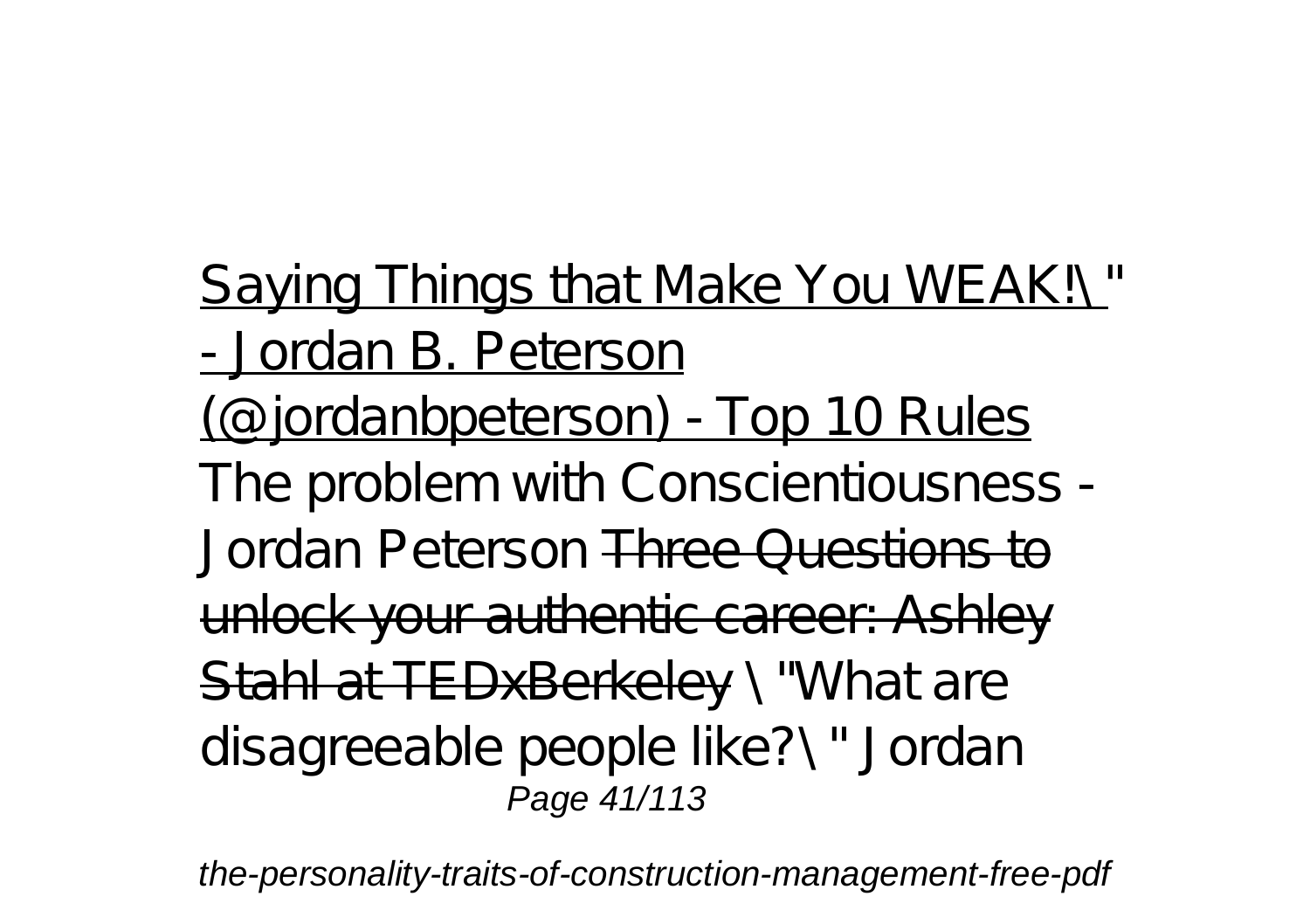Peterson **HOW TO READ ANYONE INSTANTLY | PSYCHOLOGICAL TRICKS** *Type A Personalities vs Type B Personalities (Type D, Type T too!)* Jordan Peterson teaches you how to interact with children 11 Skills that Millionaires Master 2017 Personality 13: Existentialism via Solzhenitsyn and Page 42/113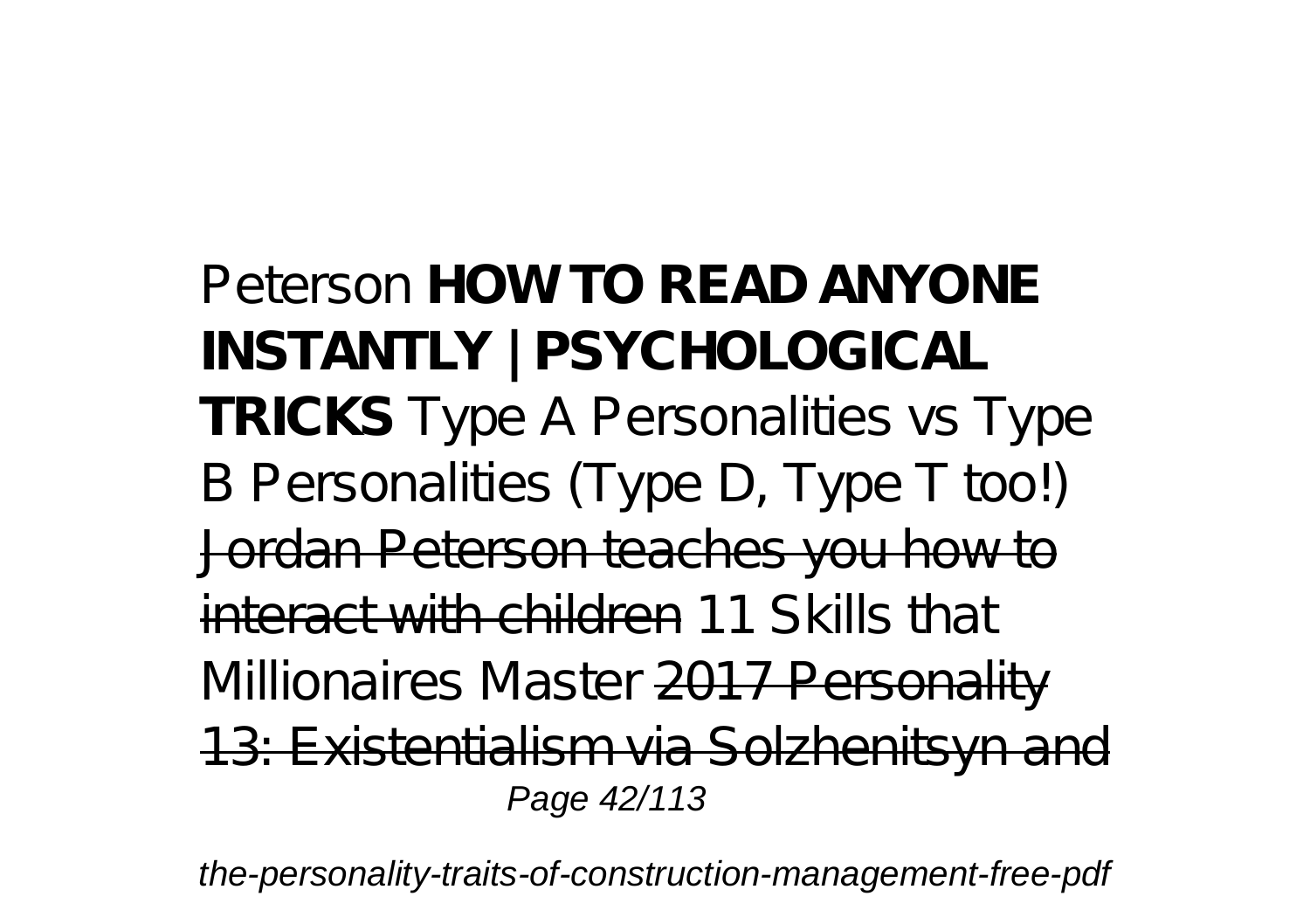the Gulag How do the Five Factor Personality Traits Affect Career Success?

How to Improve Yourself Right NOW (and Why) - Prof. Jordan Peterson *2014 Personality Lecture 17: Agreeableness and gender differences*

20 Minutes on UnderstandMyself.com Page 43/113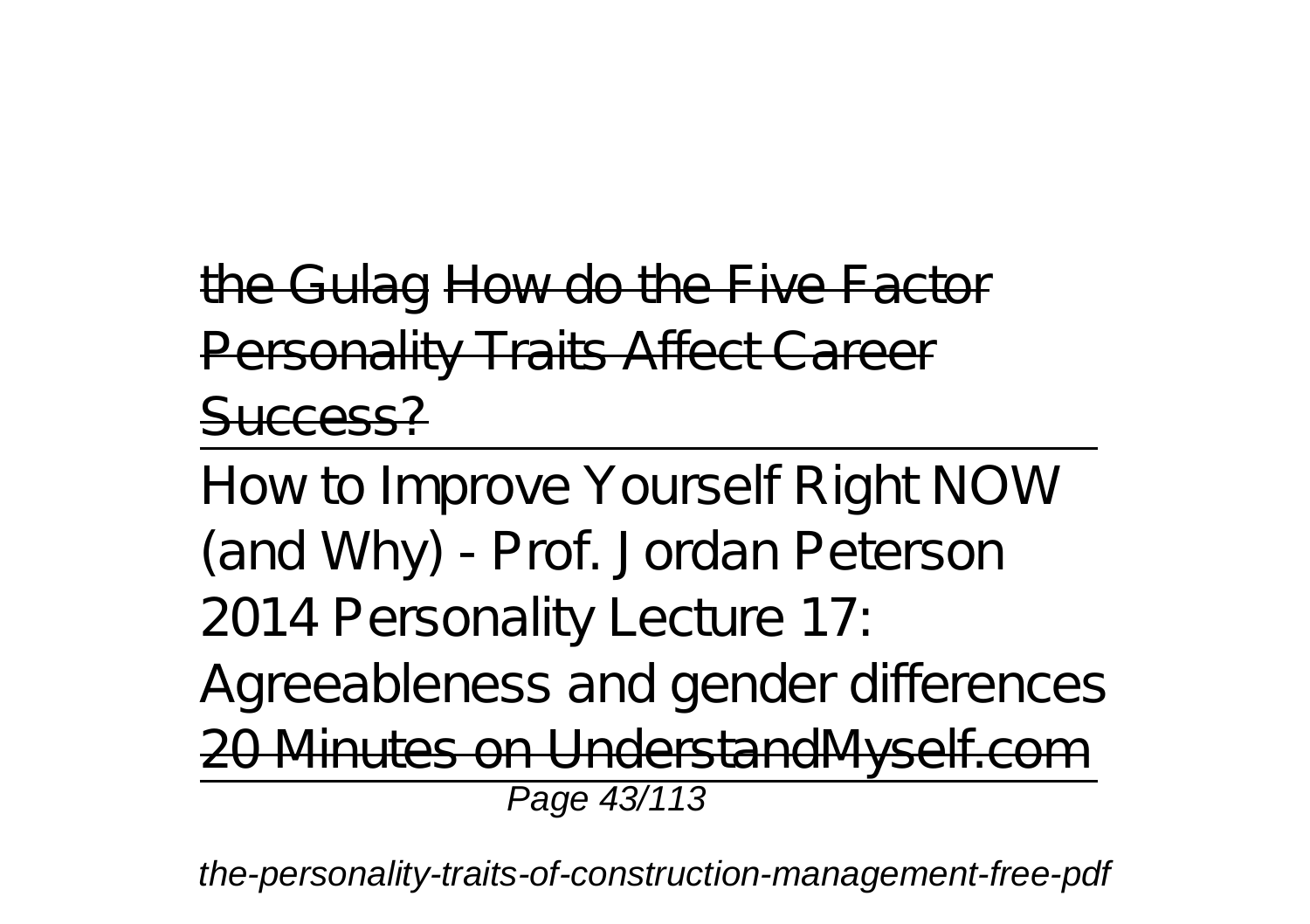- 7 Keys to a Positive Personality | Brian Tracy**2017 Personality 18: Biology \u0026 Traits:**
- **Openness/Intelligence/Creativity I** Personality Traits, Relationships and Rapport Cambridge IELTS 15 Listening Test 1 with answers I Latest IELTS Listening Test 2020 *The* Page 44/113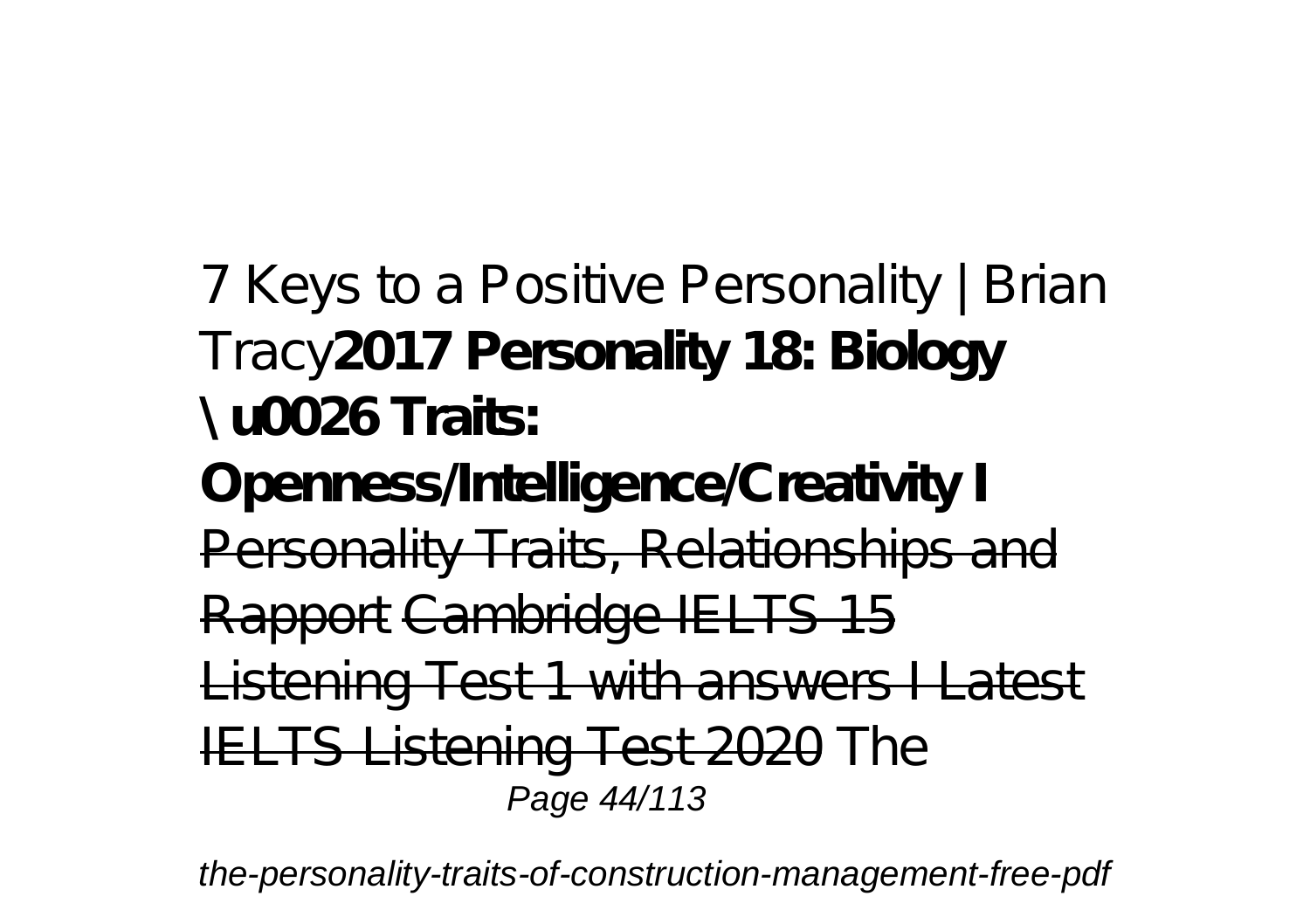*Personality Traits Of Construction* 10 Personality Traits Every Construction Worker Should Have 1. Practical. Working in construction is definitely not for those who want to work behind a desk. Construction workers... 2. Hardworking. It is without any doubt that those who succeed in Page 45/113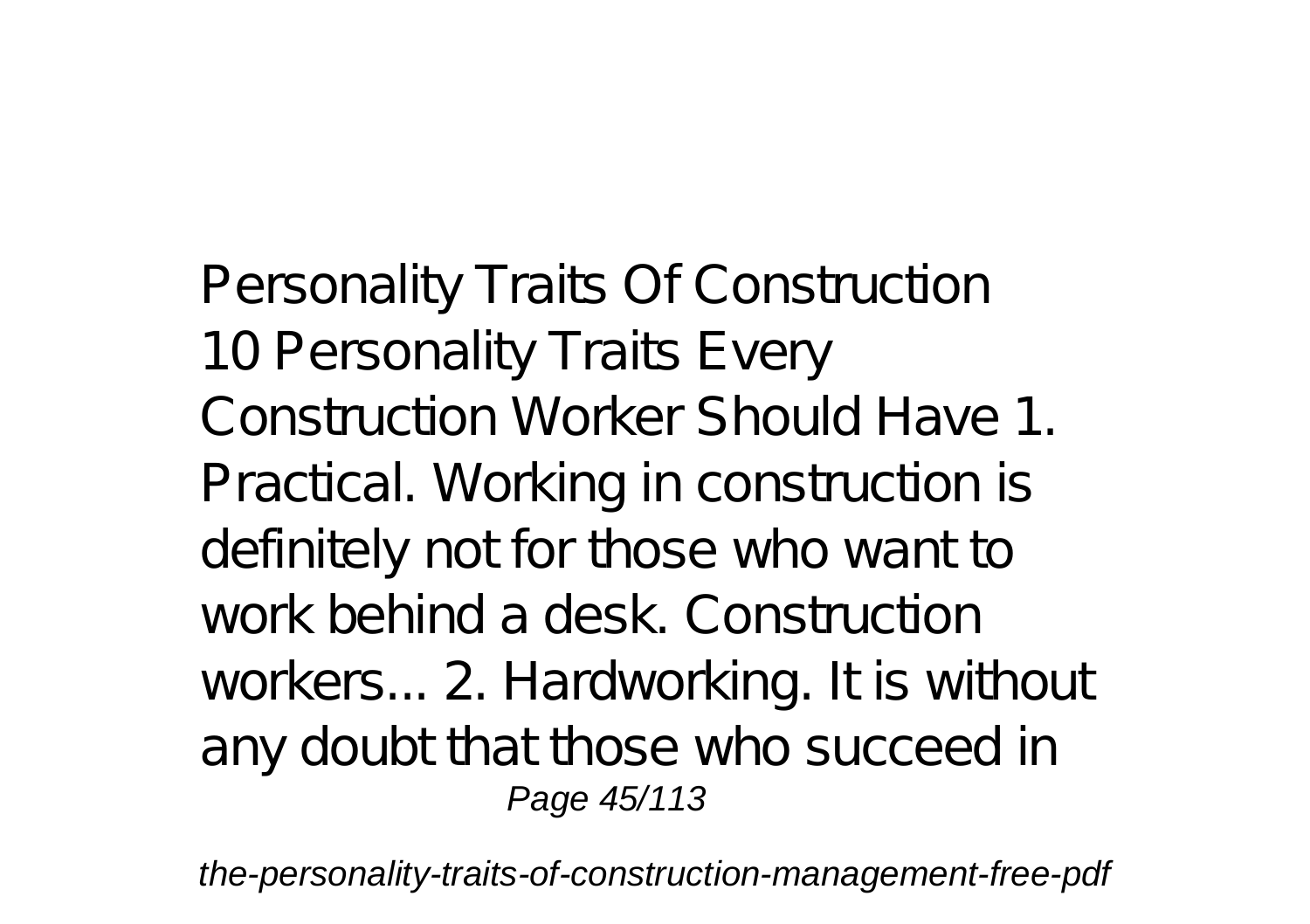this industry are hardworking and committed... 3. ...

*10 Personality Traits Every Construction Worker Should Have* Construction workers tend to be predominantly realisticindividuals, which means that they often enjoy Page 46/113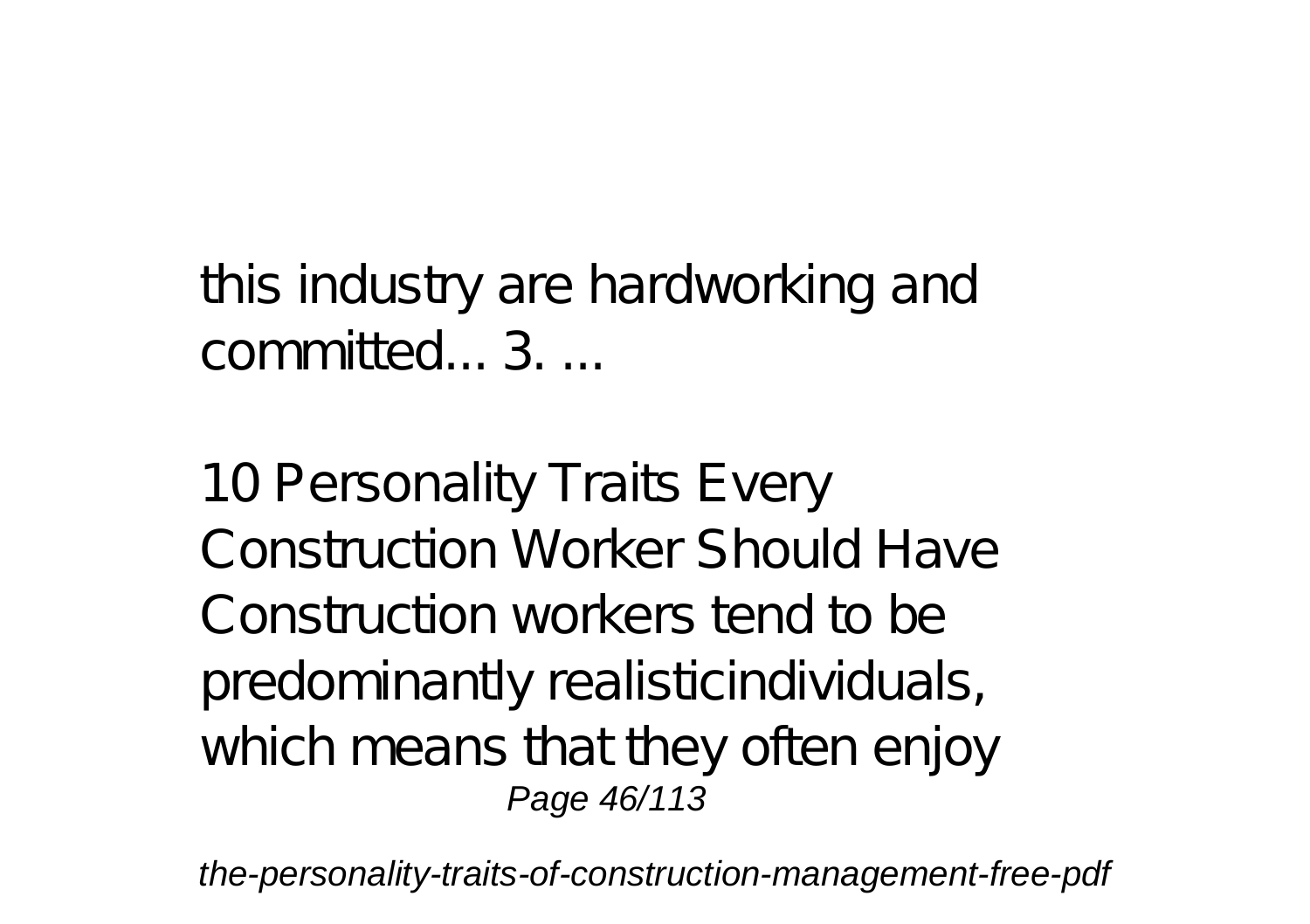working outdoors or applying themselves to a hands-on project. They also tend to be enterprising, which means that they are usually quite natural leaders who thrive at influencing and persuading others.

*What personality traits do construction* Page 47/113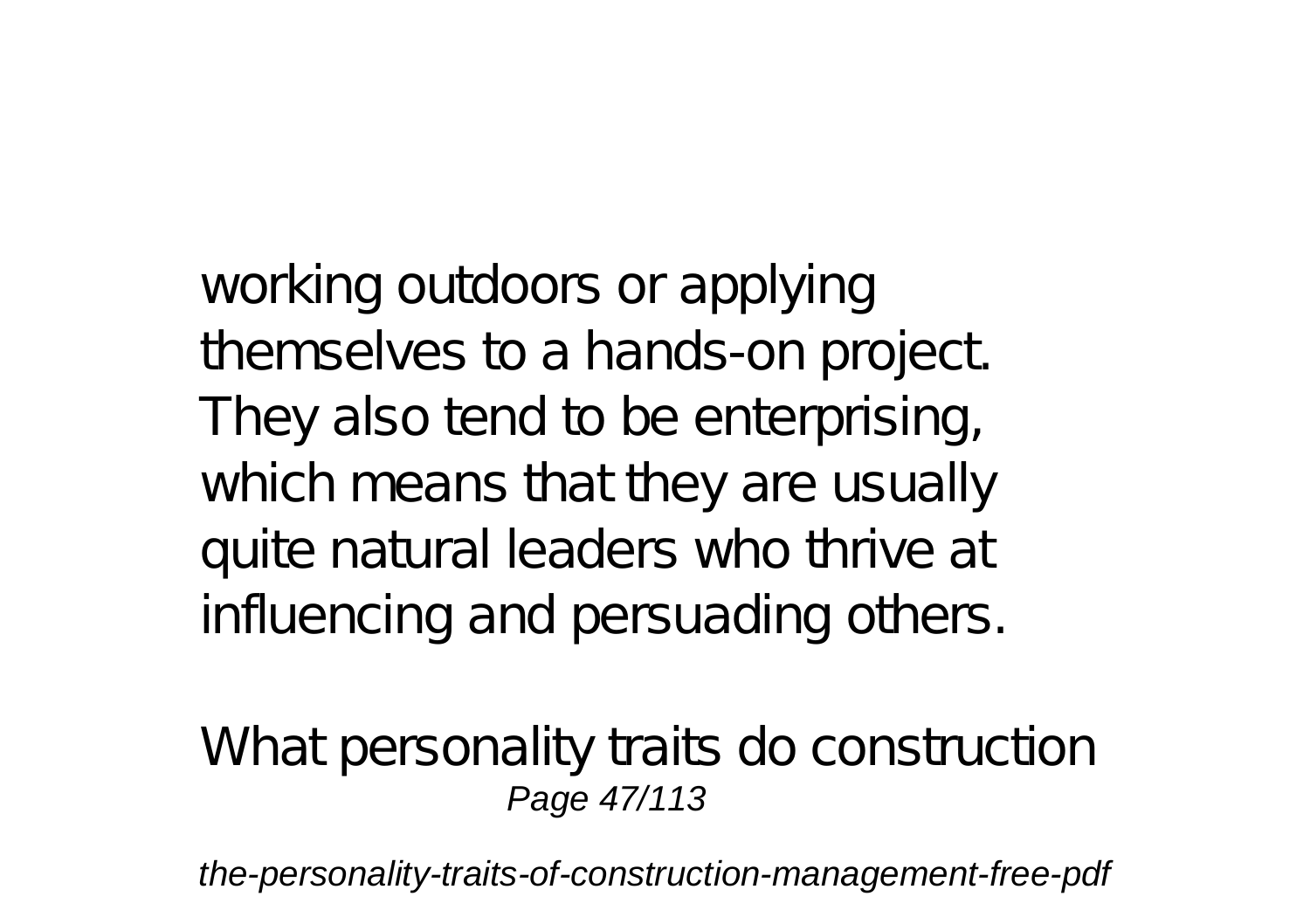#### *workers have ...*

Top 5 Traits for a Construction Worker 1. Safe. Keeping everyone safe on construction sites should always be a number one priority. With heavy materials and... 2. Physically fit. We're not saying that every construction worker has to be immensely strong Page 48/113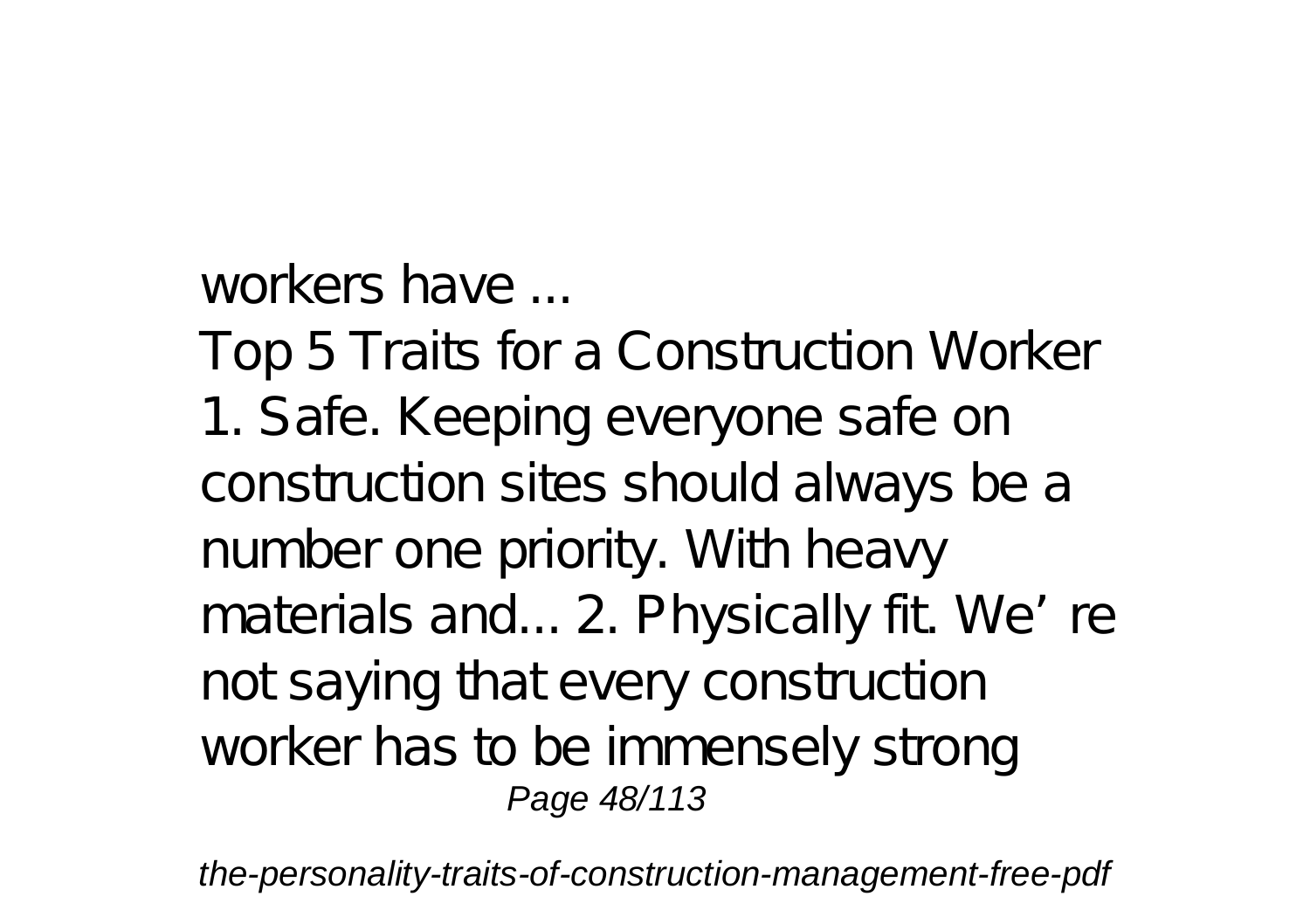# and muscular, but... 3. A hard worker.  $It...$

## *Top 5 Traits for a Construction Worker | Hitchcock & King* Construction management professionals (CMP) should have the personality traits that enable them to Page 49/113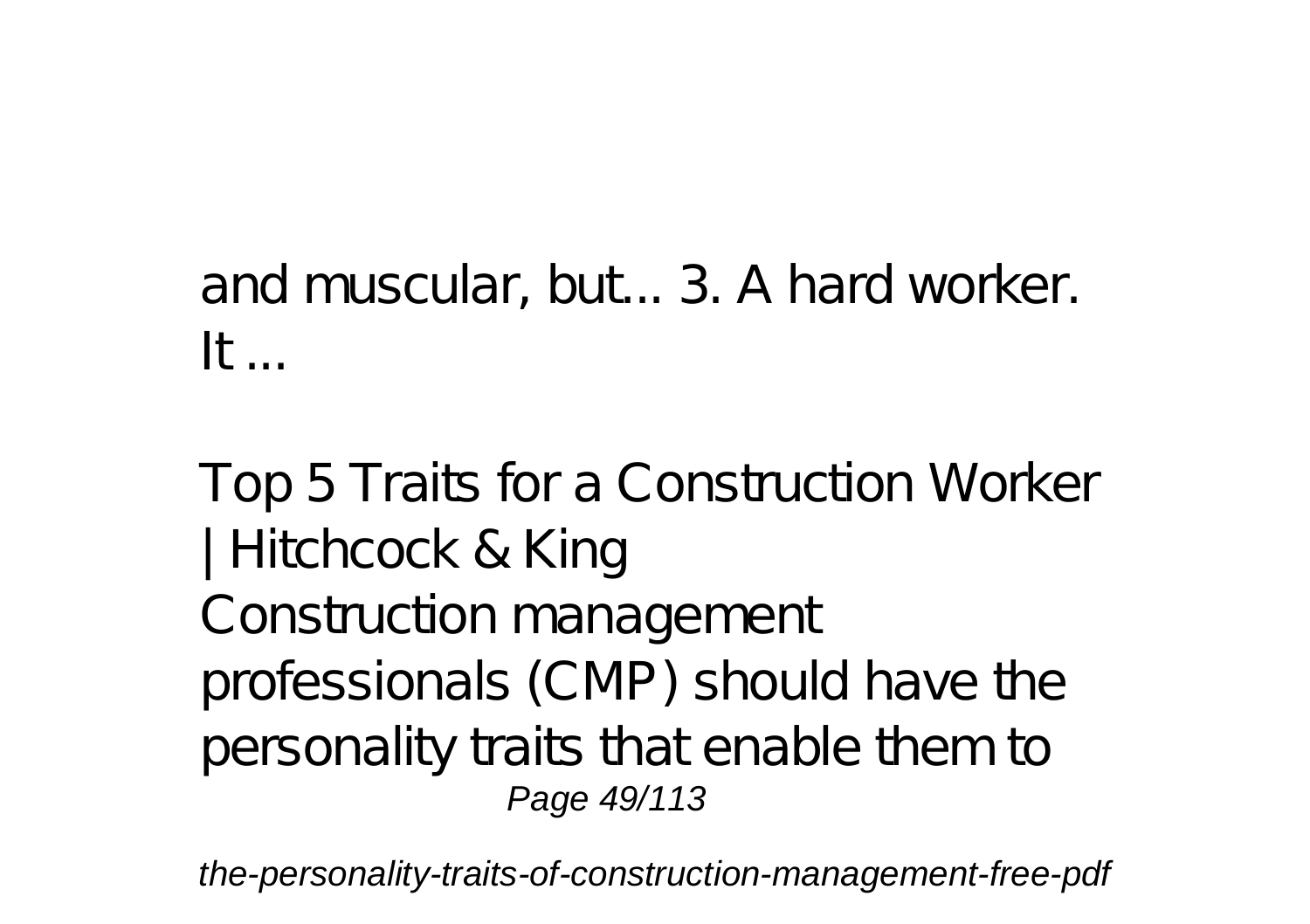navigate and thrive in such an environment. Personality is the unique organization of thoughts, feelings, and behavior combined distinctly in each person that defines and determines the person's pattern of interaction with the environment.

Page 50/113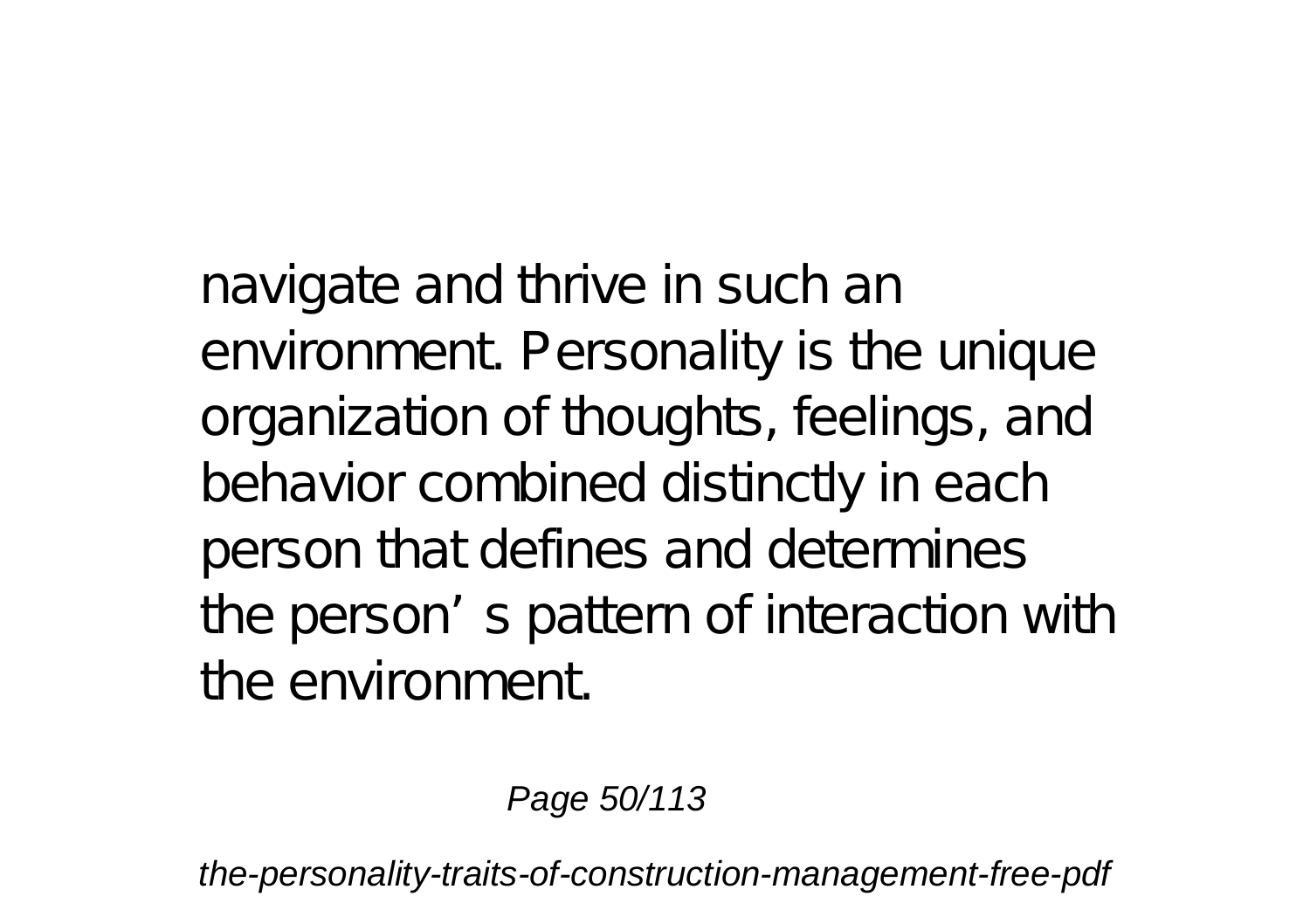*The Personality Traits of Construction Management ...*

Personality traits in construction management Leadership. Effective leaders are inspirational and as a result gain support and confidence from their team, who will... Defining personality traits. Personality may be Page 51/113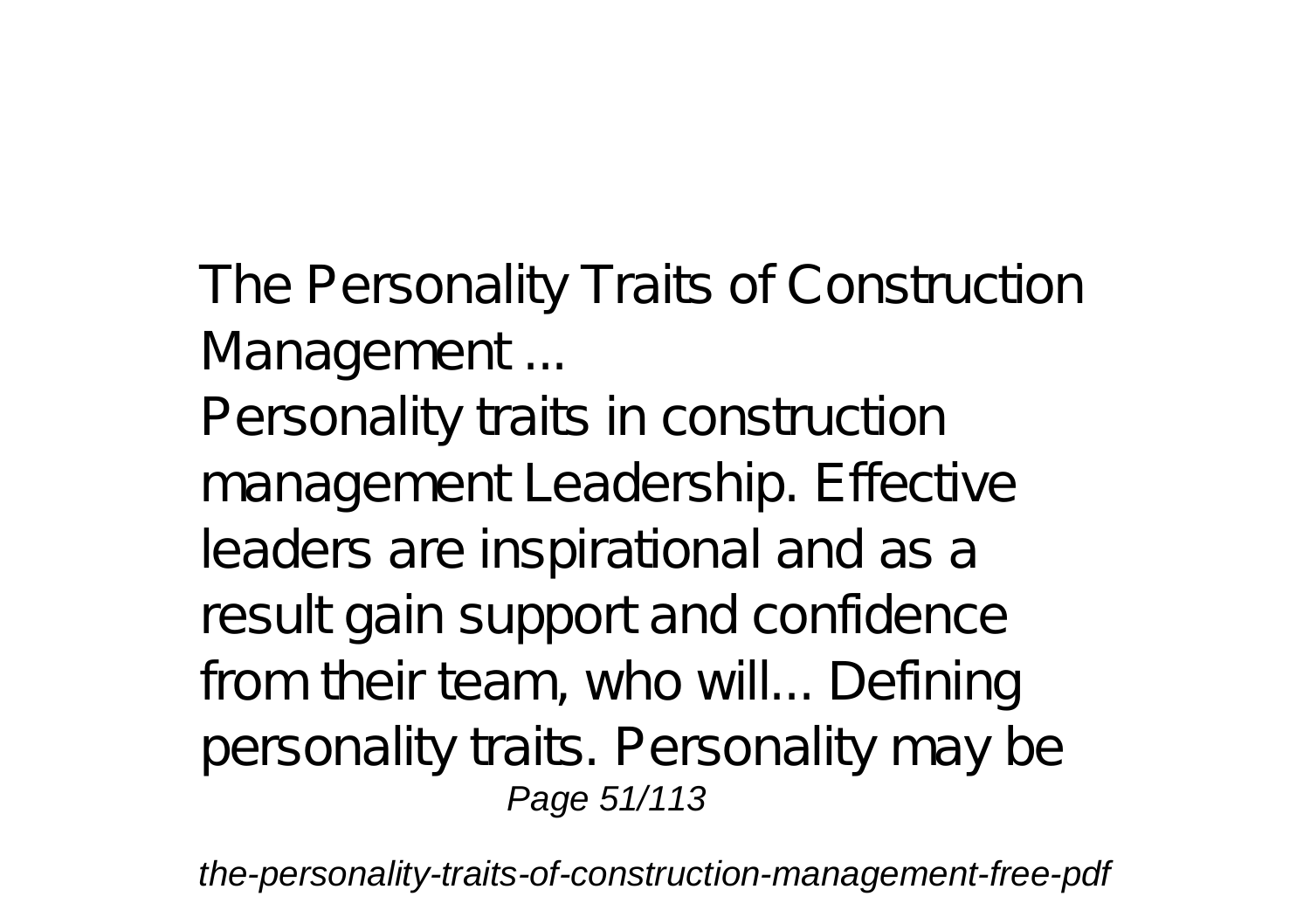described as an individual's psychological characteristics, and how... Personality ...

*Personality traits in construction management* Personality traits. These researchers have not yet reached an absolute Page 52/113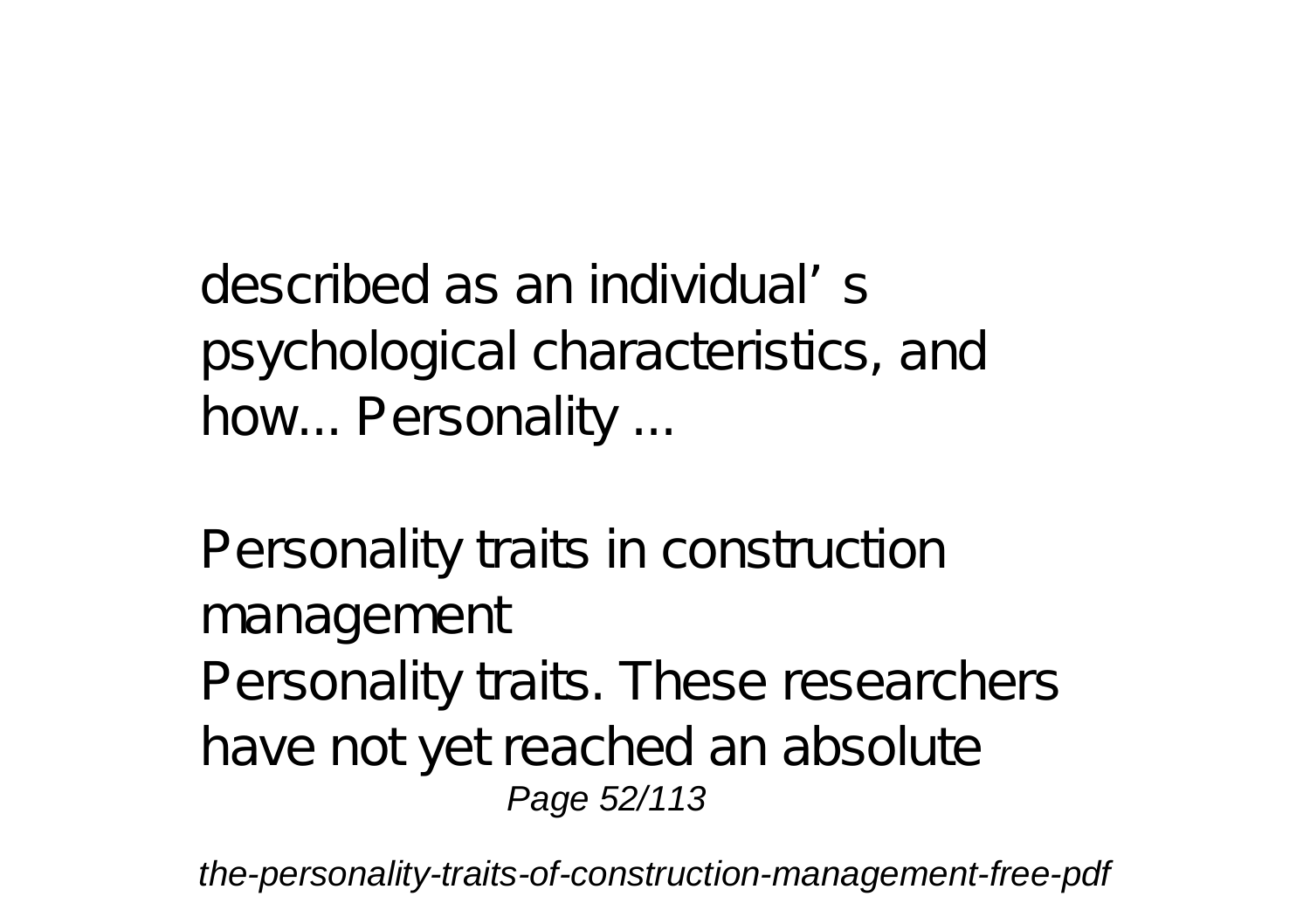consensus on the precise number of traits, which may be used to accurately describe personality. Eysenck, for example identified the traits neuroticism, extraversion and psychoticism as sufficient in describing most aspects of personality.

Page 53/113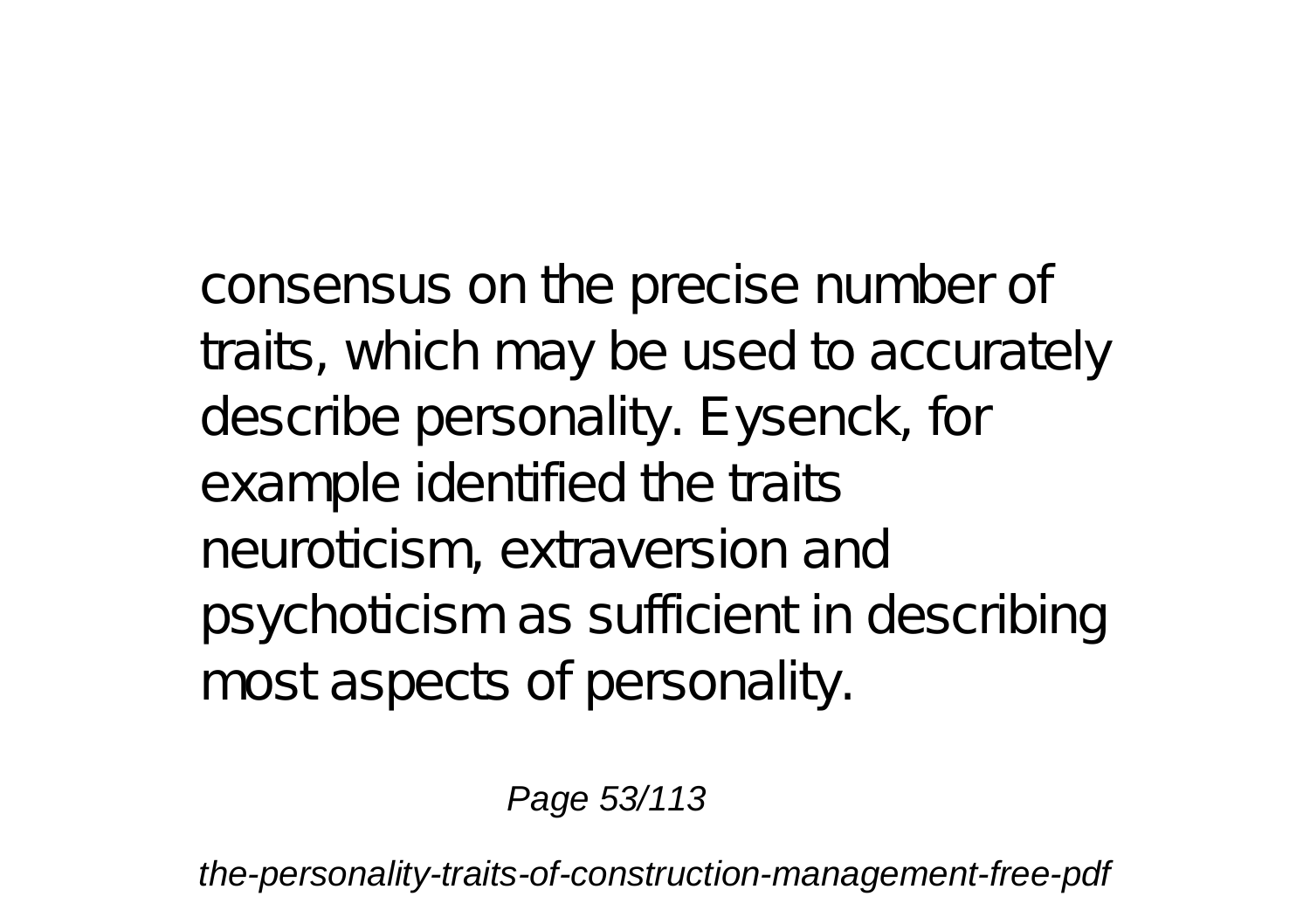*Analysis of Construct Traits in Personality Theory* Thanks for the list and I'll be sure to work on these characteristics so I can be successful as an architect. ondrejslunecko 5 May 2020 Reply. Thanks for the comment, Taylor. If architecture is a path you want to Page 54/113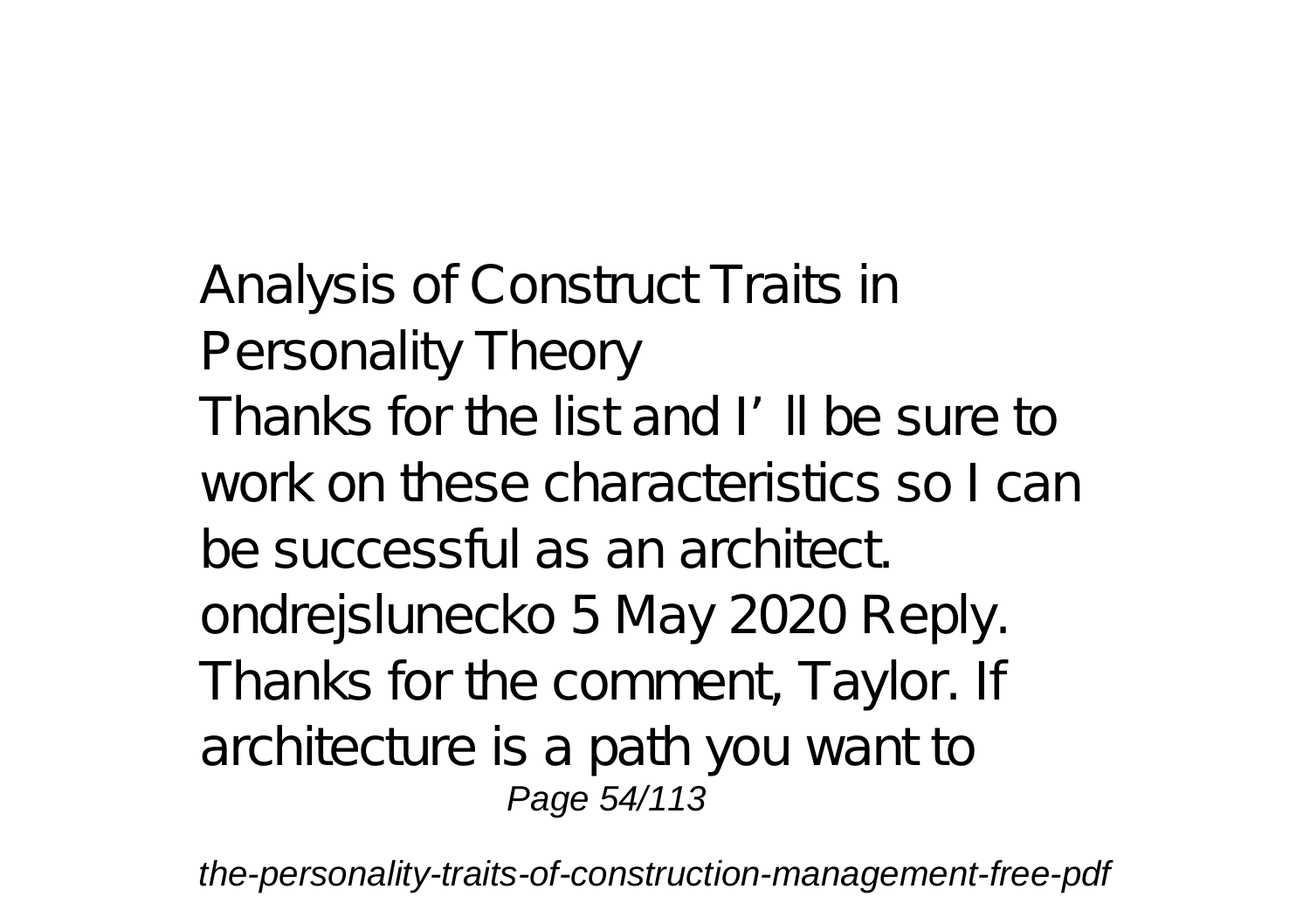# pursue, than definitely go for it! It is worth it

*11 personality traits of a great architect – Constructing ...*

There are several different types of building construction, and many factors will come into play when Page 55/113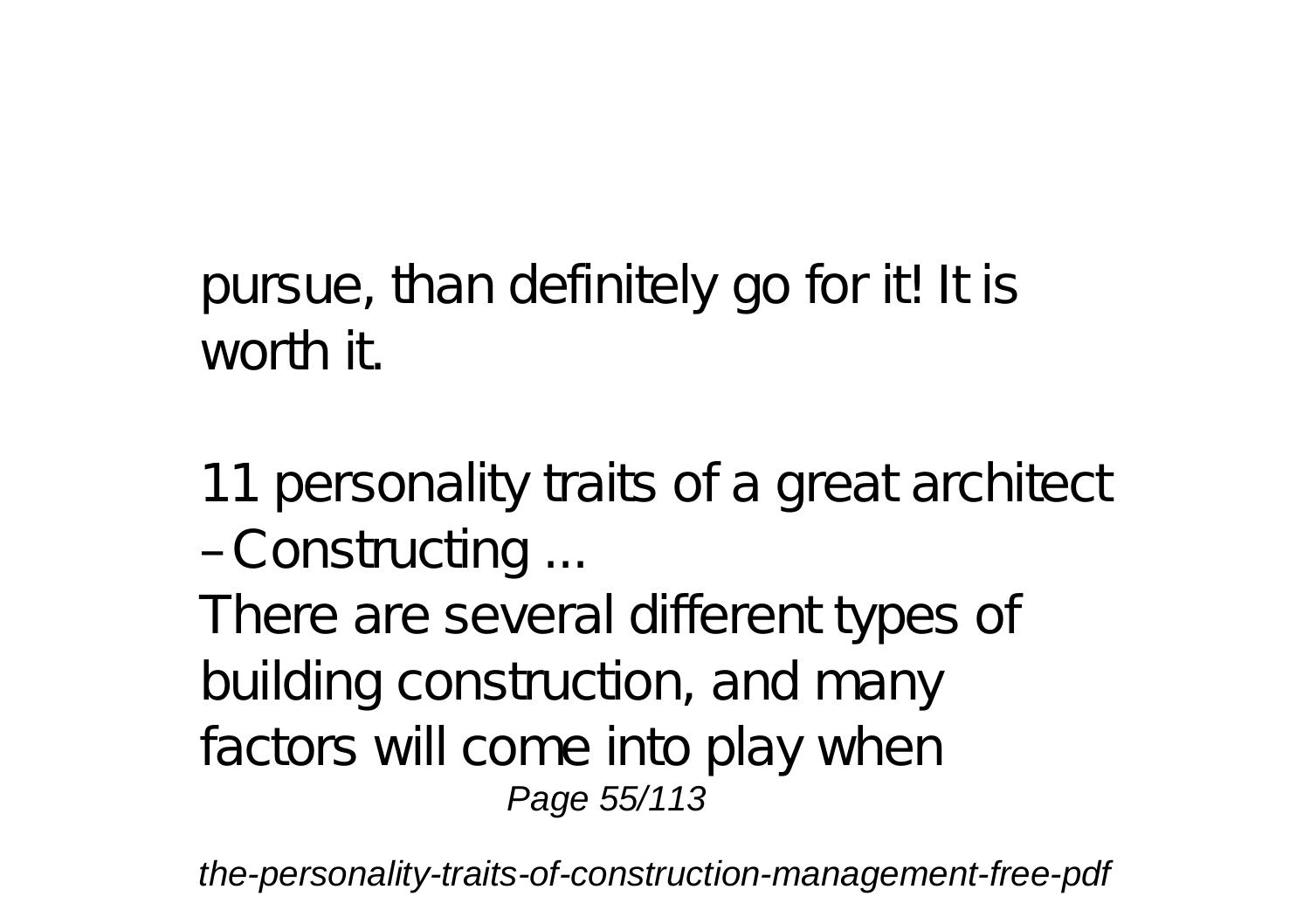determining which type to use in your construction project. The purpose of the structure can help determine which type you need. For example, you may require a heavy construction method for a two-storey home that needs to support multiple floors.

Page 56/113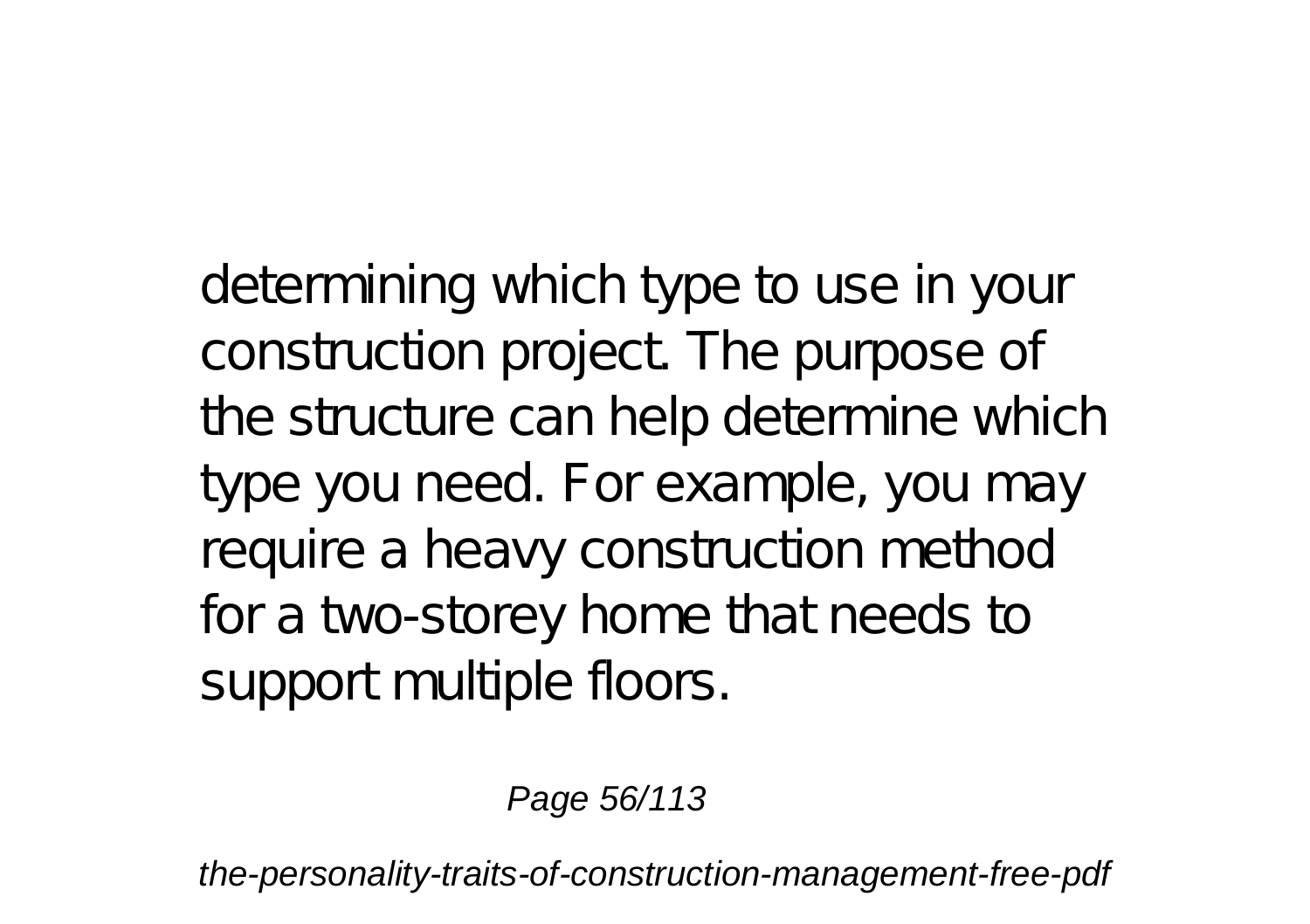*6 Building Construction Types and Their Characteristics ...*

Following are the characteristics of a construction project. The project should have a specified target. The project should be unique and cannot be replicated with the same task and resources giving the same results. The Page 57/113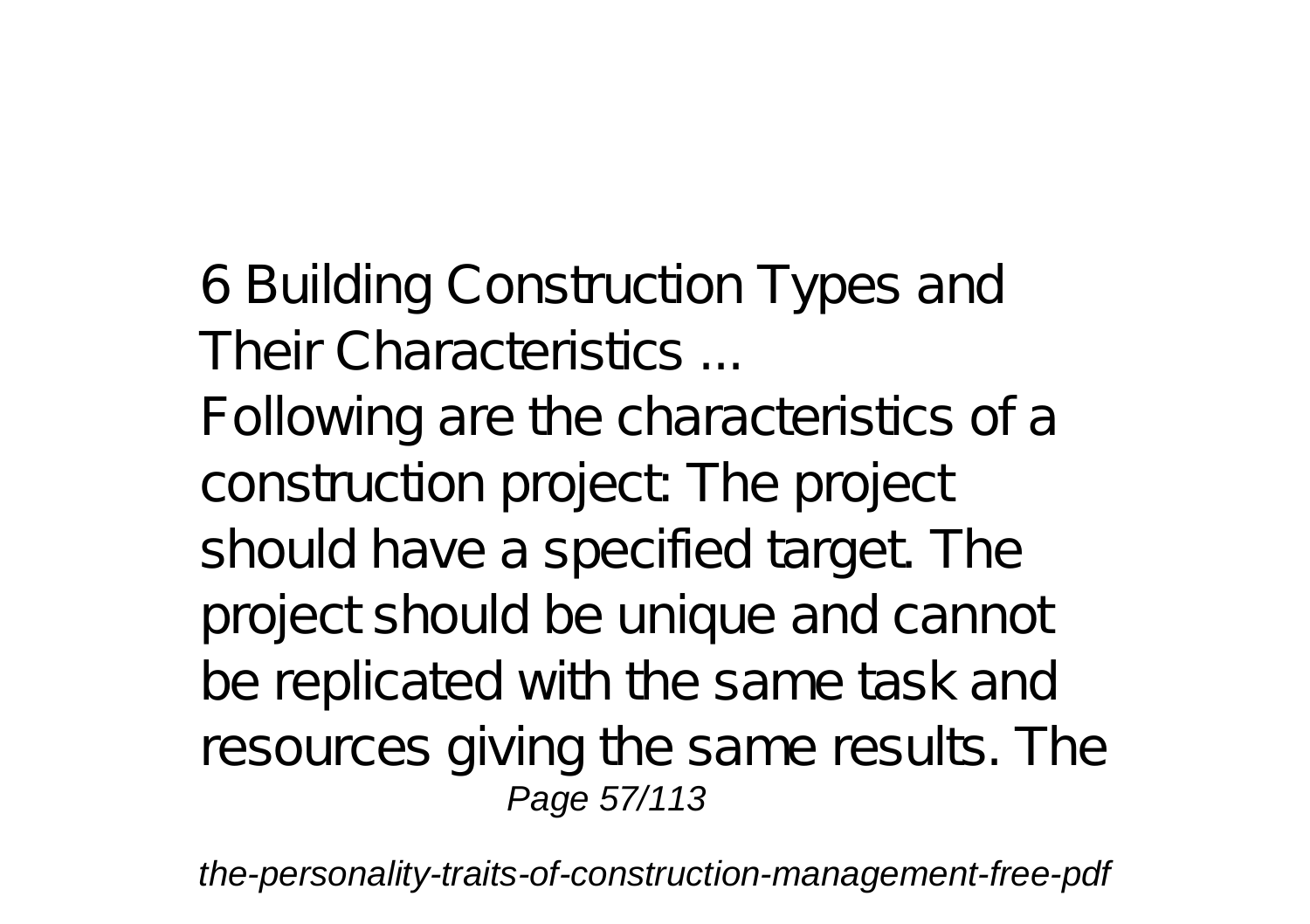construction project should satisfy the owners requirement and expectations from the project.

*CHARACTERISTICS OF A CONSTRUCTION PROJECT* Marketing management plays a crucial role in successful companies. Page 58/113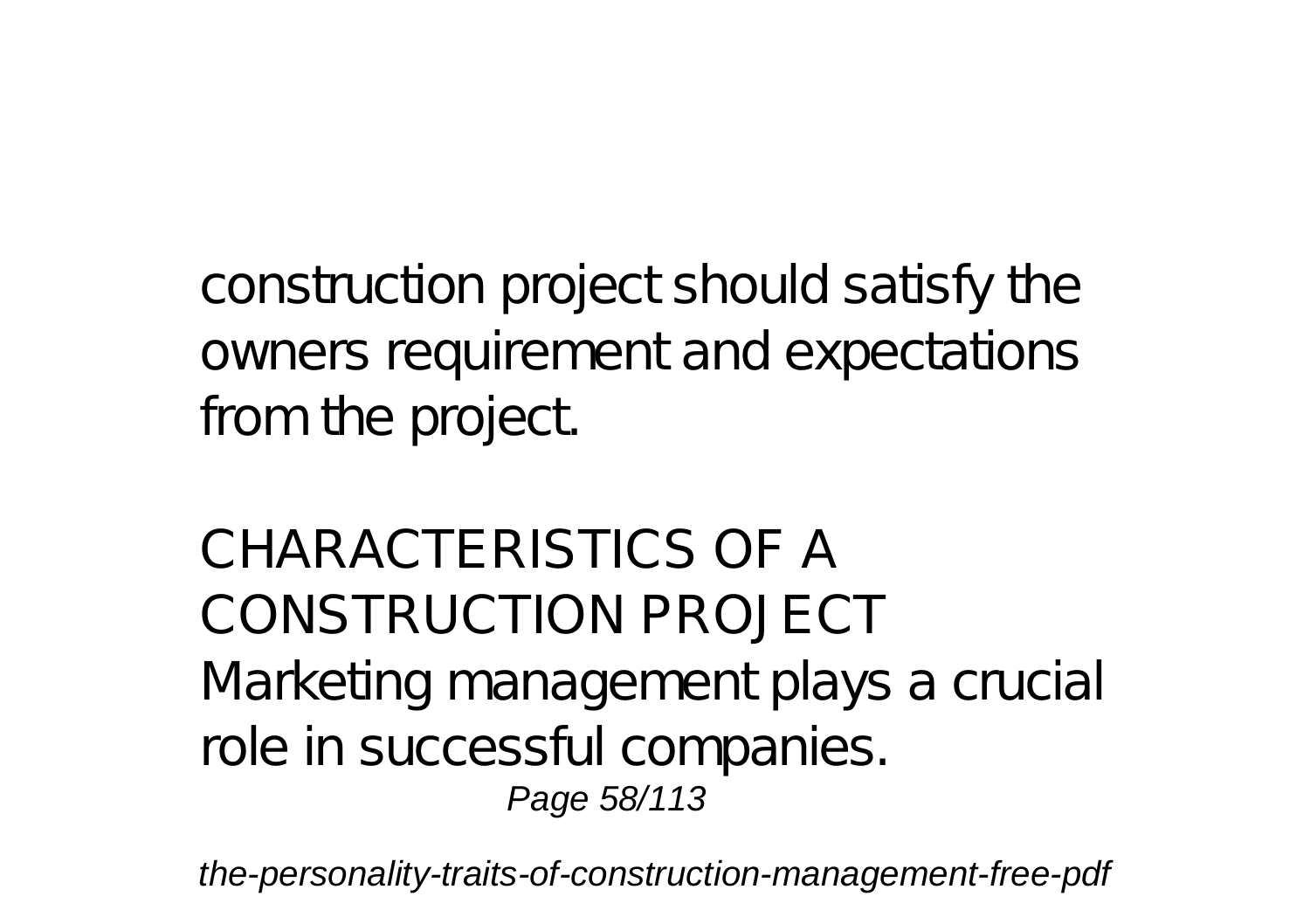However, marketing has been either misunderstood or entirely neglected in numerous construction companies because it is difficult to apply conventional marketing strategies due to

*(PDF) Characteristics of the* Page 59/113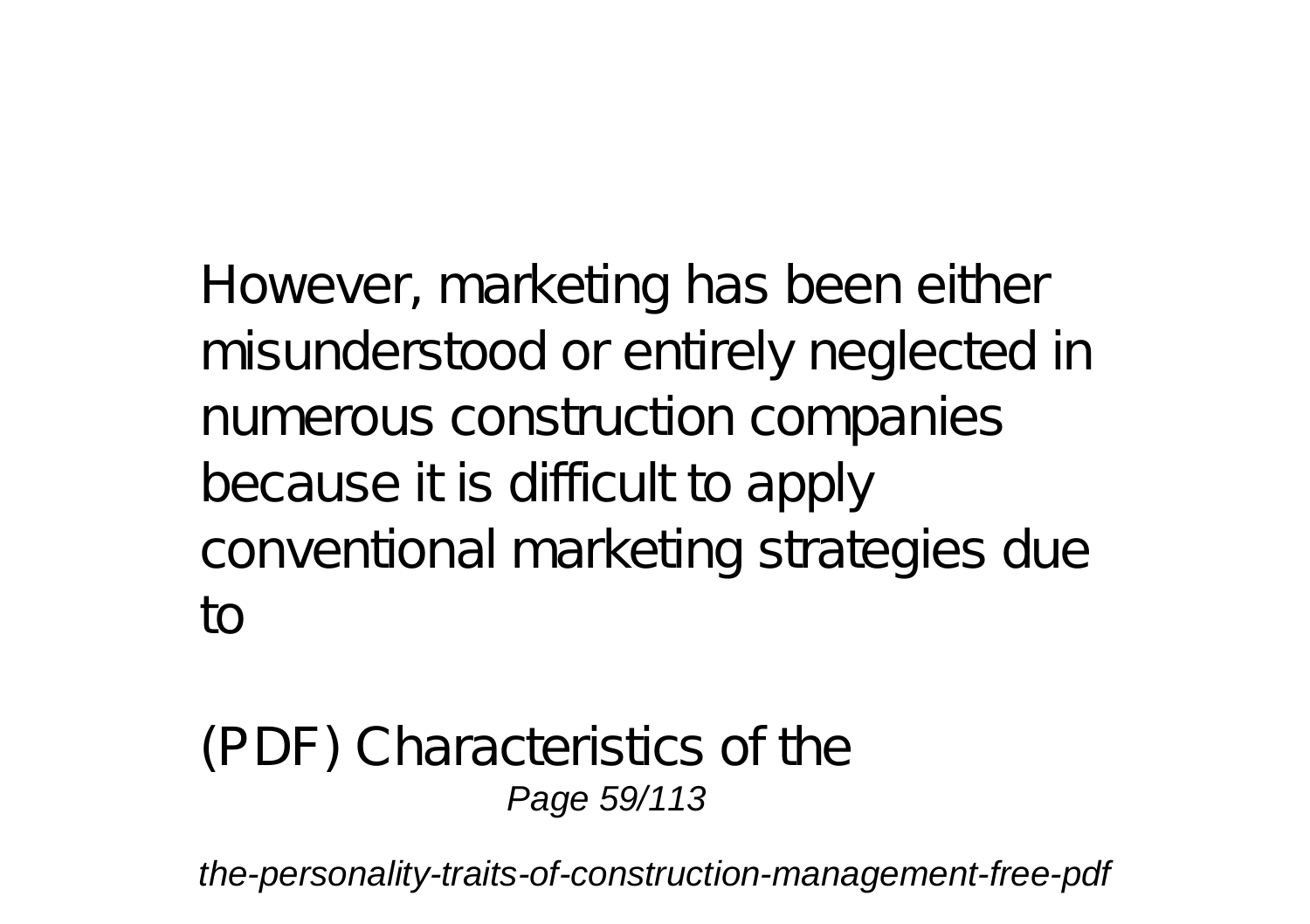*Construction Industry from ...* The Big Five Personality Model was used to measure the personality traits of construction negotiators. Factors of negotiating behaviors and negotiation outcomes were developed. By interrelating these three elements, moderated multiple regression (MMR) Page 60/113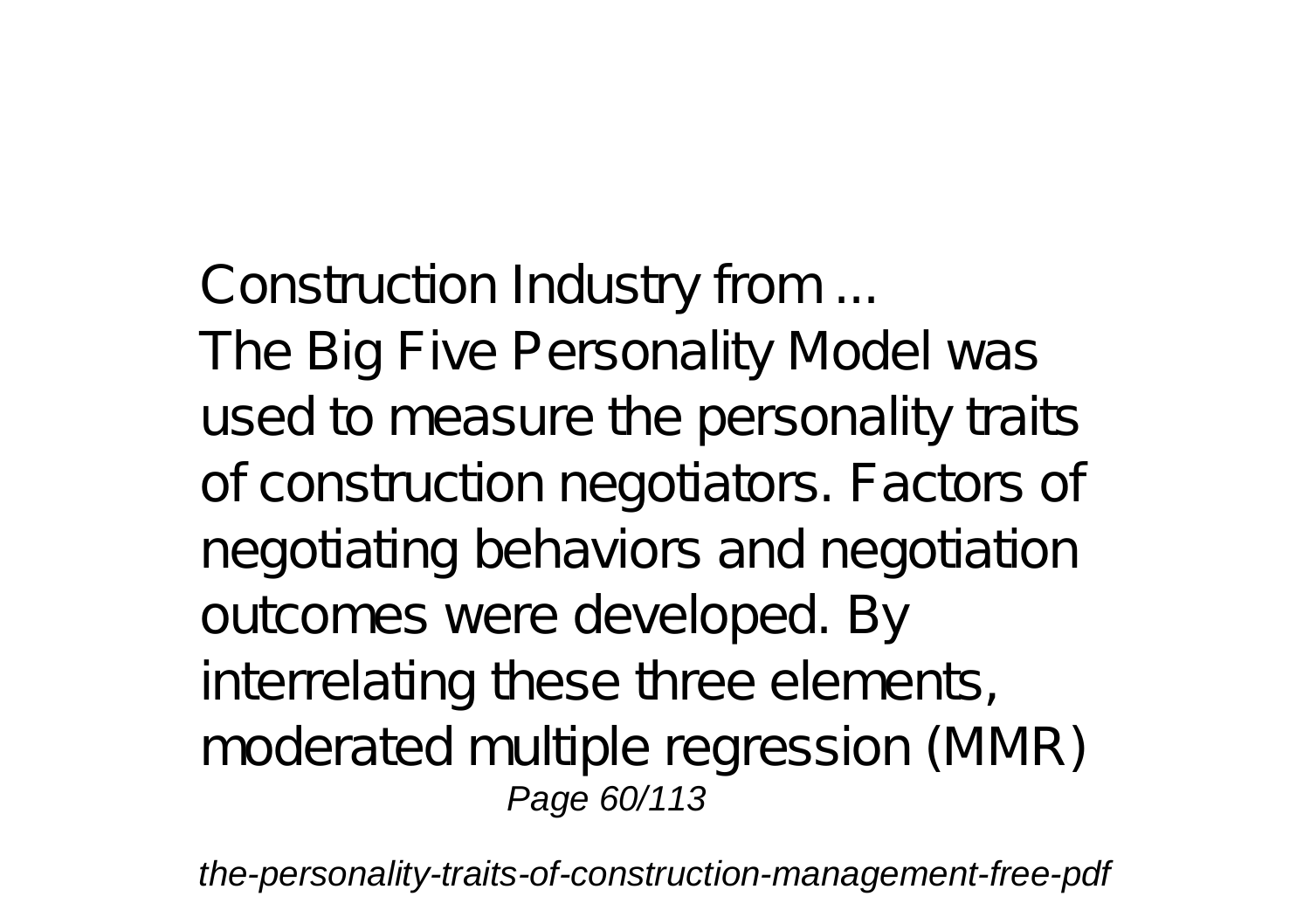was used to examine how personality traits affect the relationships between negotiating behaviors and negotiation outcomes.

*How Do Personality Traits Affect Construction Dispute ...* quantity surveyors are part of the Page 61/113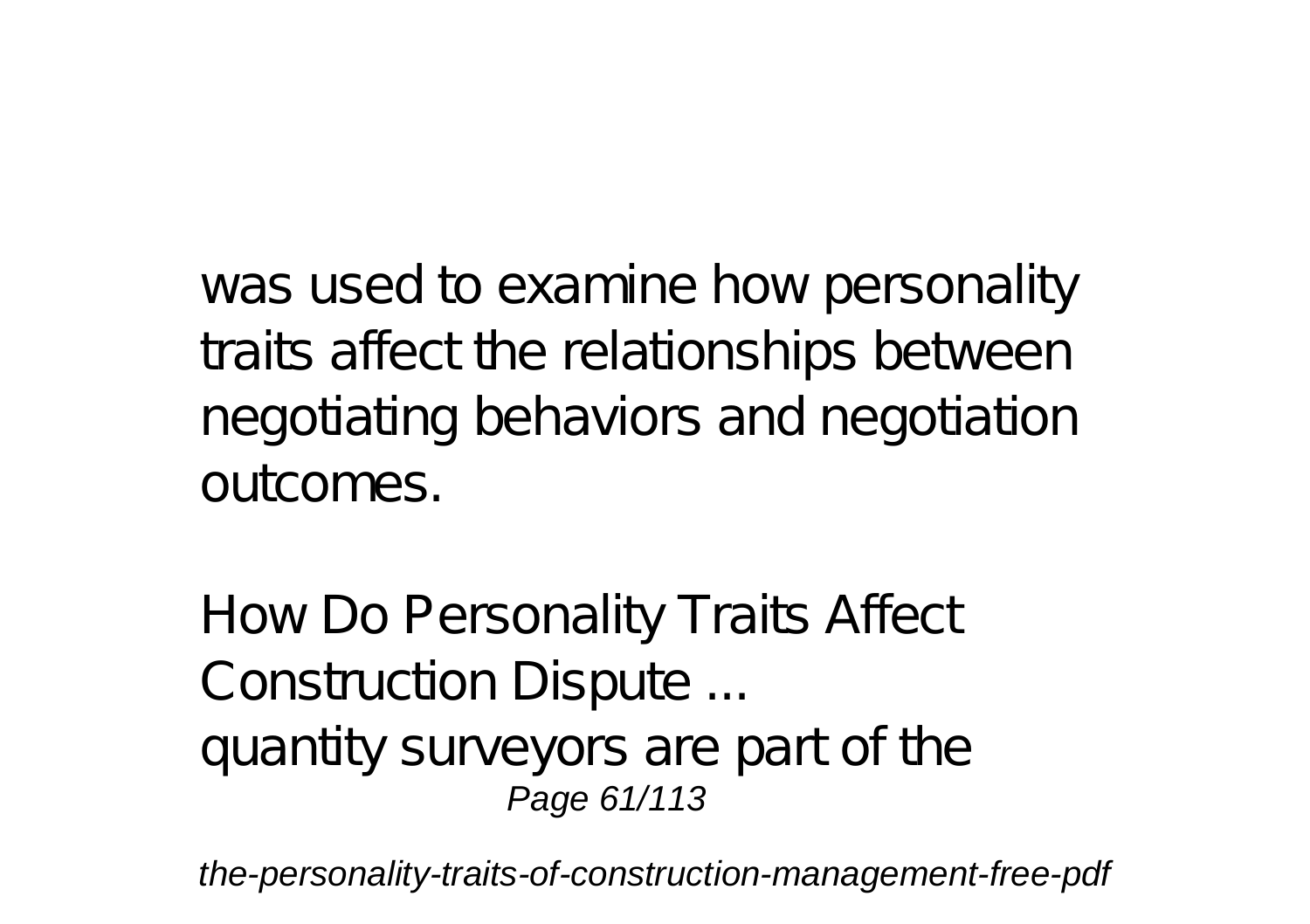construction industry quantity surveyors are part of the construction industry What are the characteristics of food and beverage industry? There are many...

*What are the characteristics of the construction industry ...* Page 62/113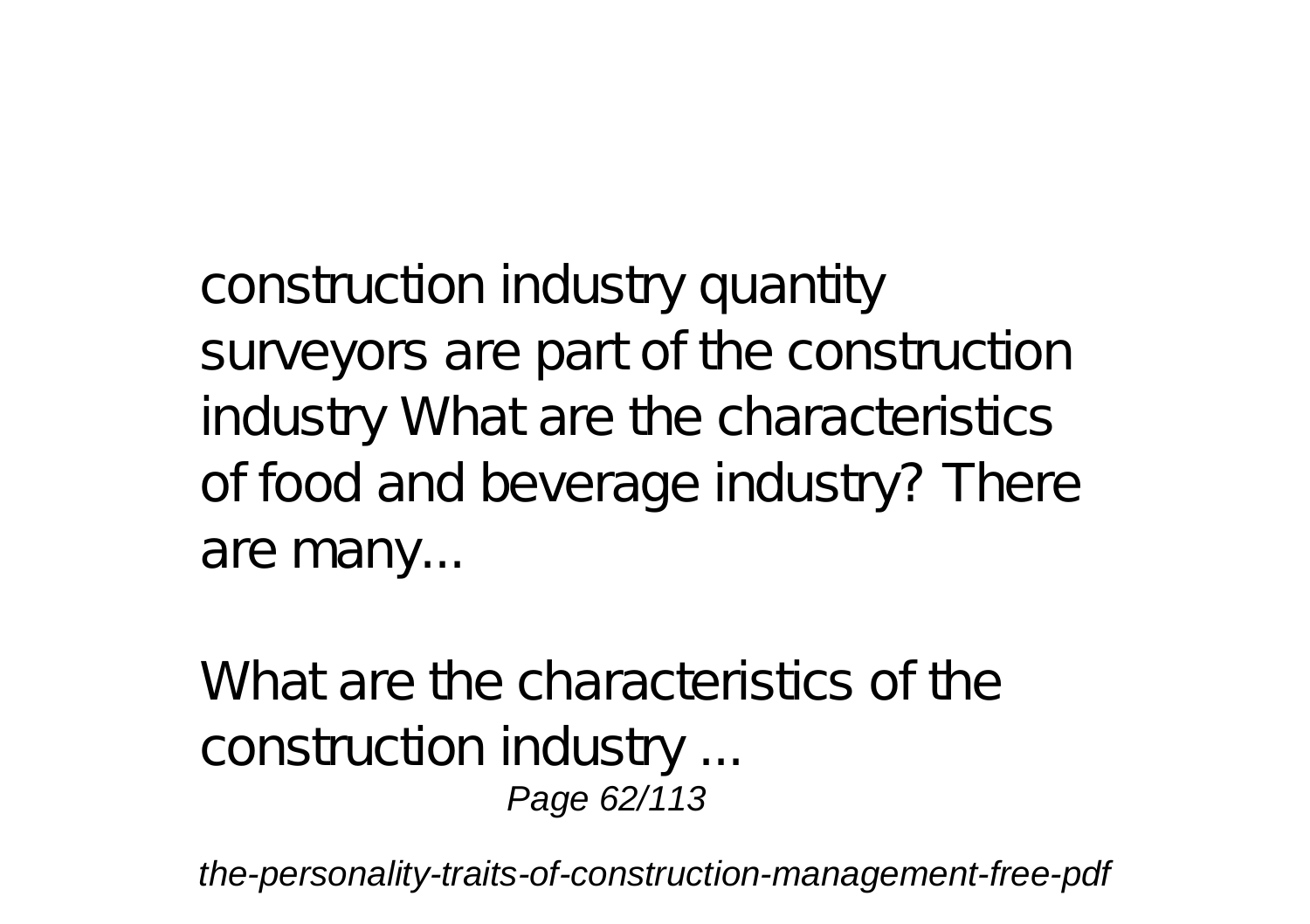The product is normally manufactured on the client's premises, (that is, the construction site). Many of its projects are one-off designs in the absence of a prototype model. The traditional arrangement separates design from manufacture. It is subject to wider swings of activity than most other Page 63/113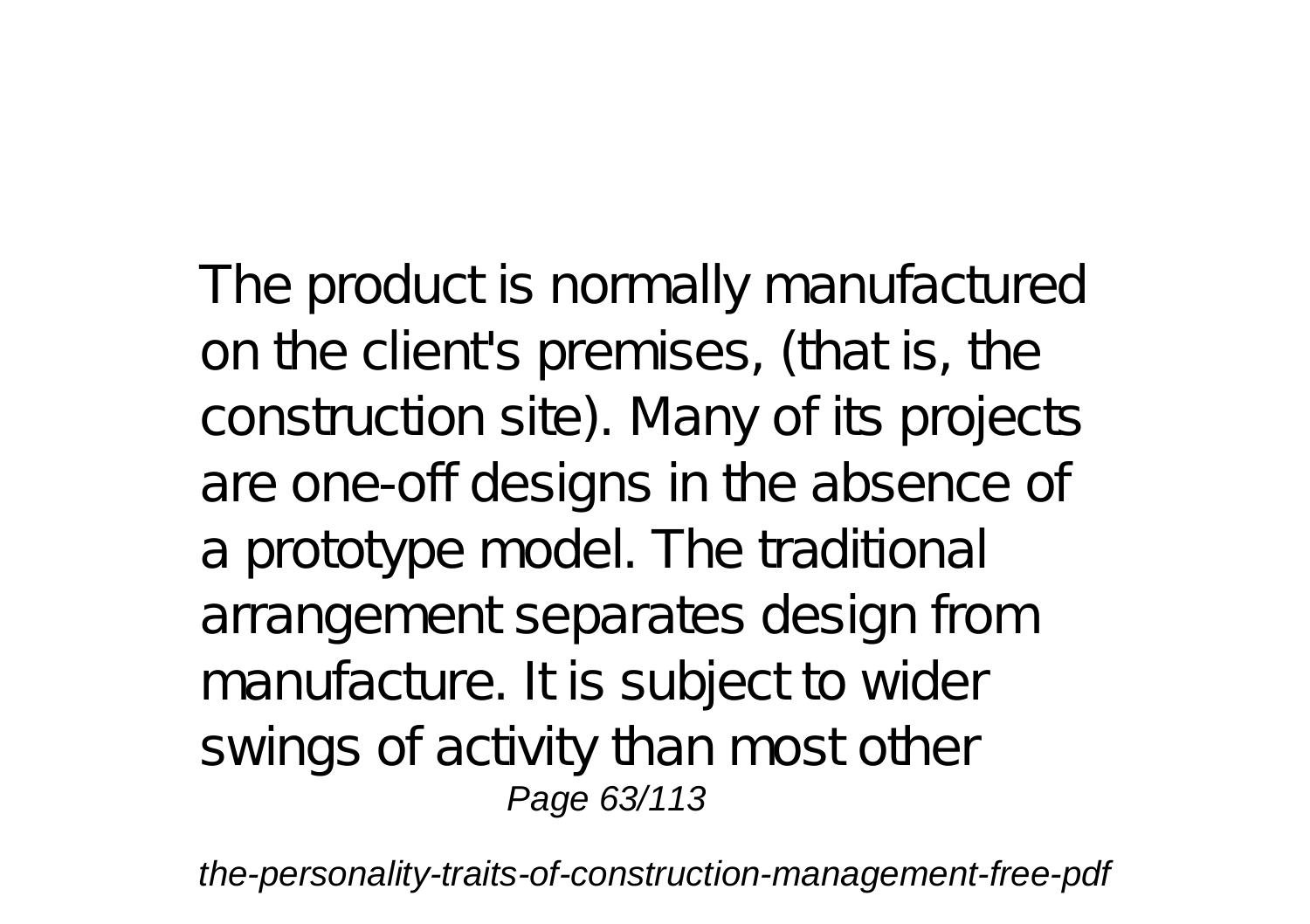industries.

*The Characteristics of the Construction Industry - UKUR BAHAN* However, it seems that the correlation between construction workers' personality traits and safety behavior has been insufficiently addressed in Page 64/113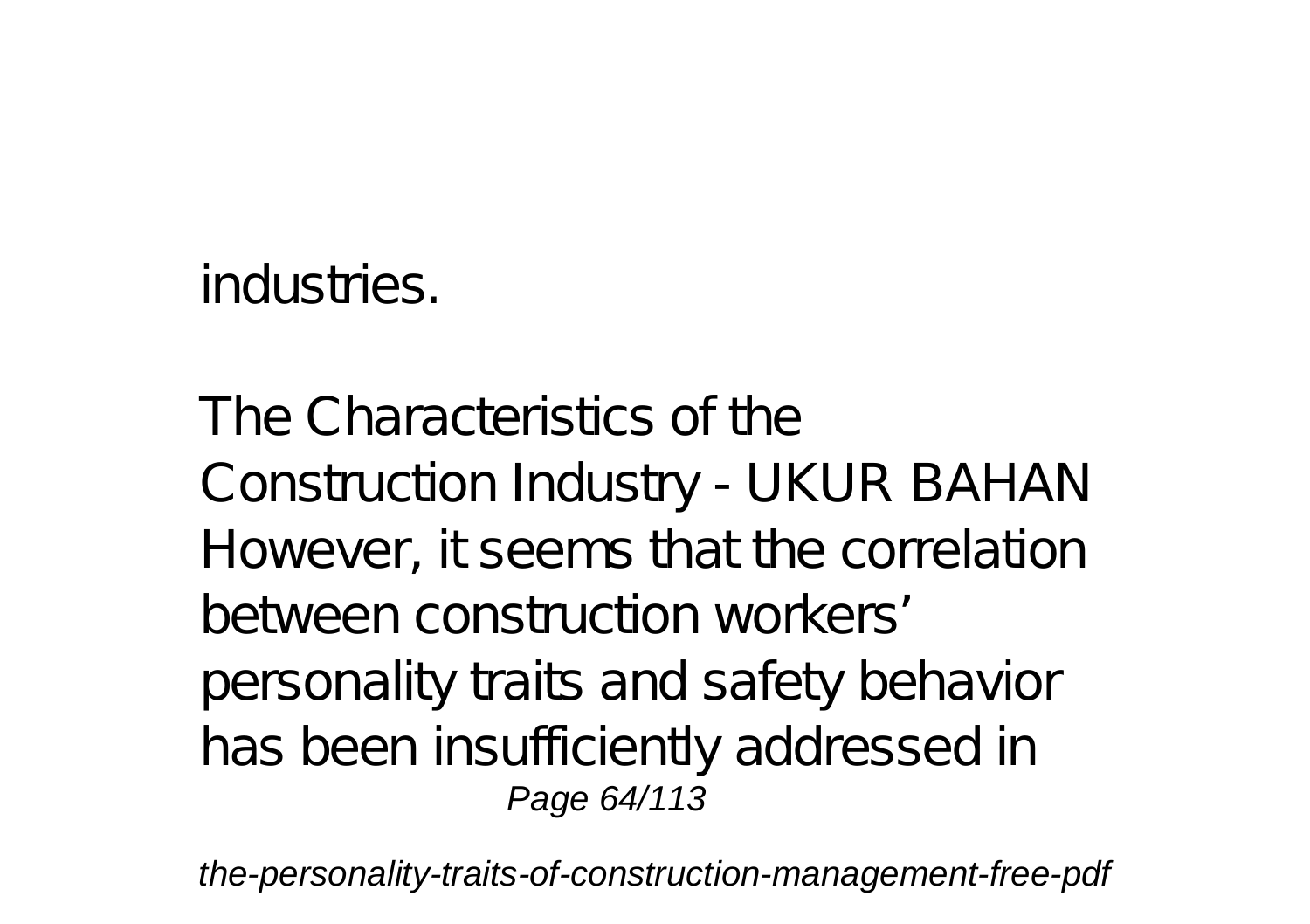the existing literature. This paper attempts to provide evidence on this issue. Two hundred and eighty workers were surveyed to gather data concerning personality traits and safety behavior.

*Exploring the Relationship between* Page 65/113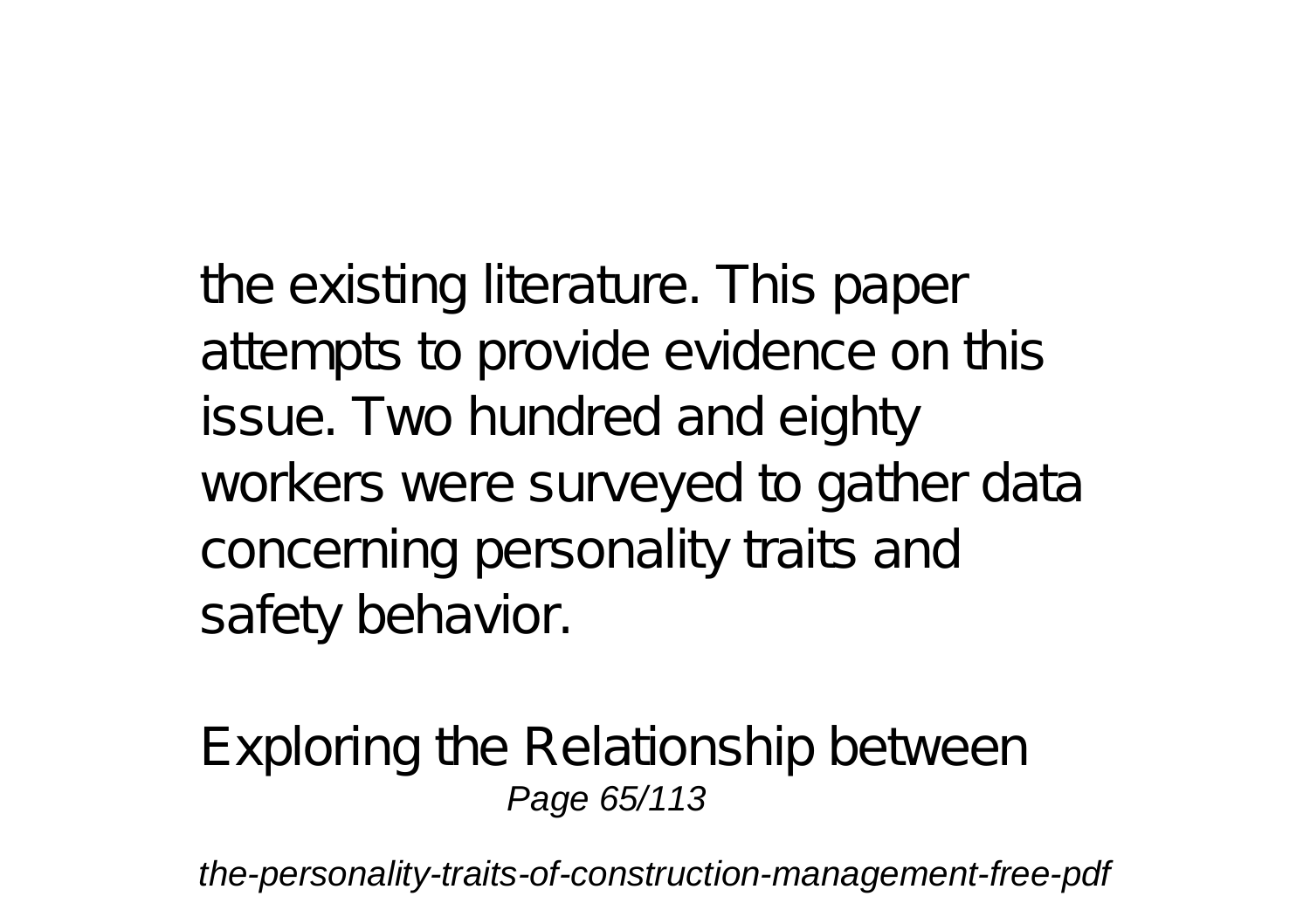### *Construction Workers ...*

What follows is a list of 12 positive personality traits. I learned about these traits by studying effective people from all walks of life. By adopting these traits for ourselves, and acting accordingly, we can purposefully form our own unique personality. Page 66/113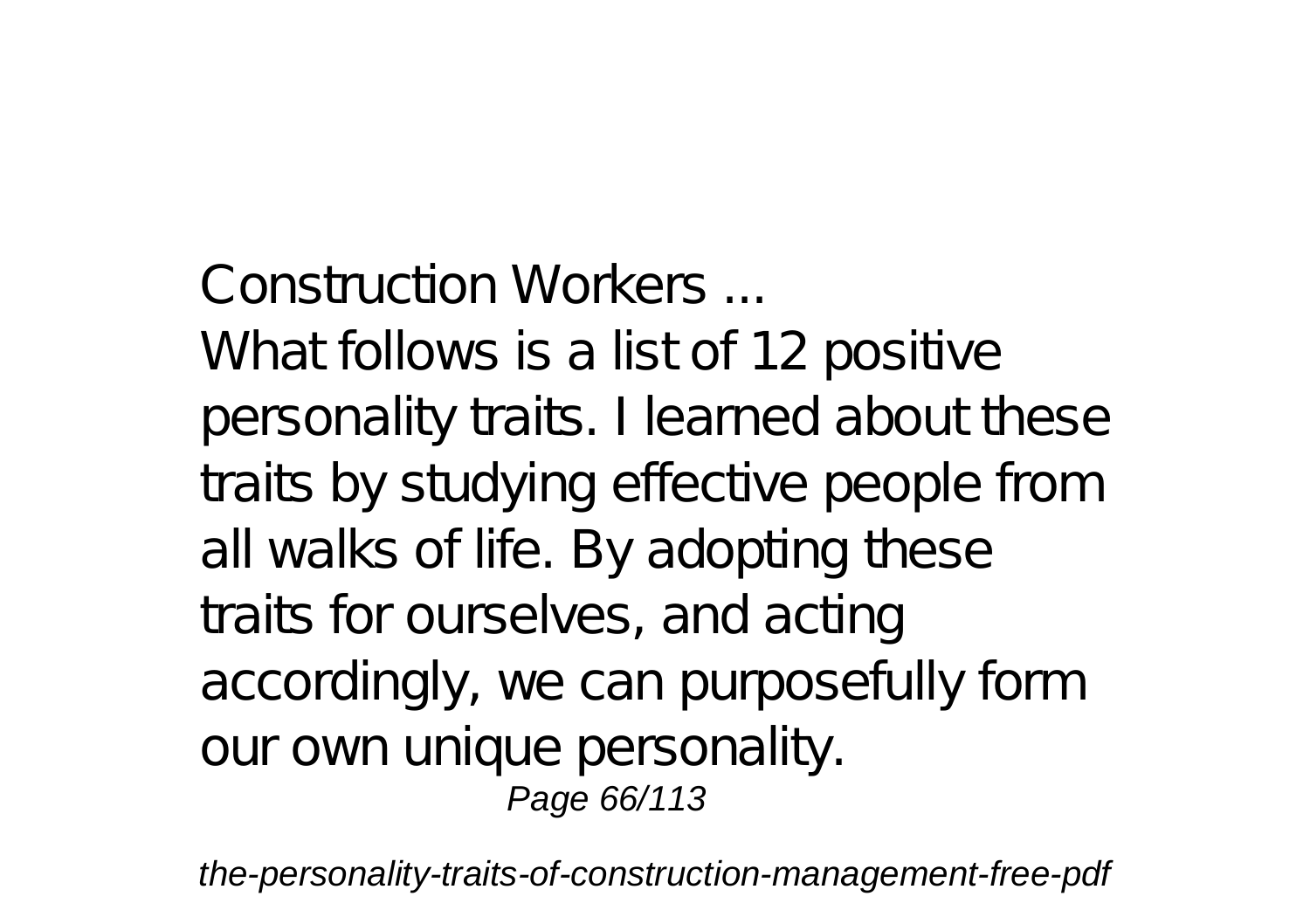Capable—There's no exception to this trait. I've never met an effective, happy, or ...

*12 Positive Personality Traits Of Effective People ...*

Université Amar Telidji Laghouat The main characteristics required in a Page 67/113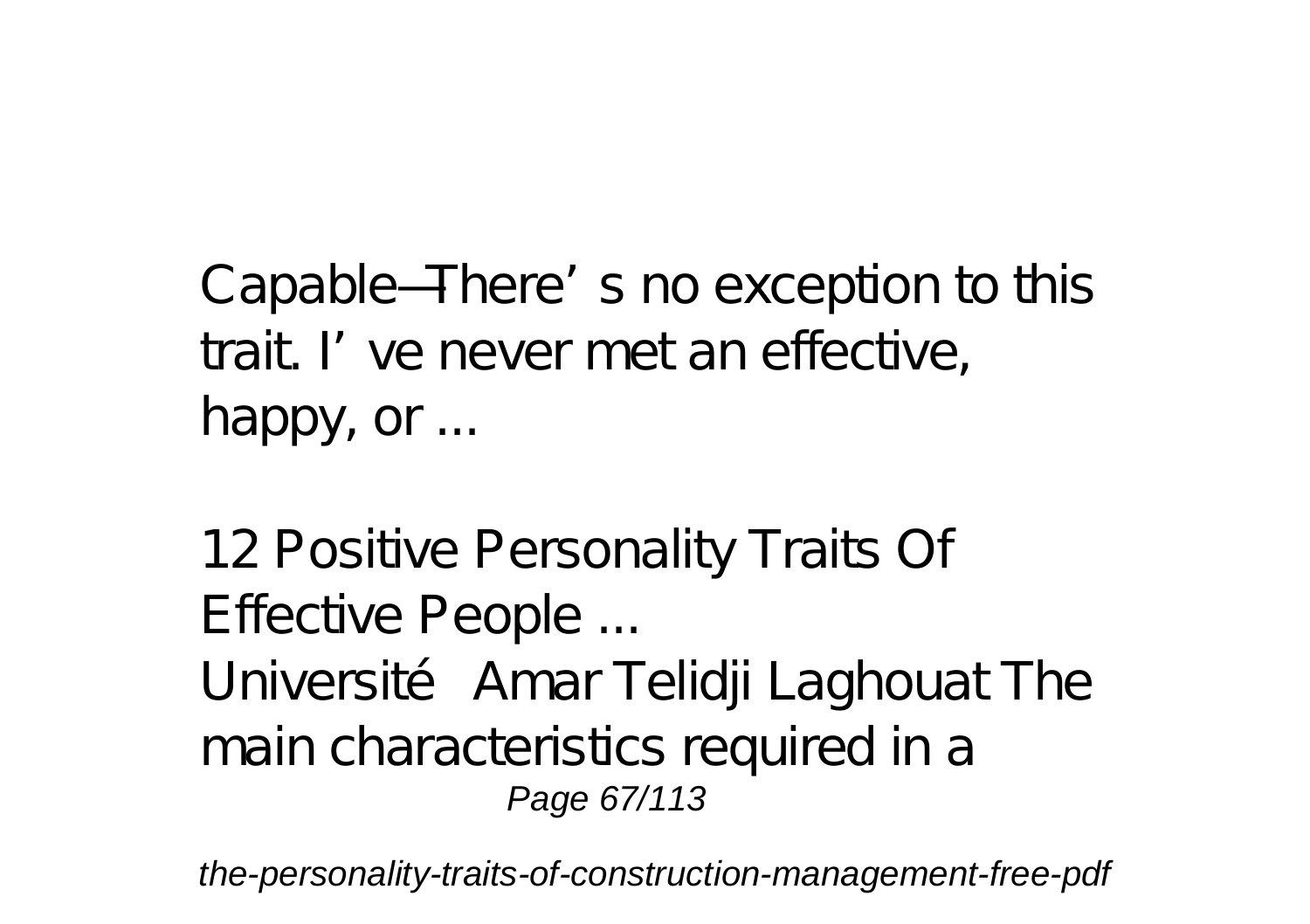construction project are: 1 - The resistance to loads and overloads to which this construction is subject 2.

*What are the main Characteristics of Construction Projects* Characteristics Of Construction Industry. ECONOMICS FOR Page 68/113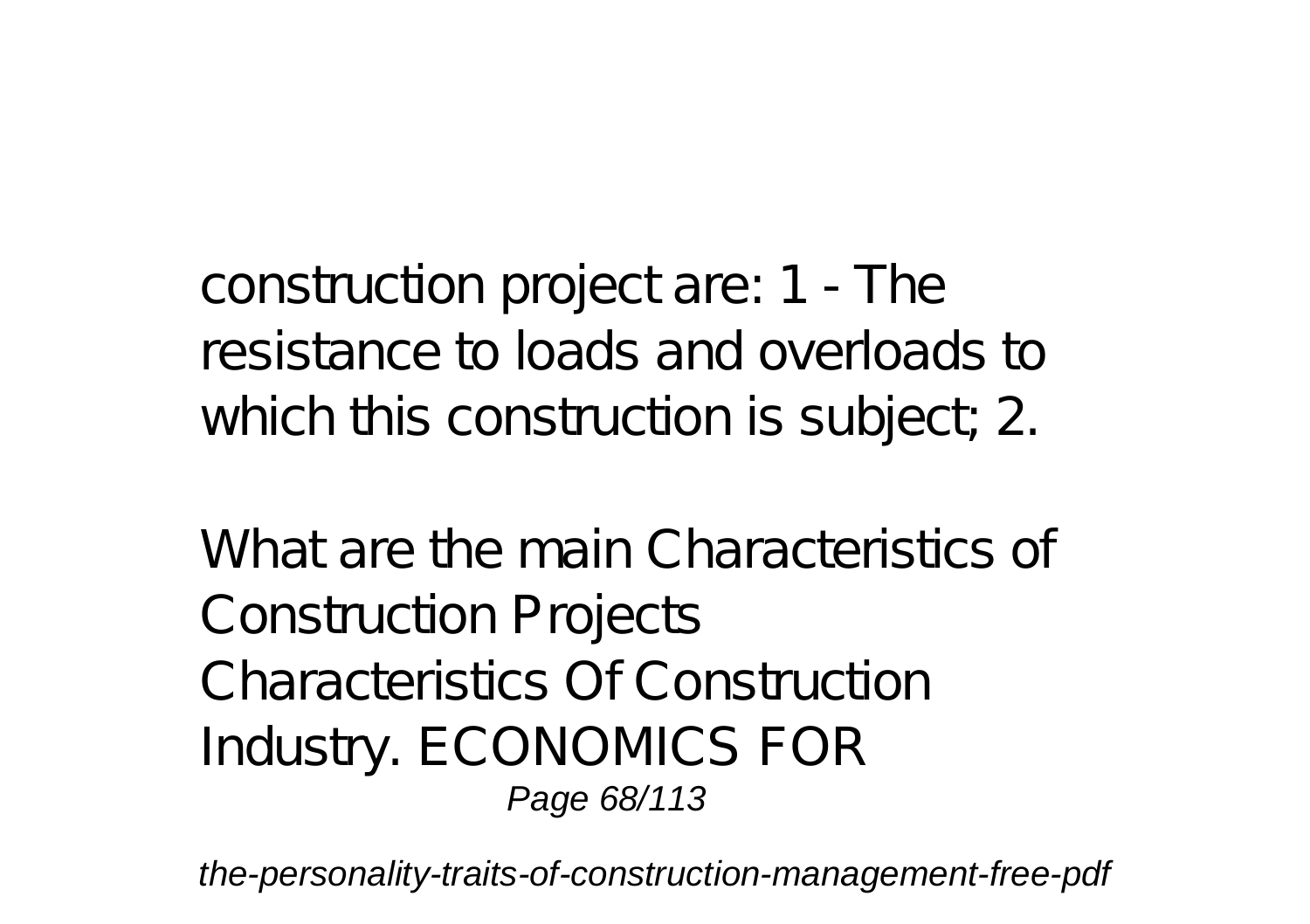CONSTRUCTION AND REAL ESTATE Kwan Tsz Him (11168188D) Kwan Cheuk Pui (11055717D) Cheng Ming Xian (11704592D) Introduction Although Hong Kong has less land, there are always construction projects happening everywhere in Hong Kong, for example, West Kowloon Cultural Page 69/113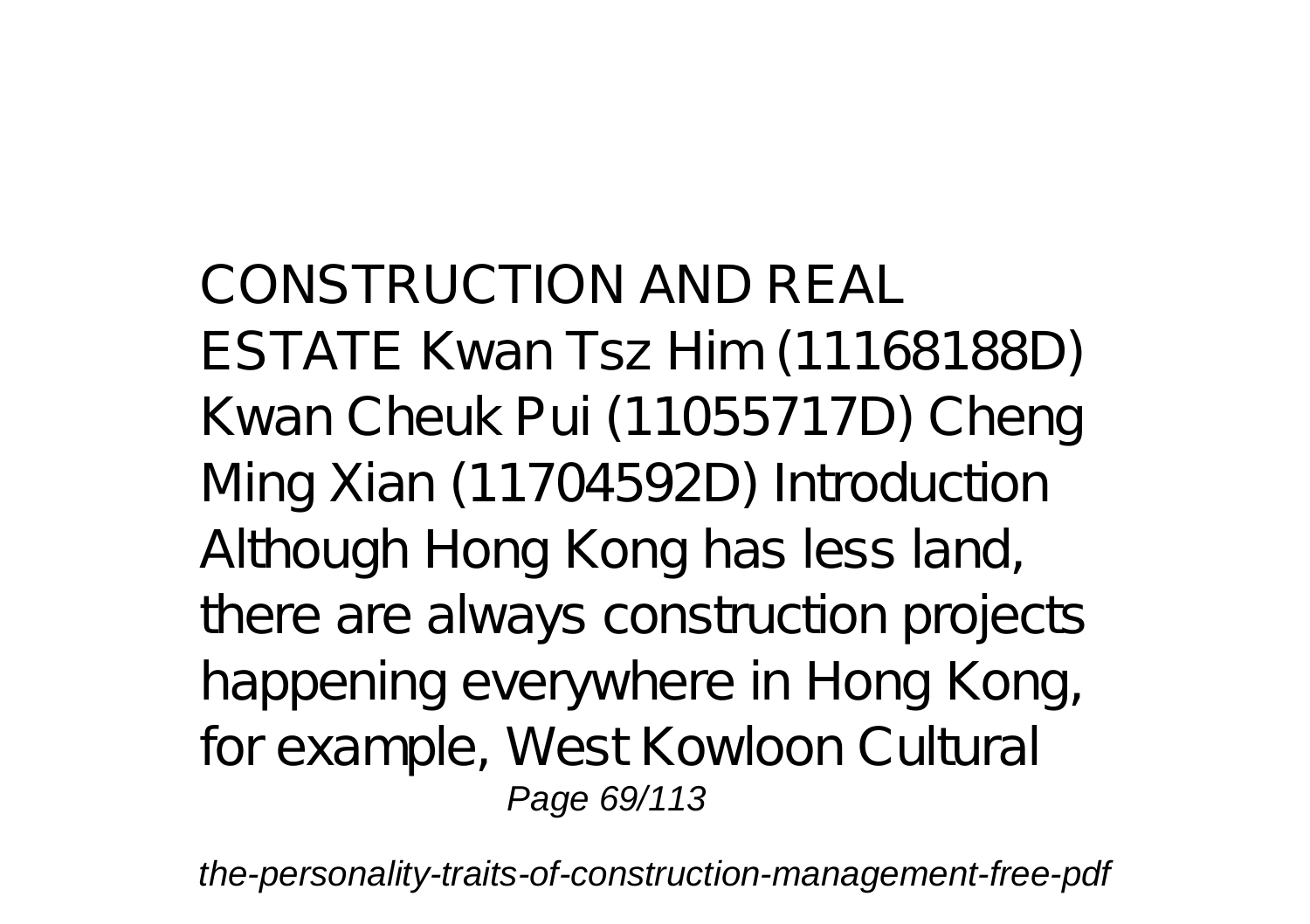District development, Kwun Tong redevelopment project, etc.

*Characteristics Of Construction Industry Free Essays* When clients are loyal to one Construction Company, you won't have to look for, and bid, for projects, Page 70/113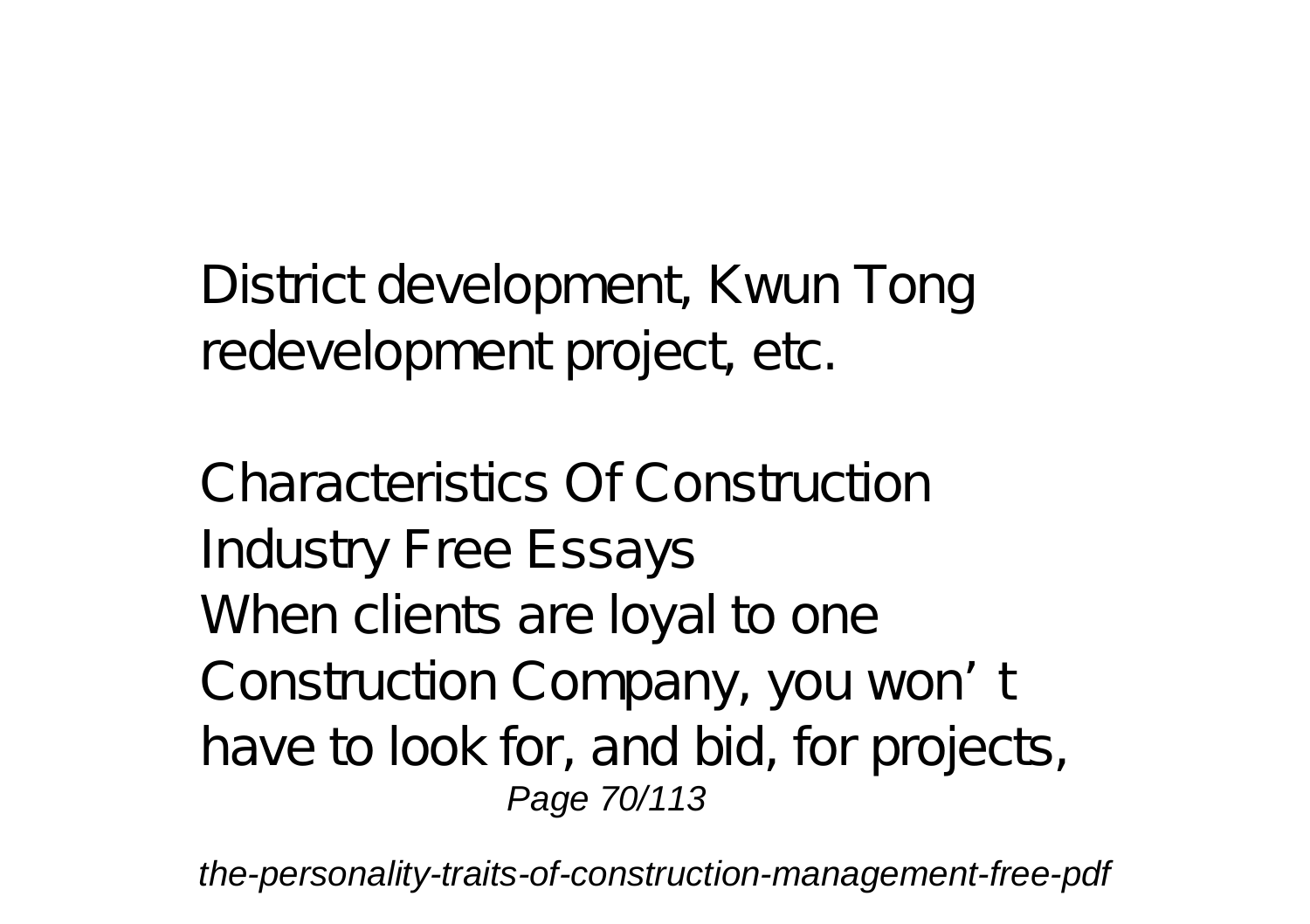the projects will come to you. After looking at some of the varying reports, the following are the most common traits you will find in all great construction firms: 1. Taking Care Of Their Own.

Page 71/113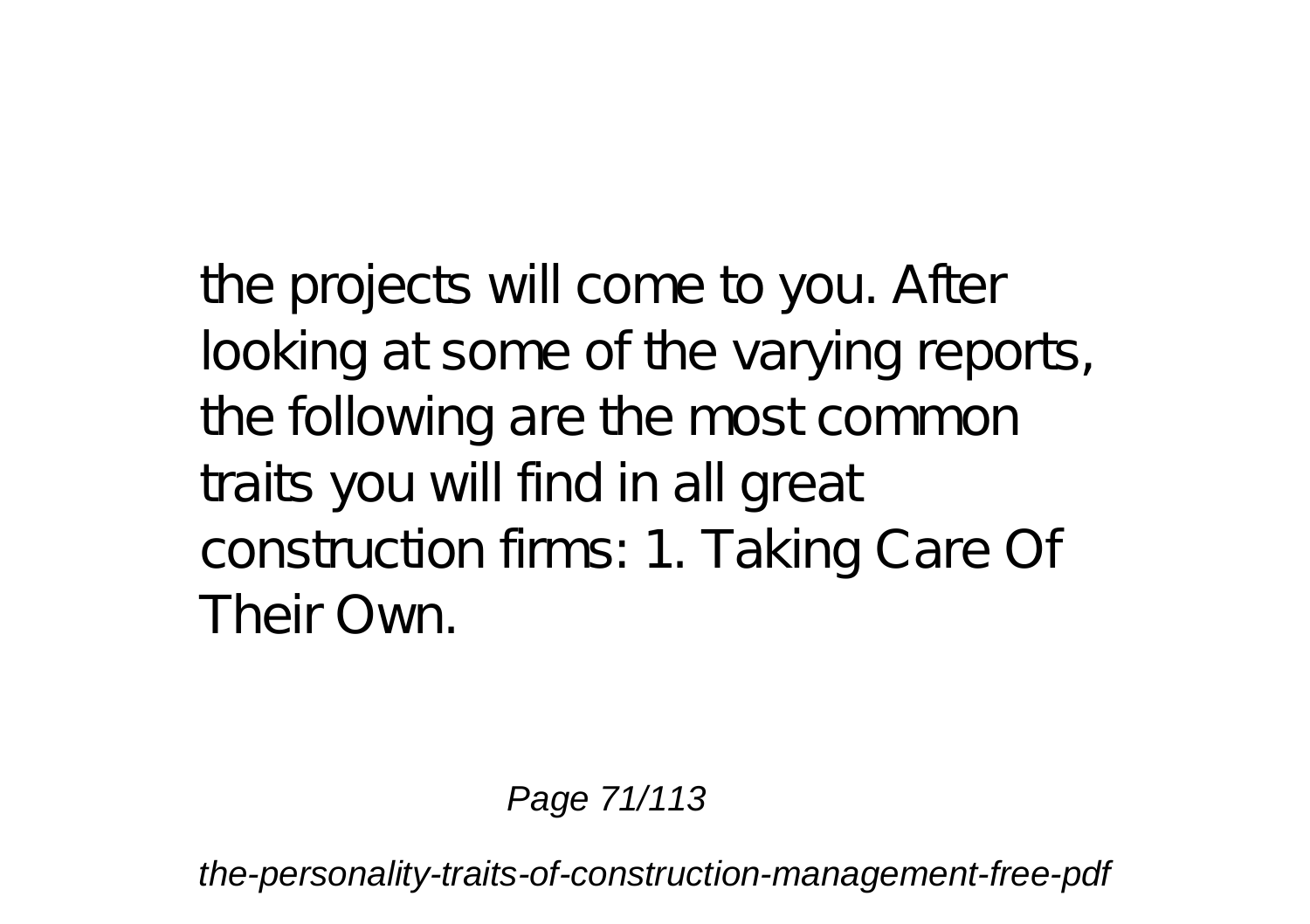**Following are the characteristics of a construction project: The project should have a specified target. The project should be unique and cannot be replicated with the same task and resources giving the same results. The construction project should satisfy the owners** Page 72/113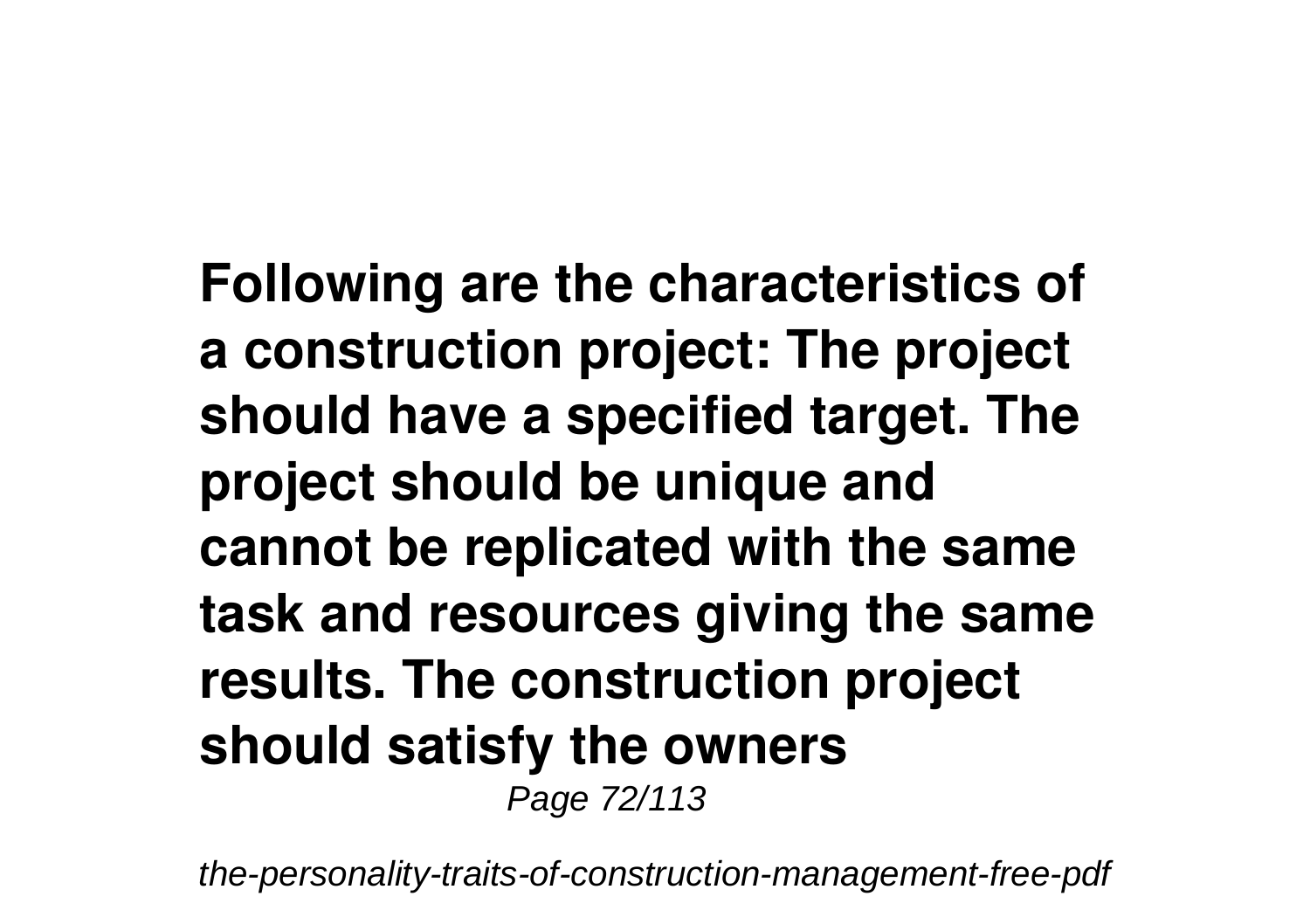**requirement and expectations from the project.** *The Characteristics of the Construction Industry - UKUR BAHAN* **When clients are loyal to one Construction Company, you won't have to look for, and bid, for** Page 73/113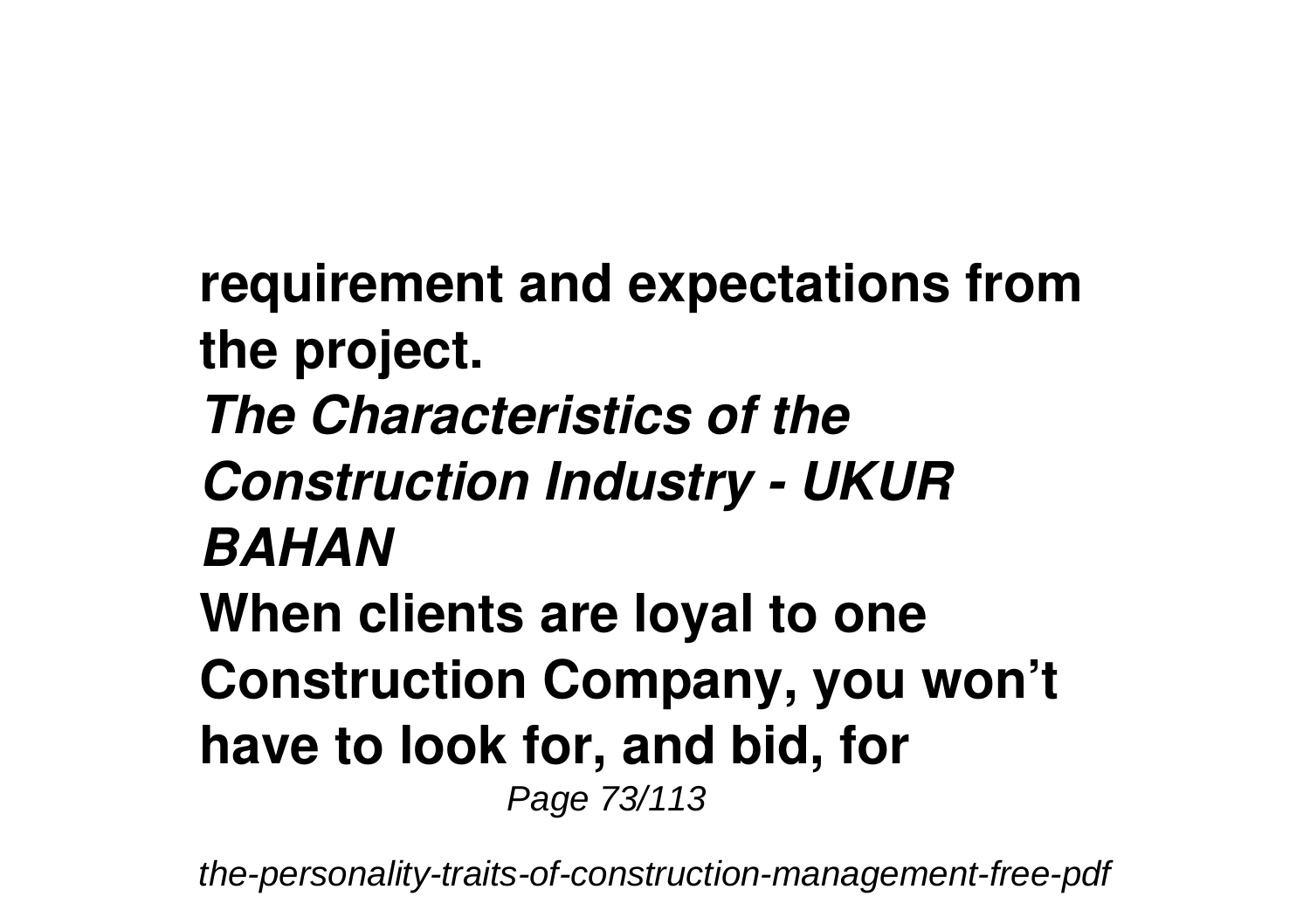**projects, the projects will come to you. After looking at some of the varying reports, the following are the most common traits you will find in all great construction firms: 1. Taking Care Of Their Own. Université Amar Telidji Laghouat The main characteristics required in** Page 74/113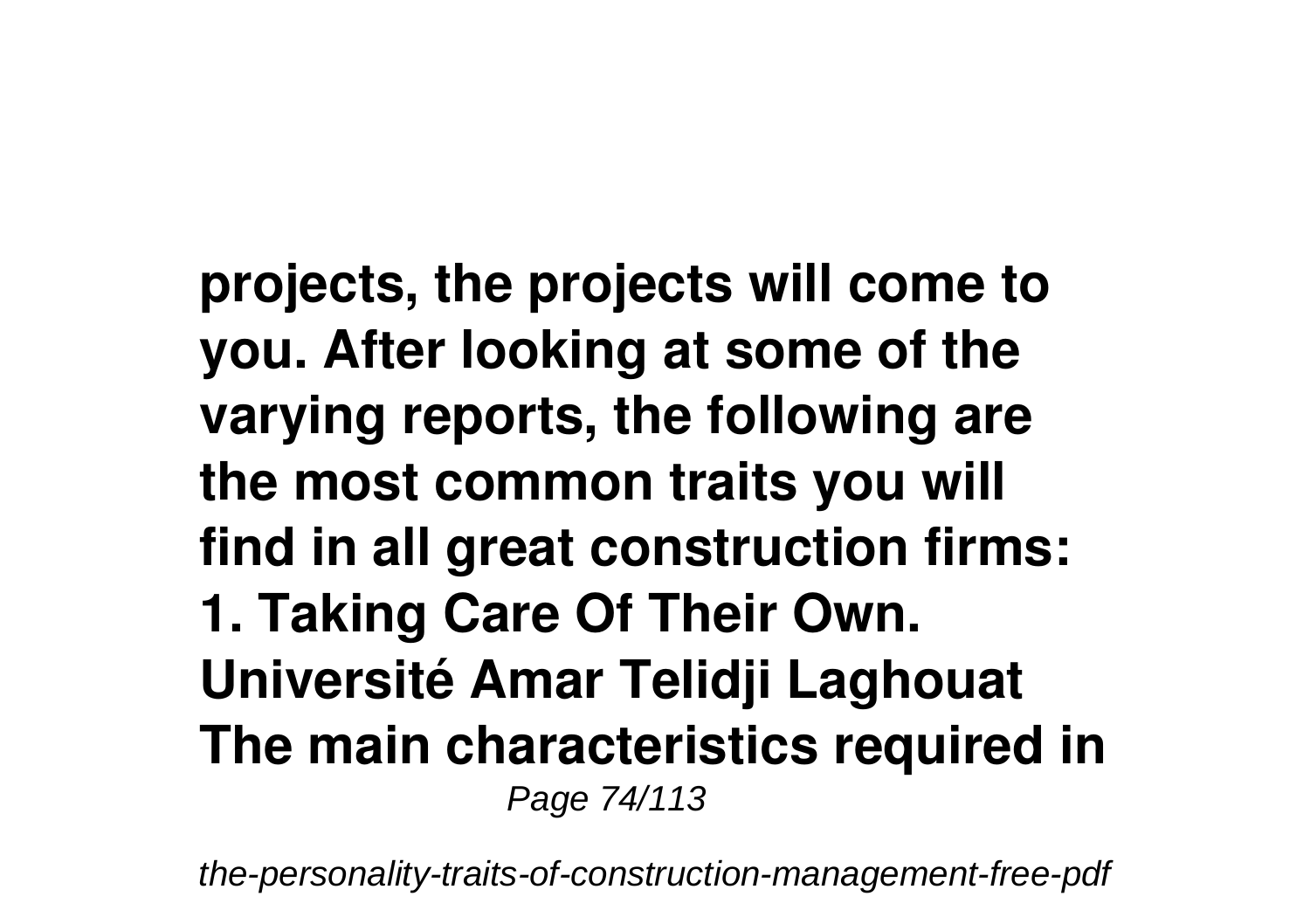#### **a construction project are: 1 - The resistance to loads and overloads to which this construction is subject; 2.**

The product is normally manufactured on the client's

Page 75/113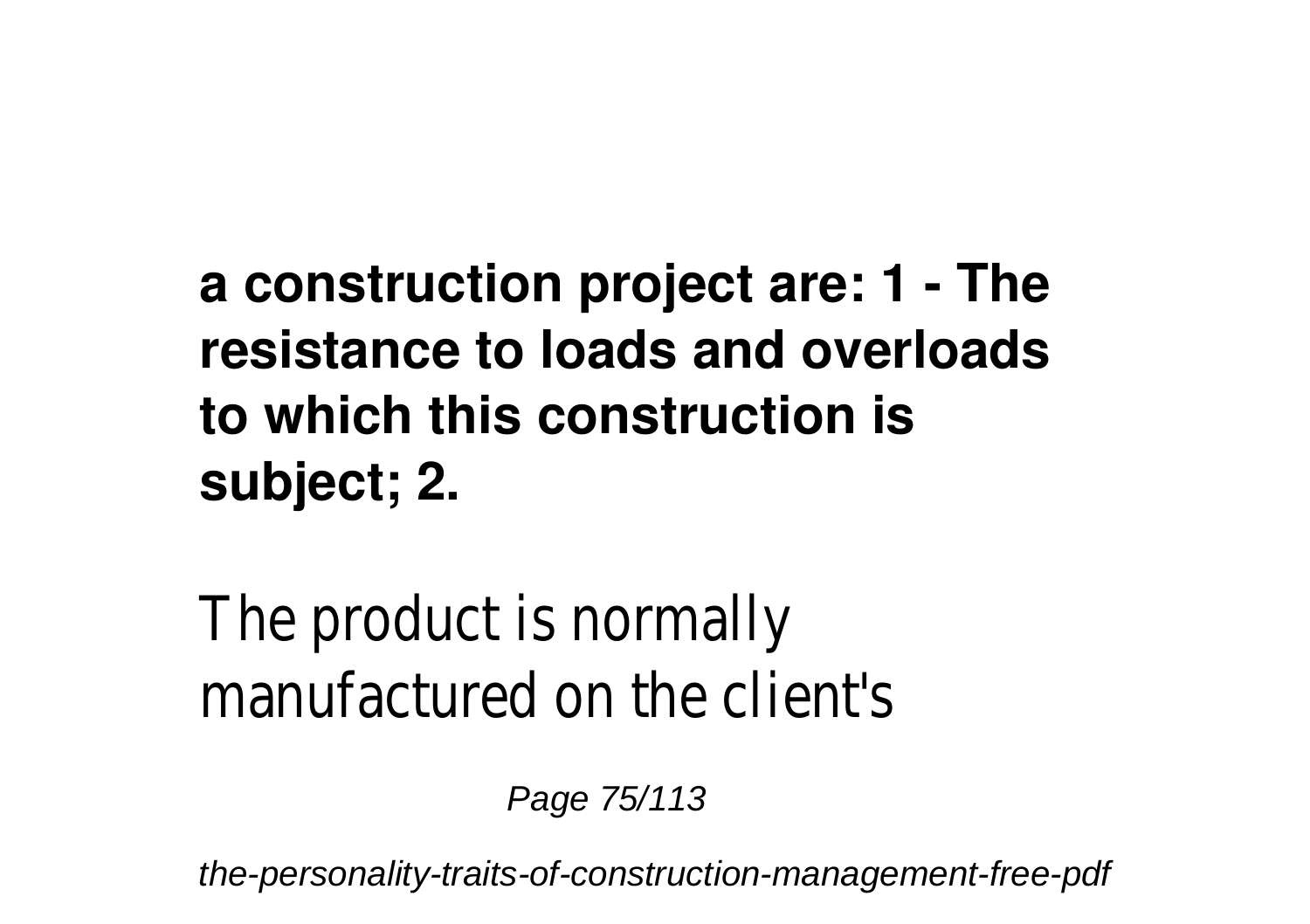premises, (that is, the construction site). Many of it projects are one-off designs in the absence of a prototype model. The traditional arrangement separates design from manufacture. It is subjed Page 76/113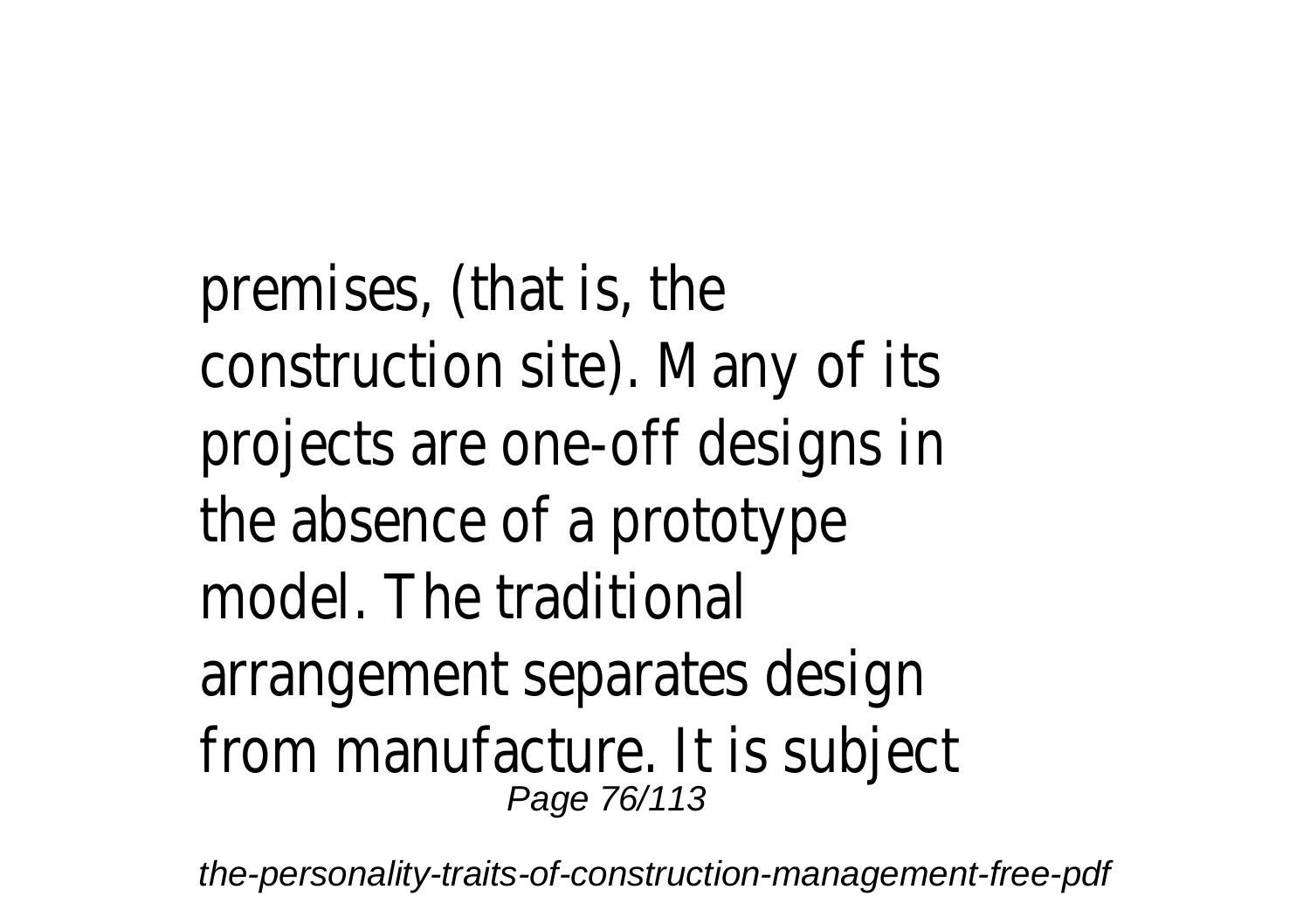to wider swings of activity than most other industries. What personality traits do construction workers have ... Construction workers tend to be predominantly realisticindividuals, which Page 77/113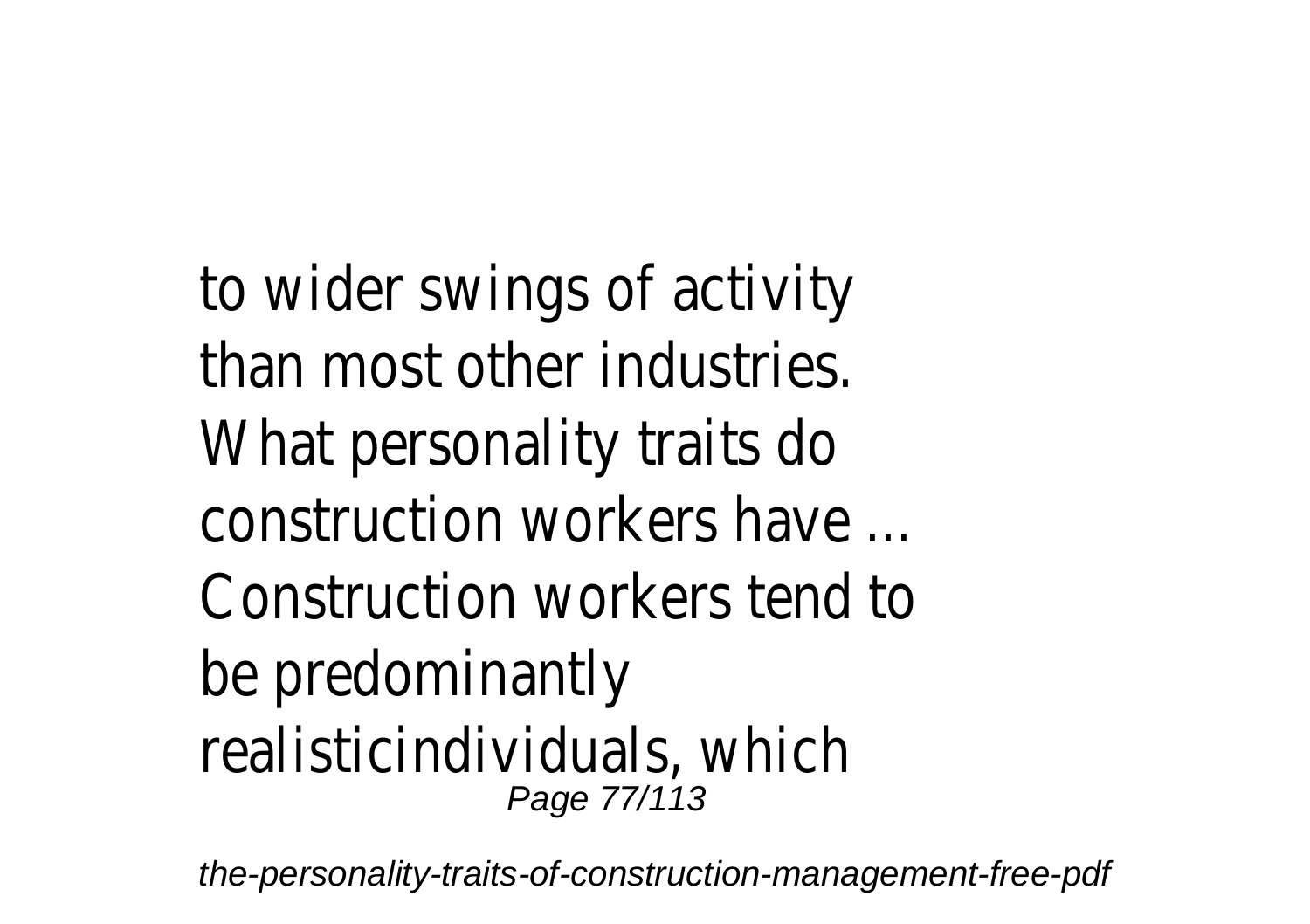means that they often enjoy working outdoors or applying themselves to a hands-on project. They also tend to be enterprising, which means that they are usually quite natural leaders who thrive at Page 78/113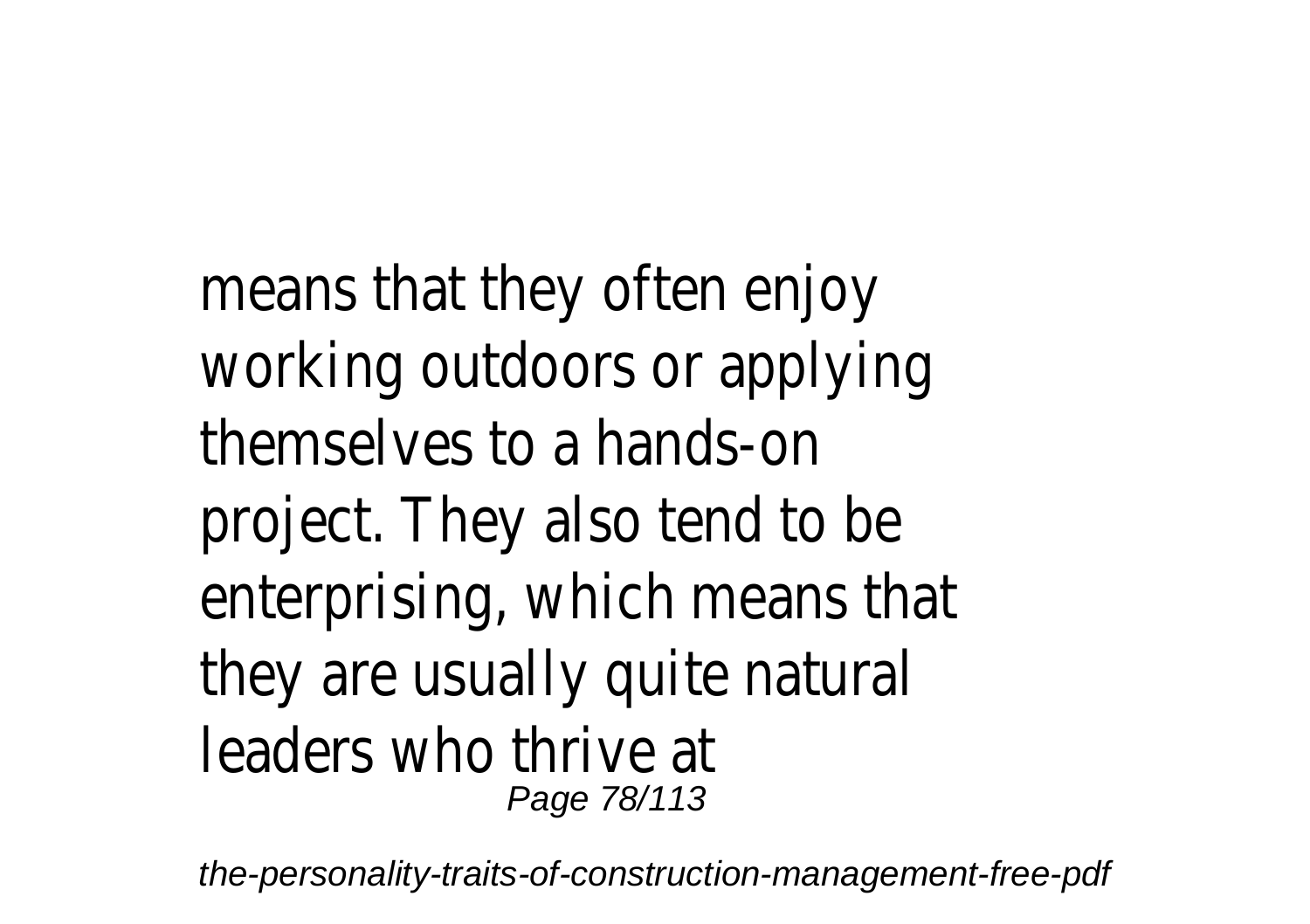influencing and persuading others. What follows is a list of 12 positive personality traits. learned about these traits by studying effective people from all walks of life. By adopting Page 79/113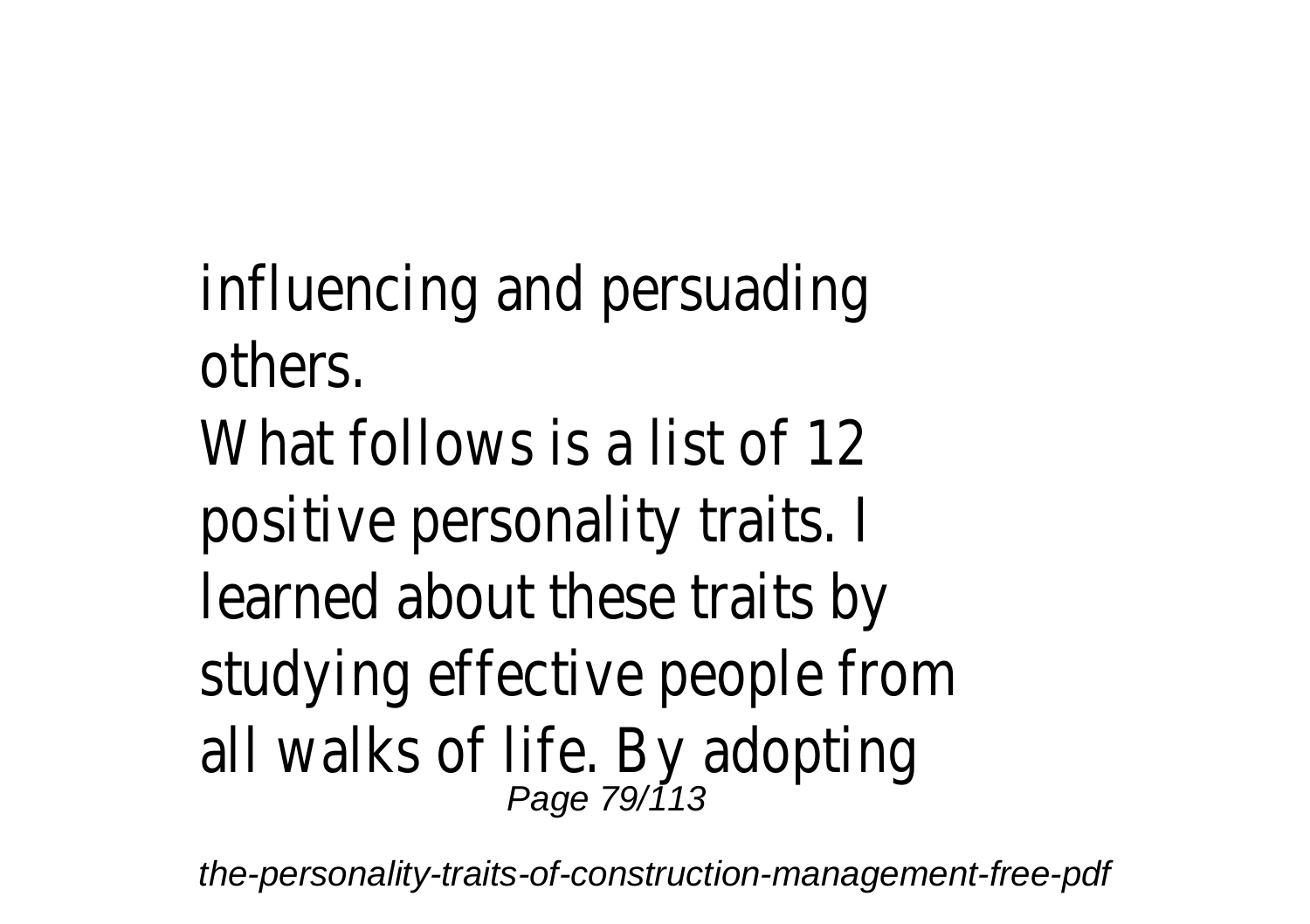these traits for ourselves, and acting accordingly, we can purposefully form our own unique personality. Capable—There's no exception to this trait. I've never met an effective, happy, or ...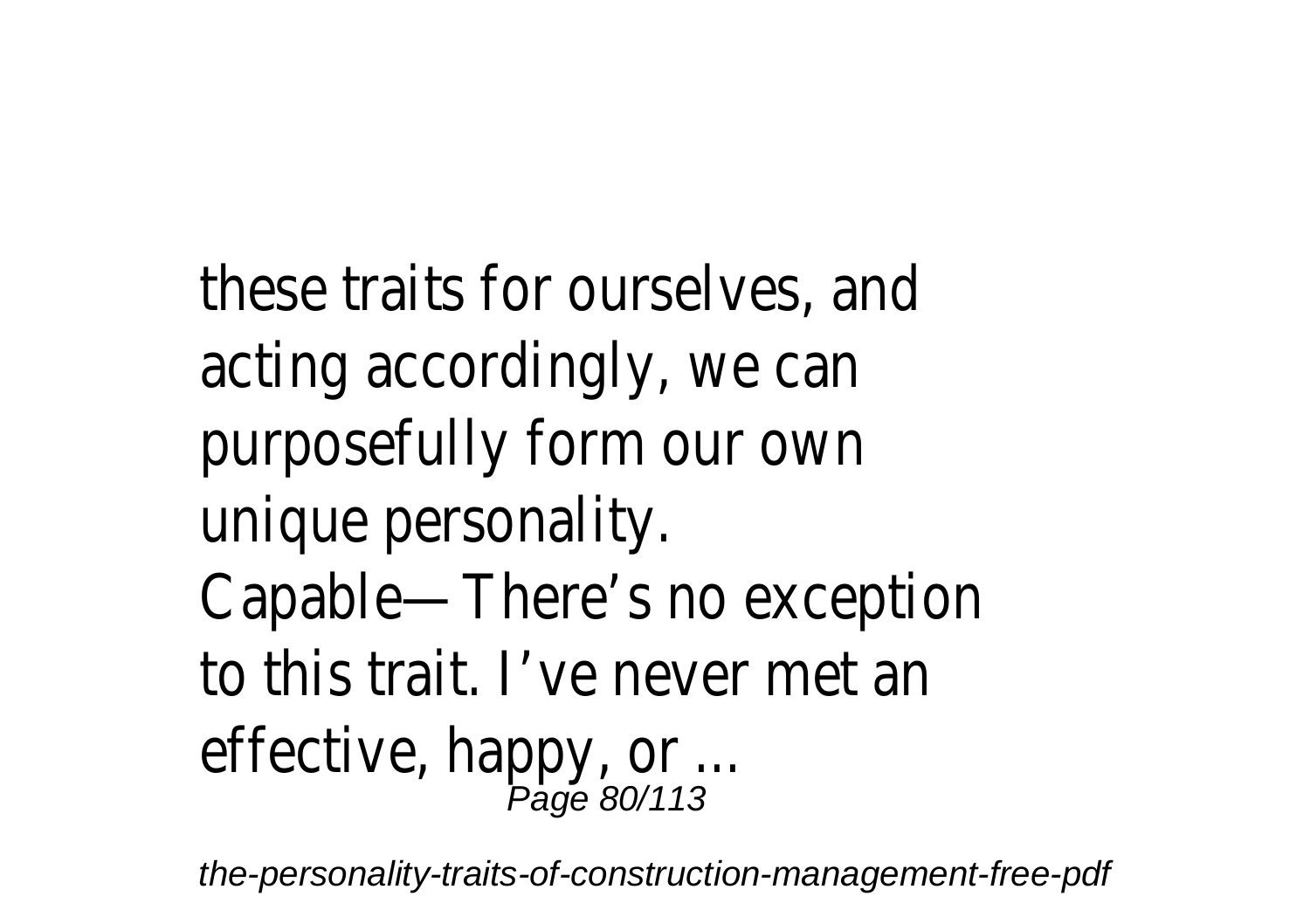Analysis of Construct Traits in Personality Theory Construction management professionals (CMP) should ha the personality traits that ena them to navigate and thrive in an environment. Personality is Page 81/113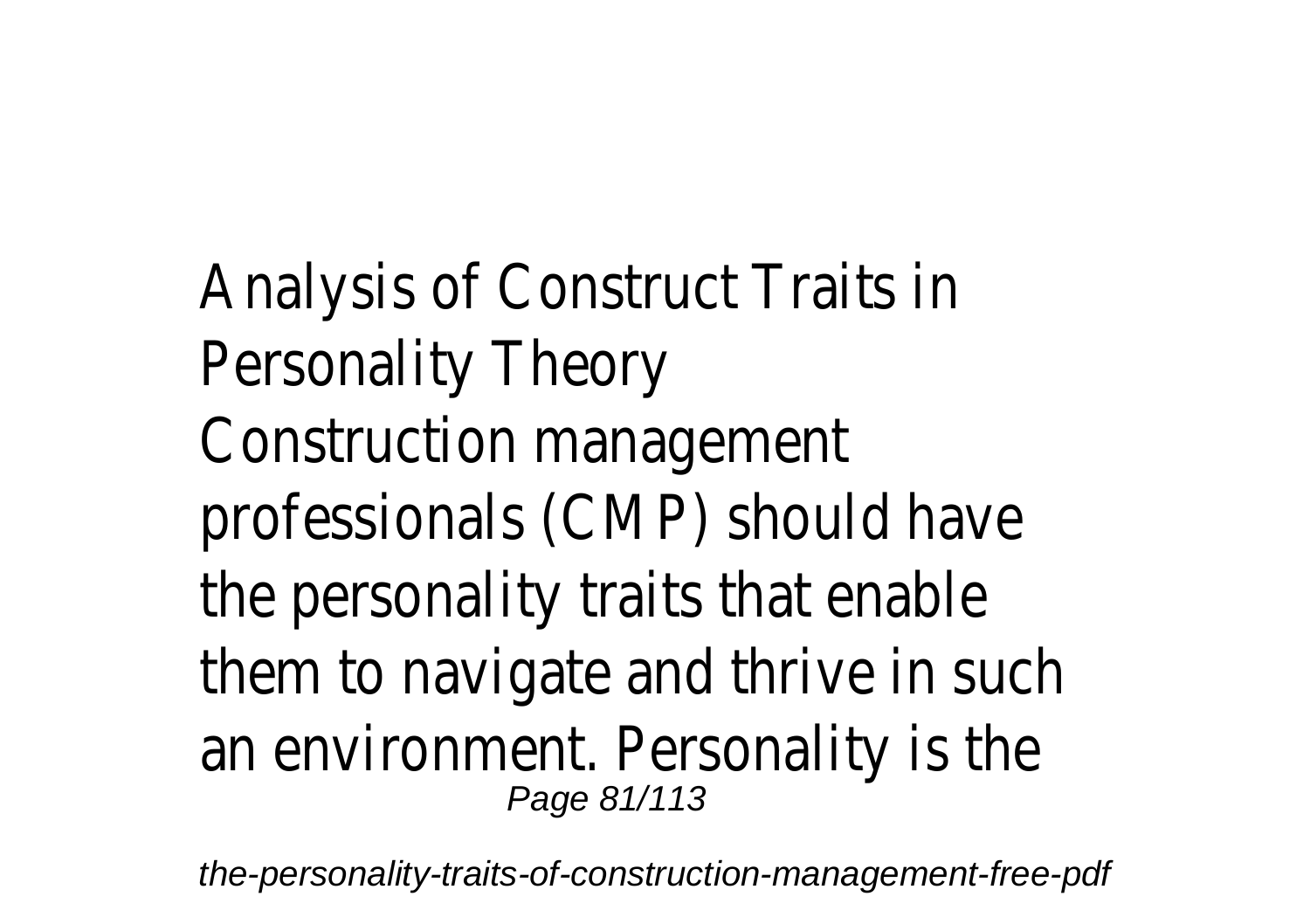unique organization of though feelings, and behavior combine distinctly in each person that and determines the person's pattern of interaction with the enviro 11 personality traits of a great architect – Constructing ... Page 82/113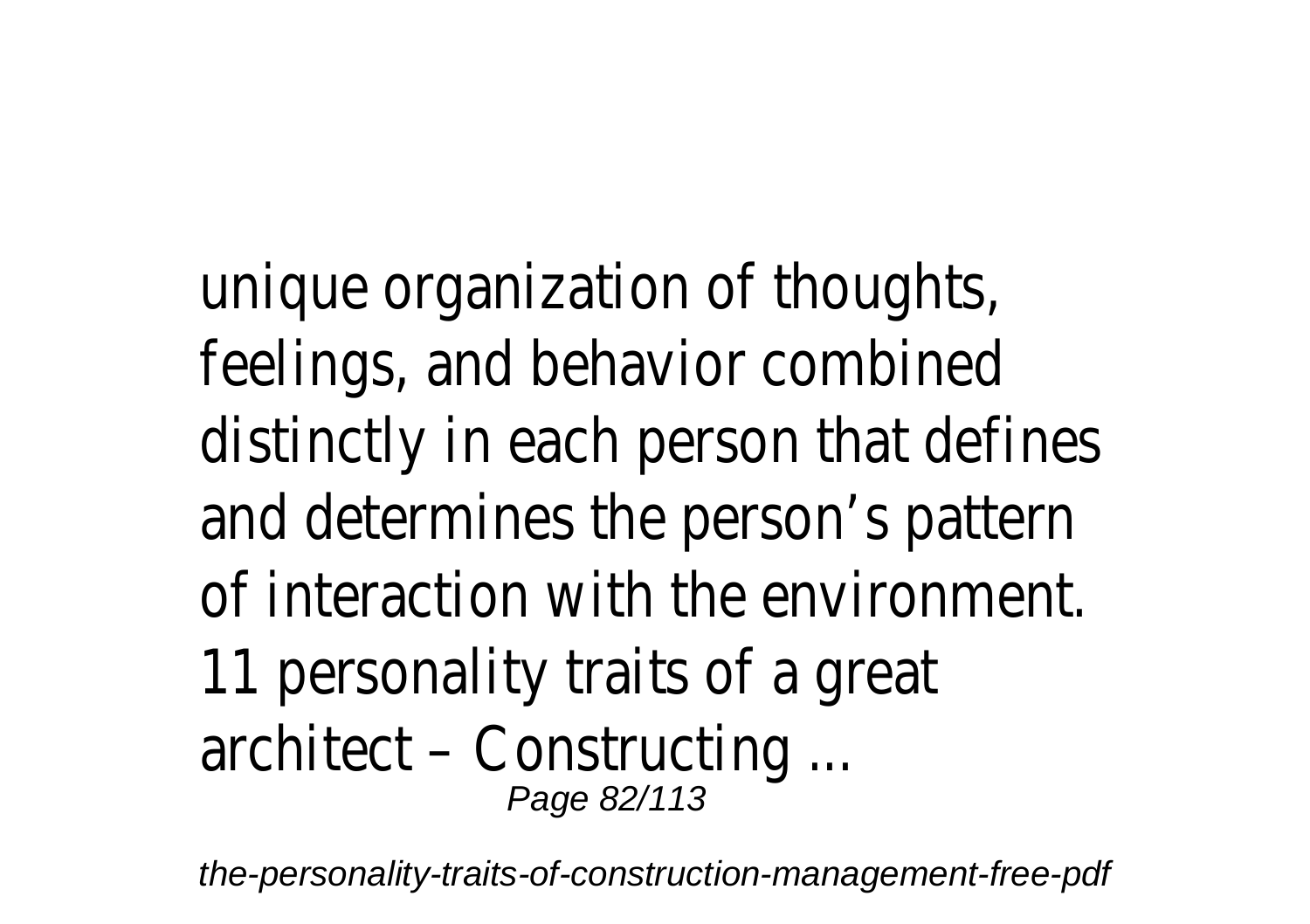# CHARACTERISTICS OF A CONSTRUCTION PROJECT

*Top 5 Traits for a Construction Worker | Hitchcock & King* However, it seems that Page 83/113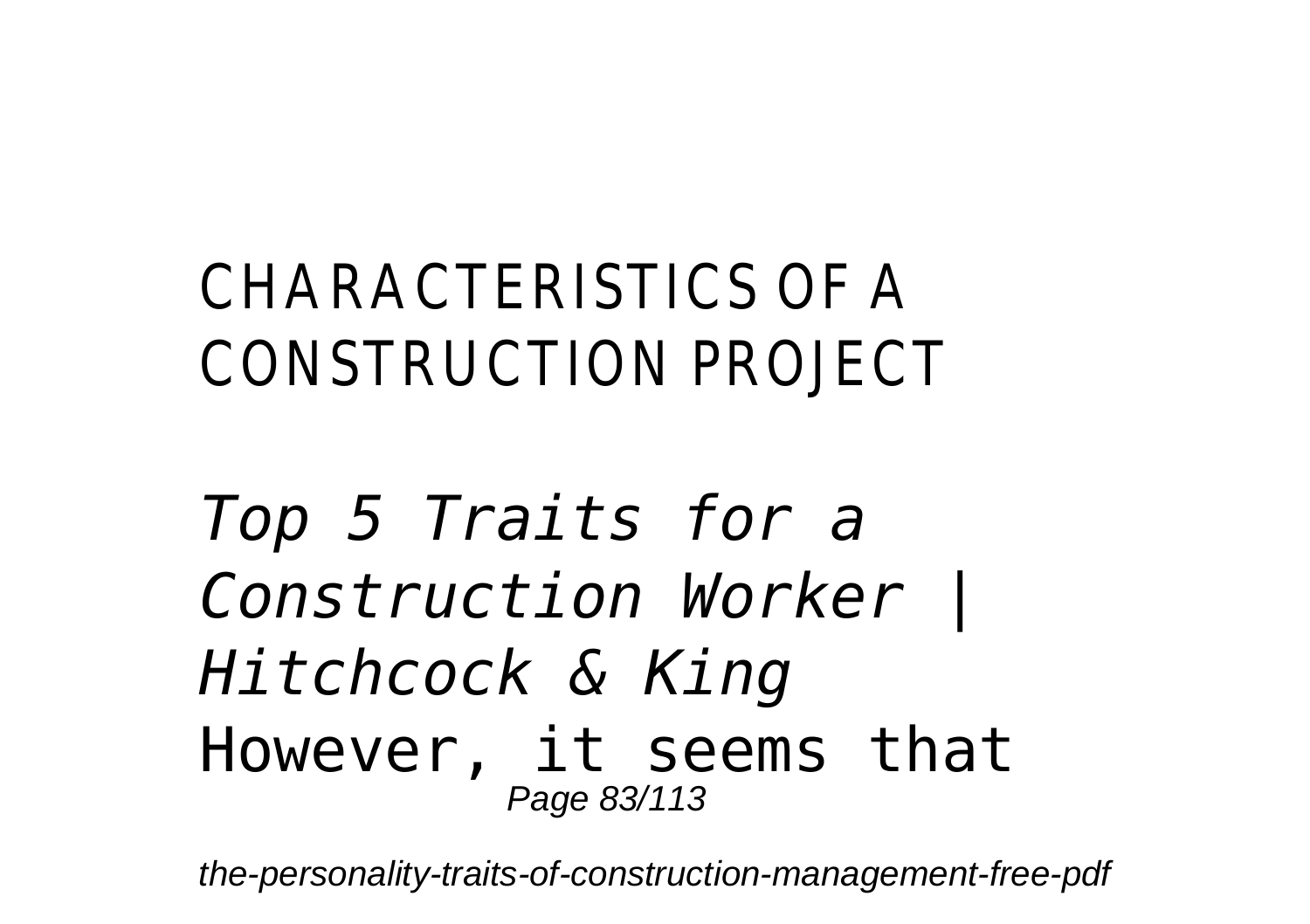the correlation between construction workers' personality traits and safety behavior has been insufficiently addressed in the existing literature. This paper Page 84/113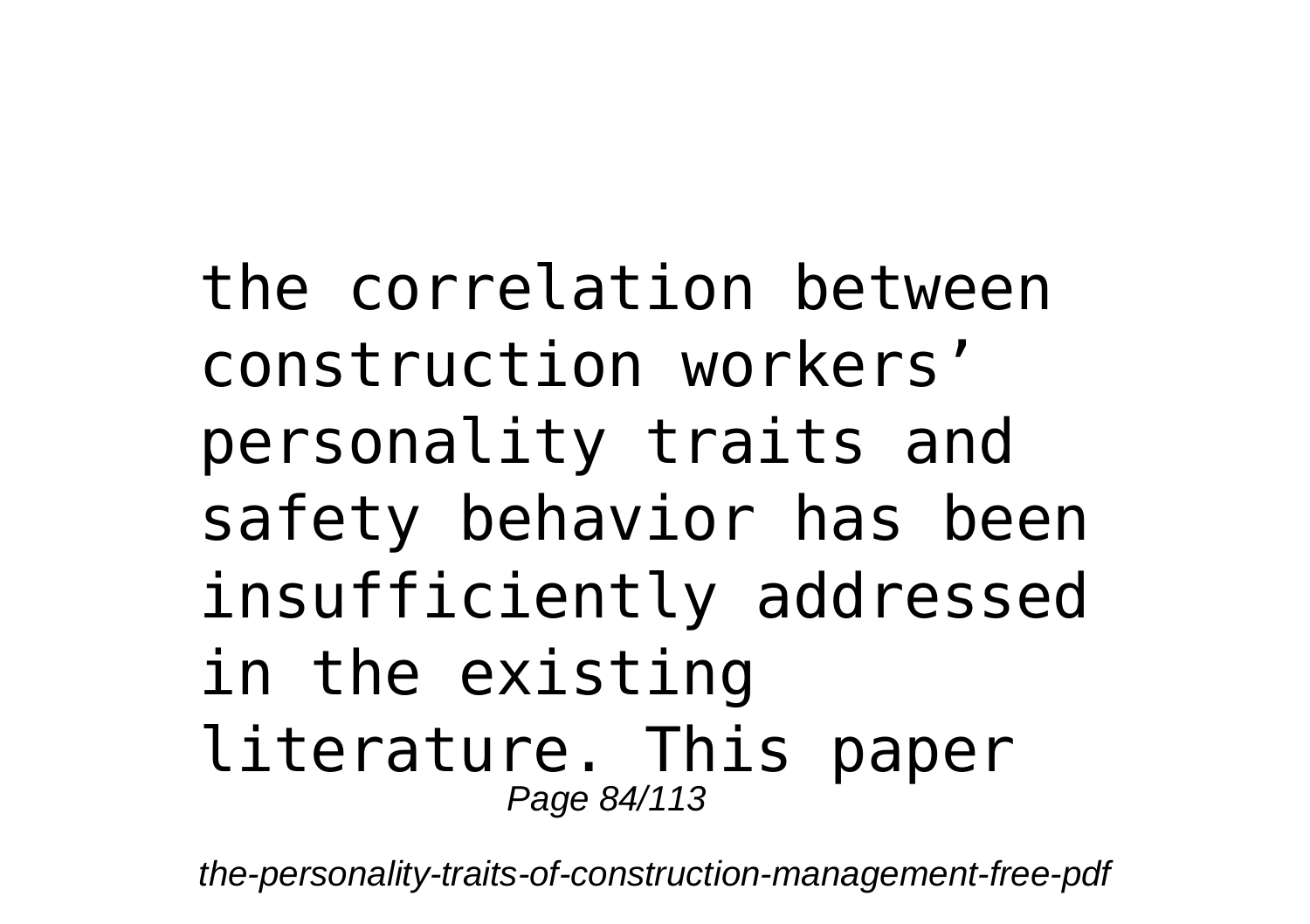attempts to provide evidence on this issue. Two hundred and eighty workers were surveyed to gather data concerning personality traits and safety behavior. Page 85/113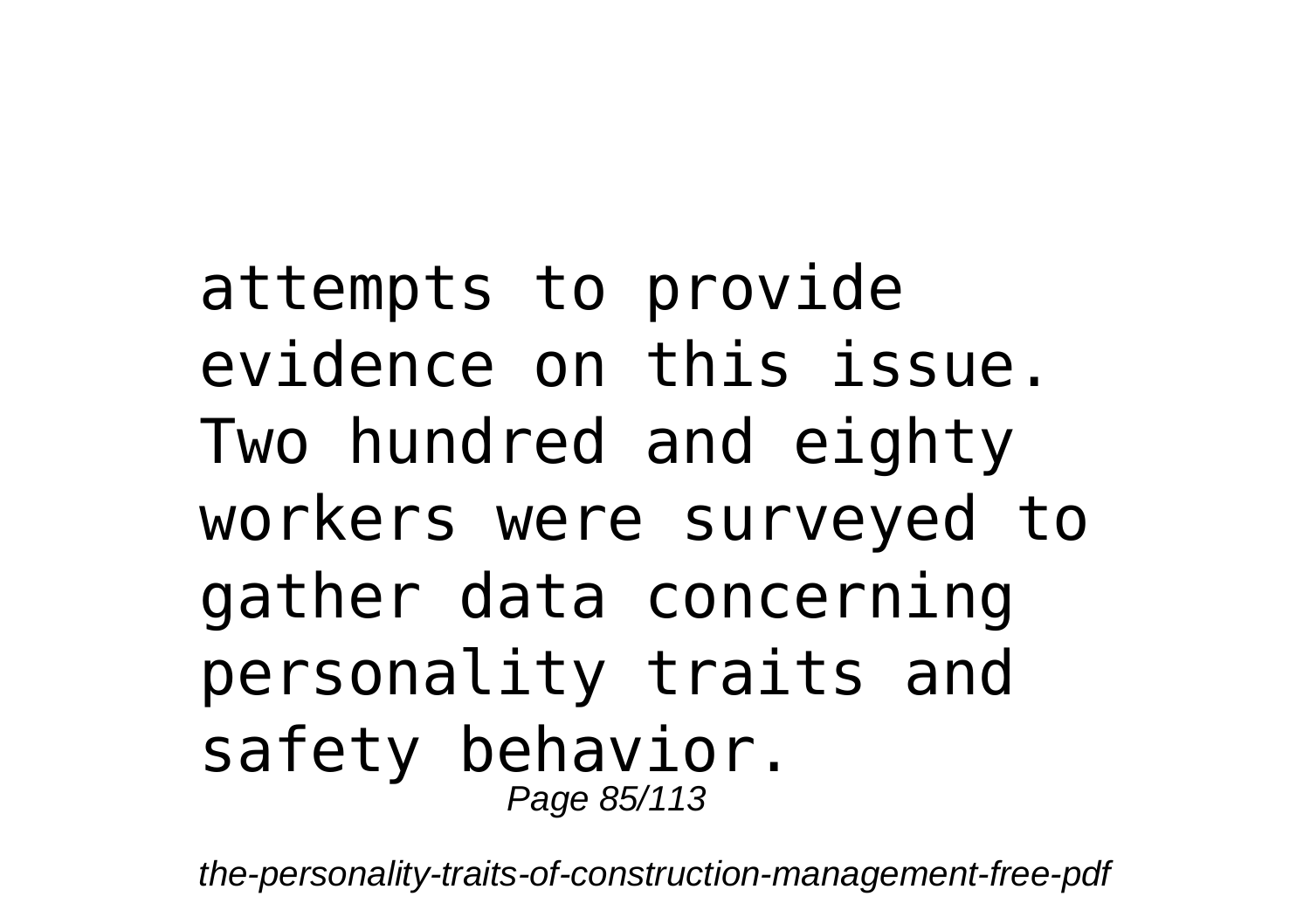10 Personality Traits Every Construction Worker Should Have 1. Practical. Working in construction is definitely not for those who want to work behind Page 86/113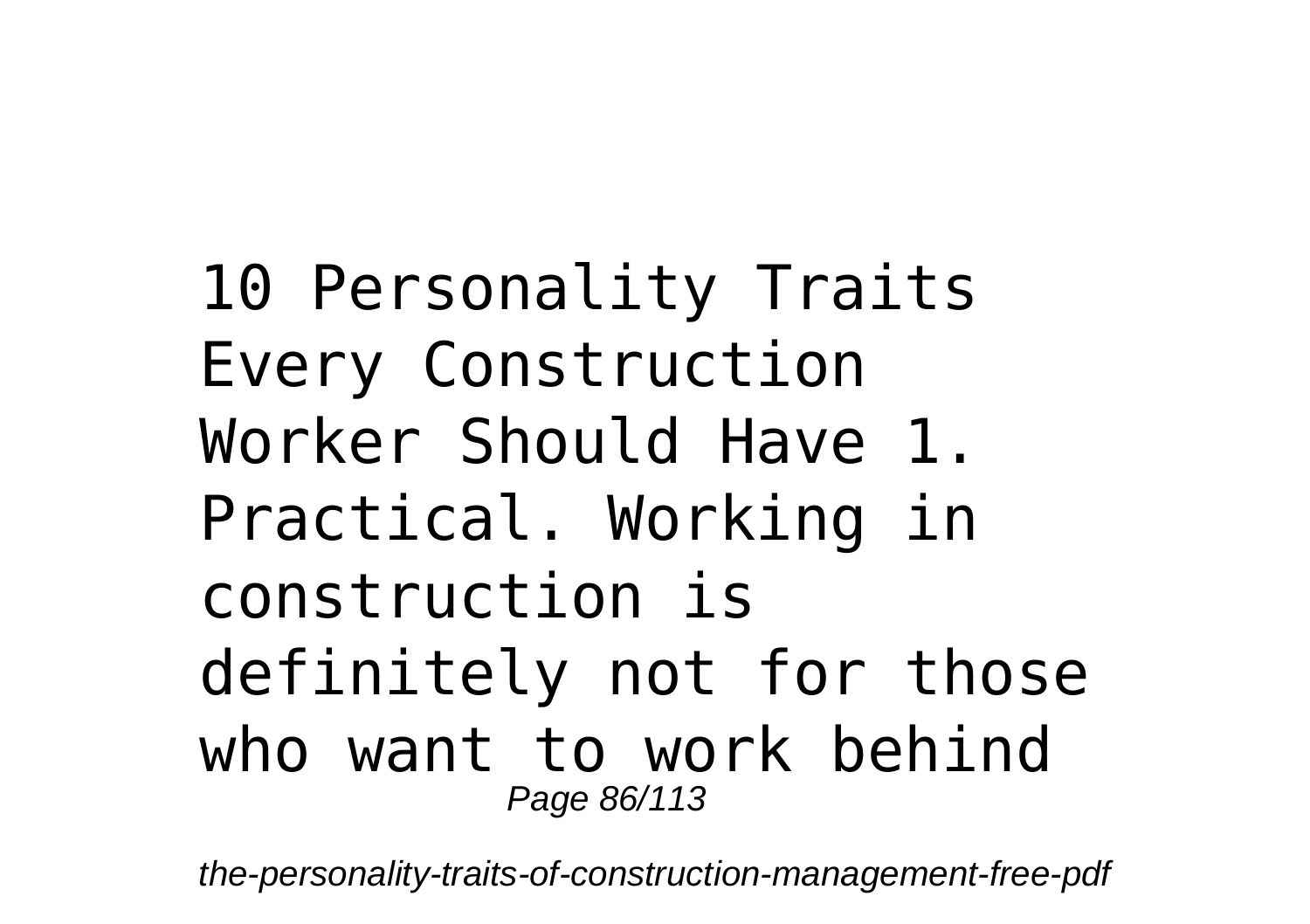a desk. Construction workers... 2. Hardworking. It is without any doubt that those who succeed in this industry are hardworking and Page 87/113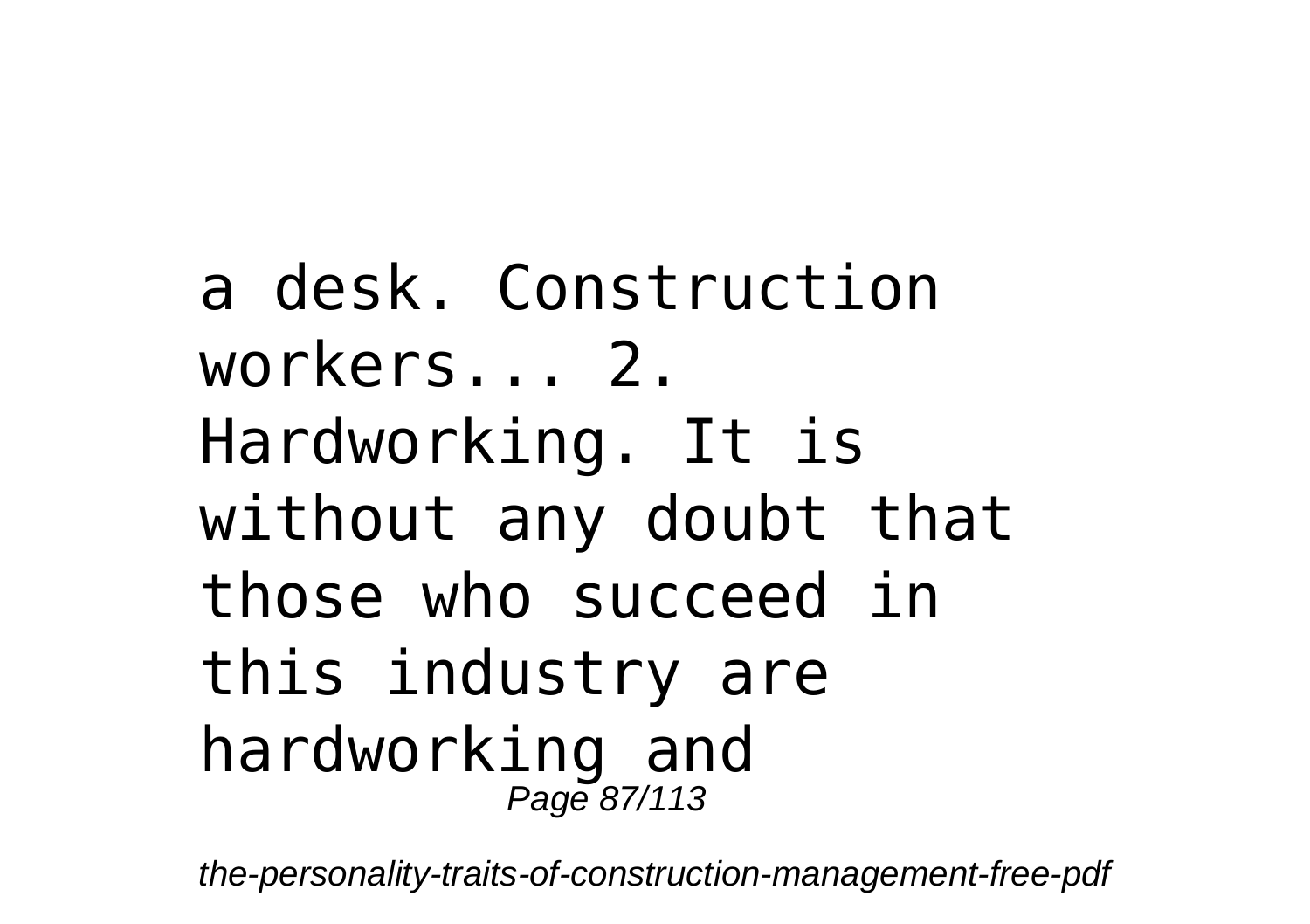# committed... 3. ... *(PDF) Characteristics of the Construction Industry from ...*

Page 88/113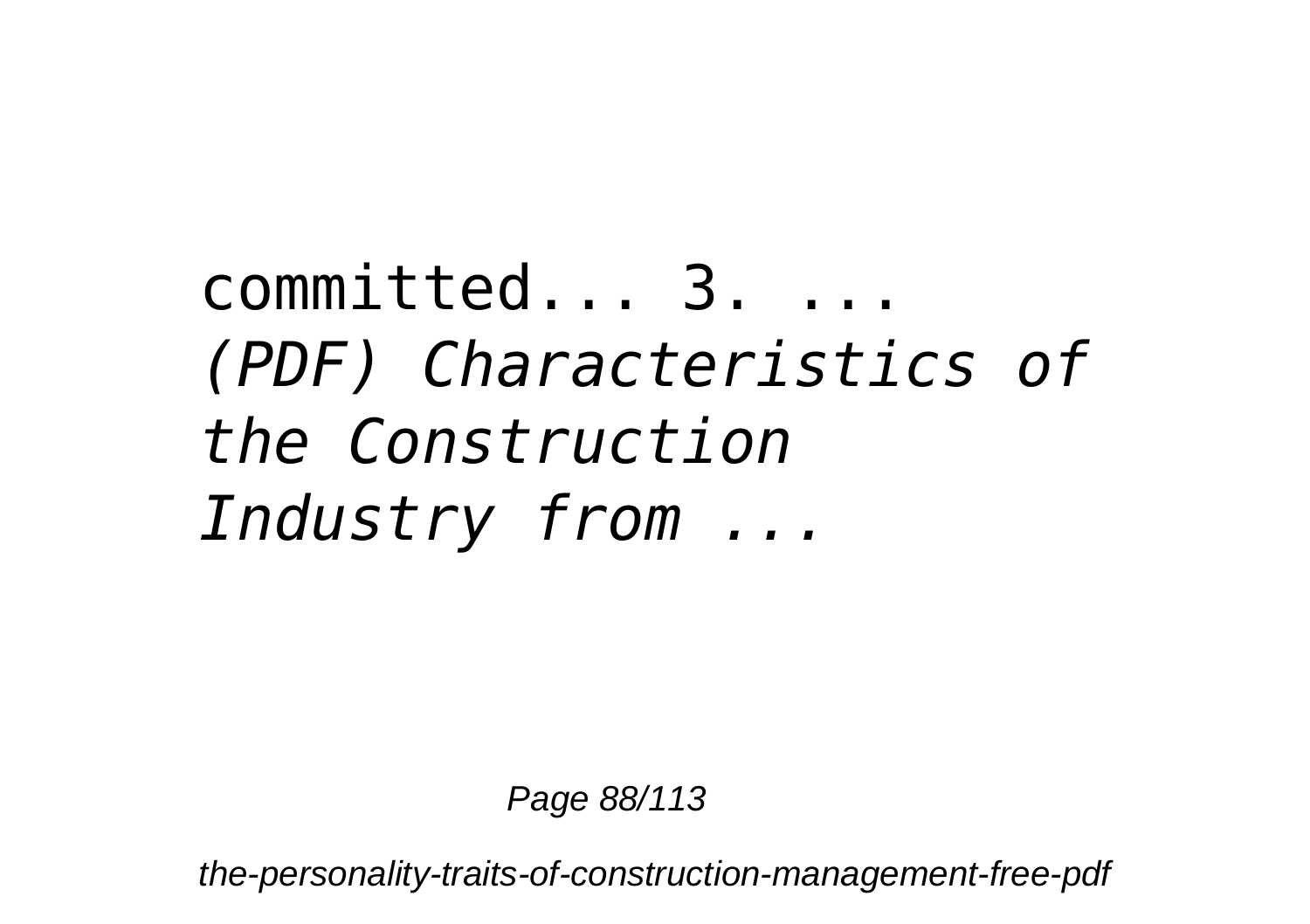*The Personality Traits of Construction Management ... How Do Personality Traits Affect Construction Dispute ...*

# Characteristics Of Construction Industry. ECONOMICS FOR

Page 89/113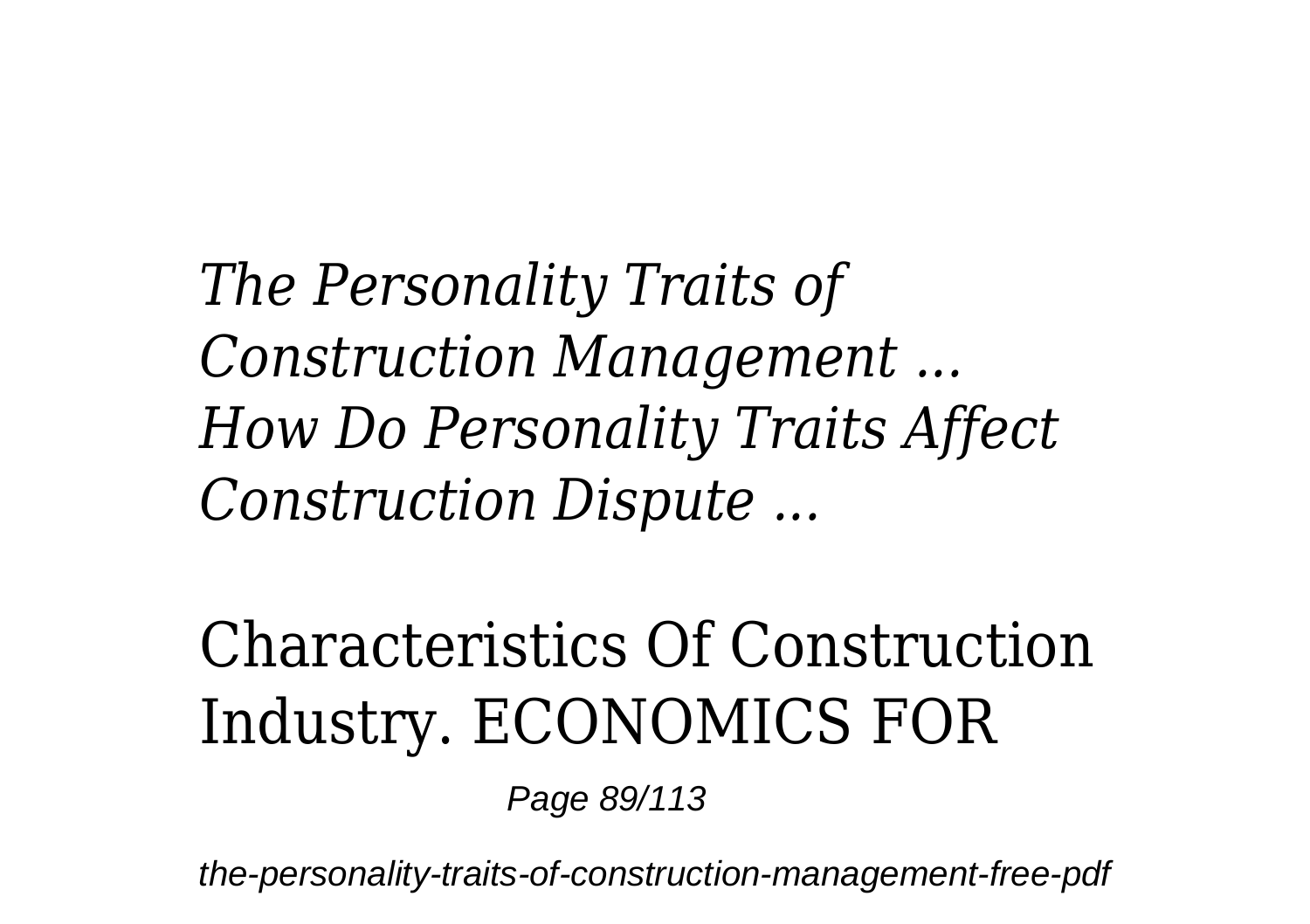CONSTRUCTION AND REAL ESTATE Kwan Tsz Him (11168188D) Kwan Cheuk Pui (11055717D) Cheng Ming Xian (11704592D) Introduction Although Hong Kong has less land, there are always Page 90/113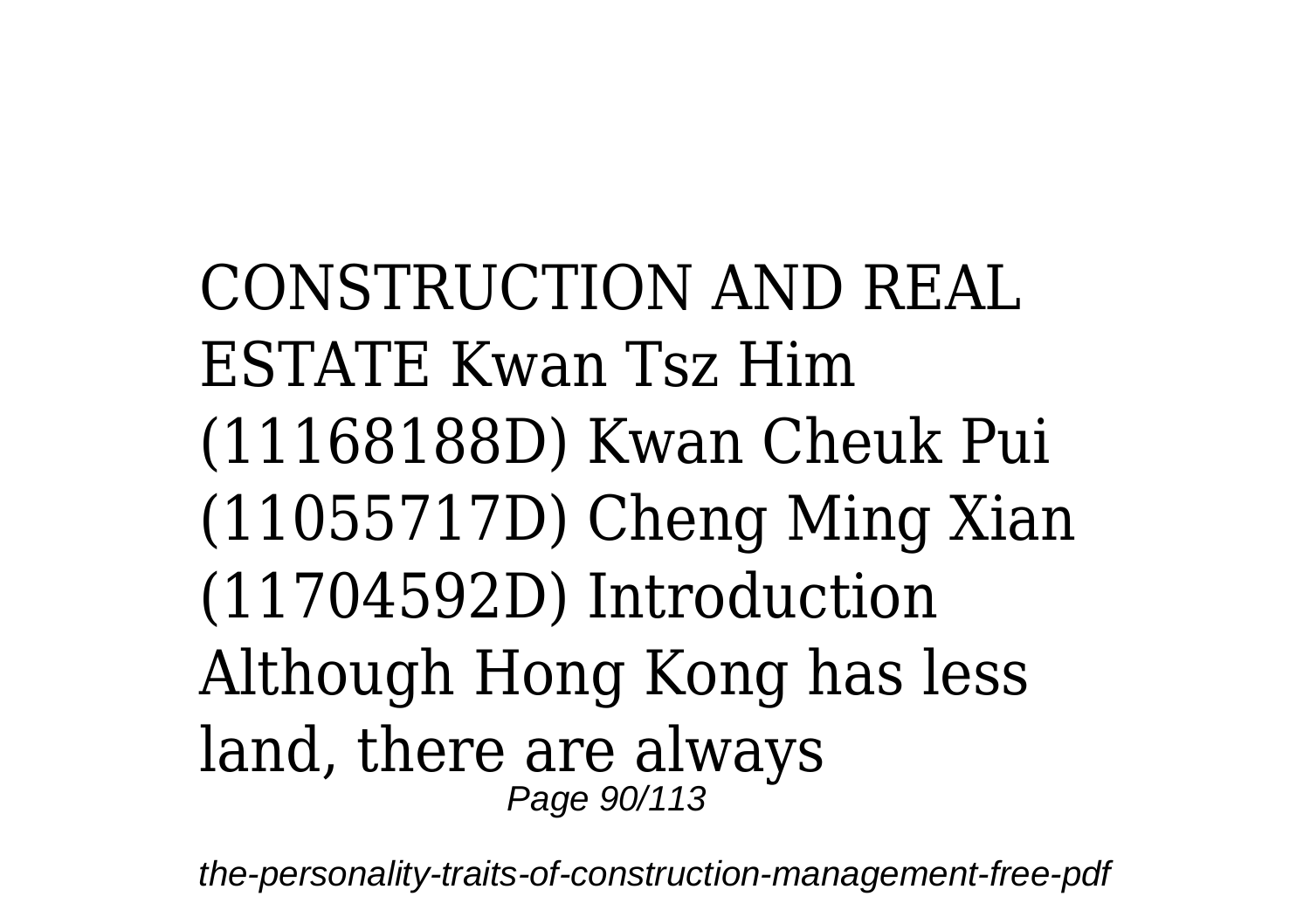construction projects happening everywhere in Hong Kong, for example, West Kowloon Cultural District development, Kwun Tong redevelopment project, etc. Marketing management plays a<br>*Page 91/113*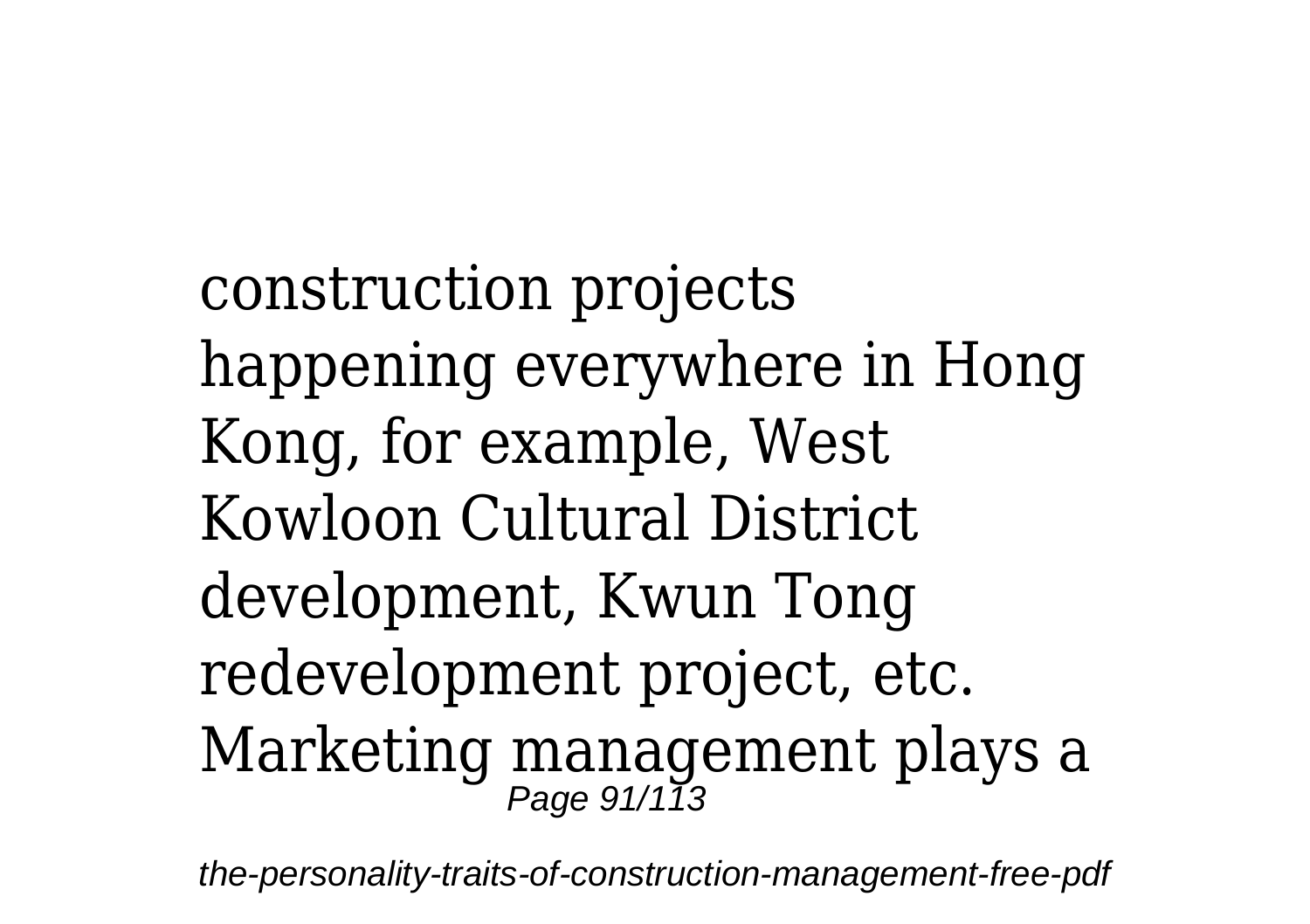crucial role in successful companies. However, marketing has been either misunderstood or entirely neglected in numerous construction companies because it is difficult to apply Page 92/113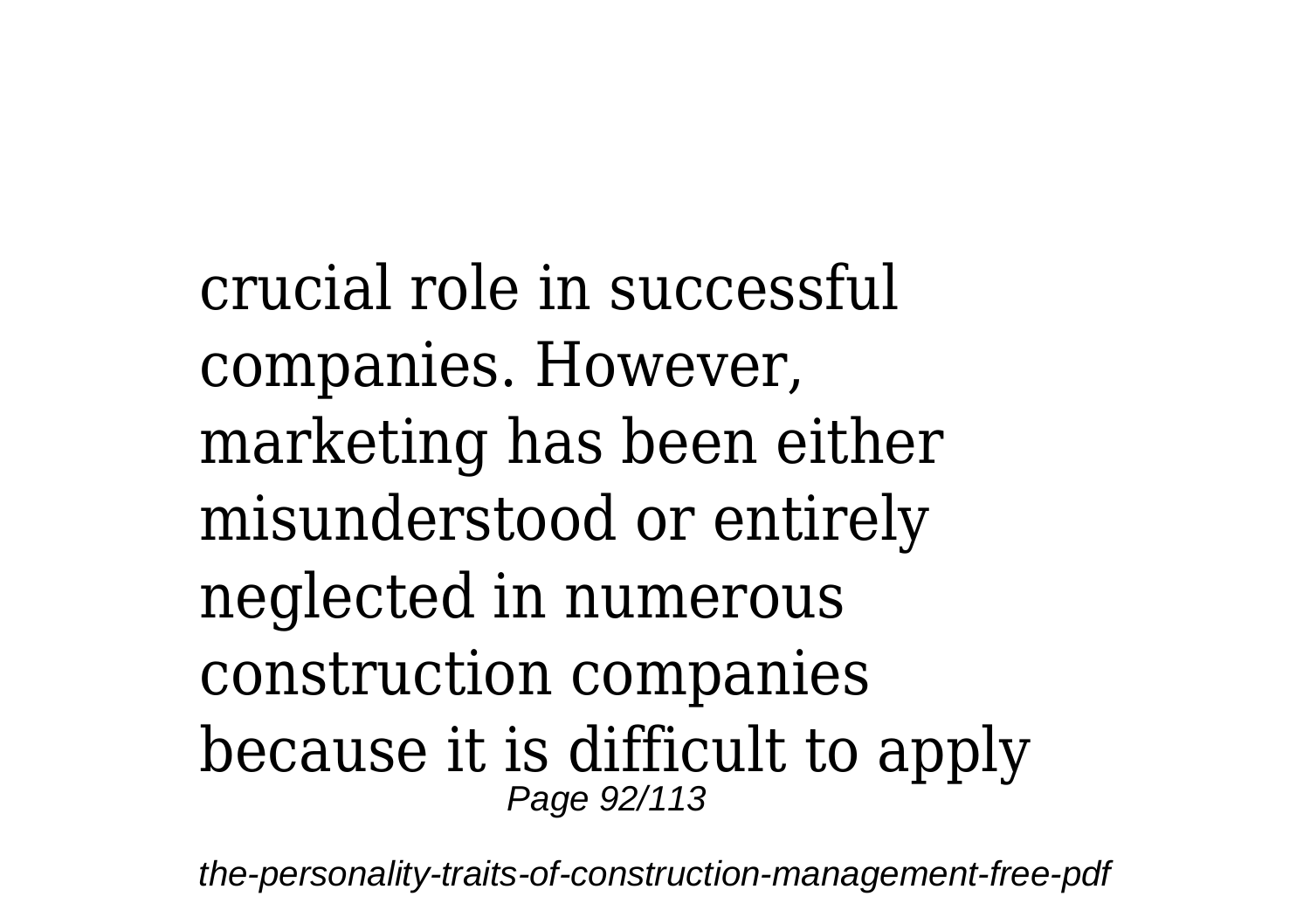conventional marketing strategies due to The Big Five Personality Model was used to measure the personality traits of construction negotiators. Factors of negotiating Page 93/113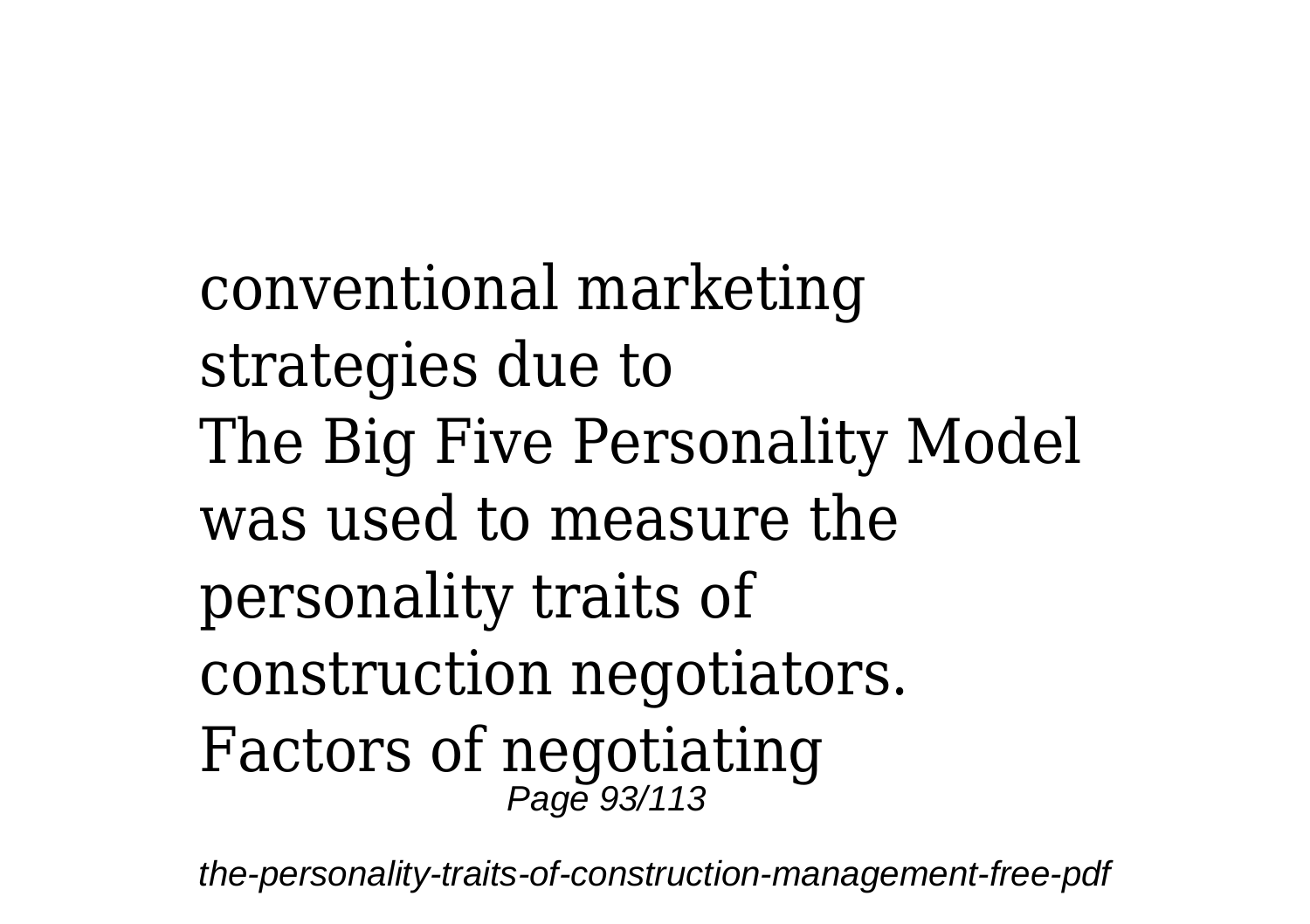behaviors and negotiation outcomes were developed. By interrelating these three elements, moderated multiple regression (MMR) was used to examine how personality traits affect the relationships between Page 94/113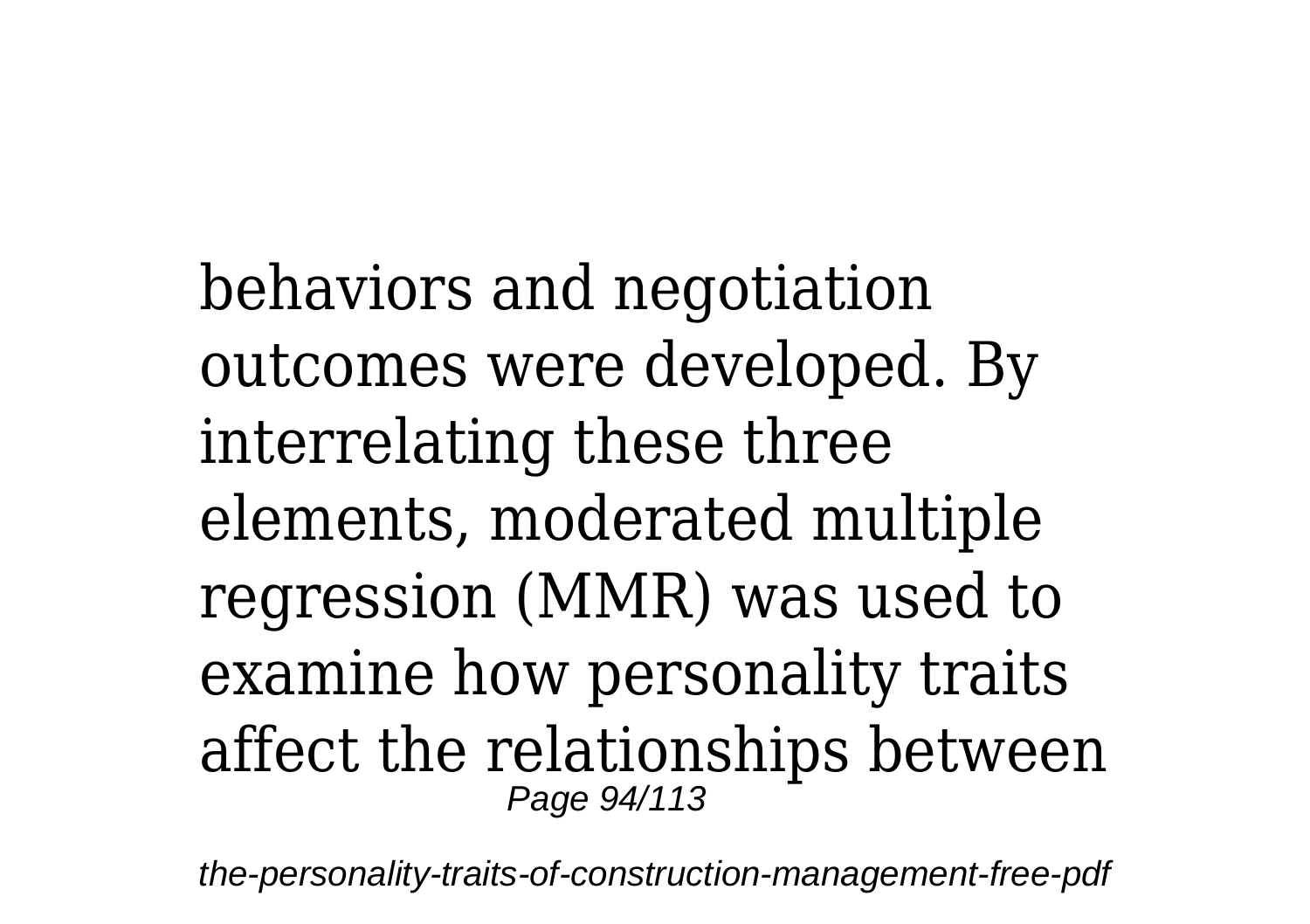## negotiating behaviors and negotiation outcomes.

#### How to become a GREAT LEADER (5 character traits) The Four Personality Types and Page 95/113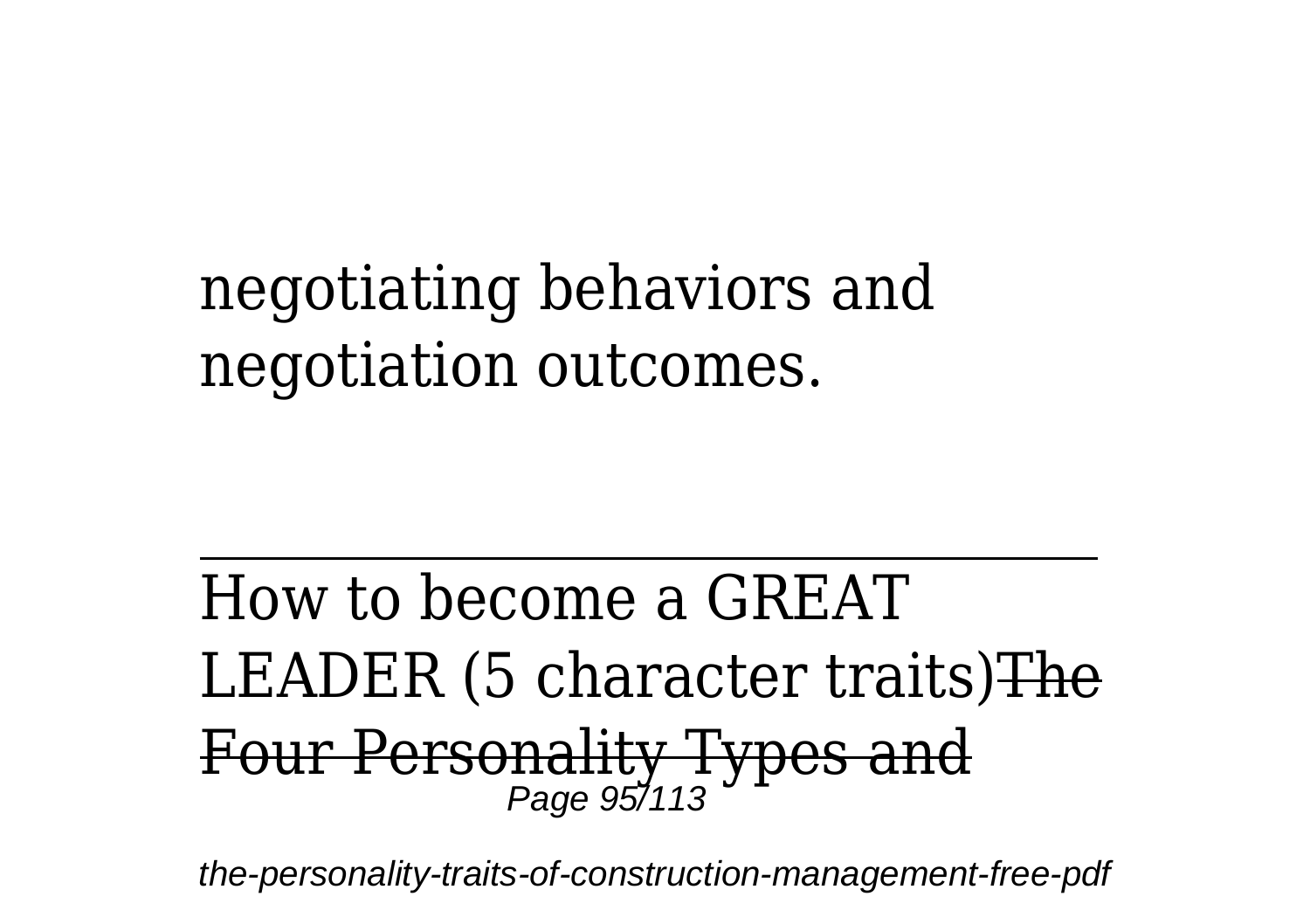How to Deal with Them *How To Improve Your Personality | 9 Personality Enhancing Tips* 2017 Personality 14: Introduction to Traits/Psychometrics/The Big 5 *The Big 5 Personality Traits -* Page 96/113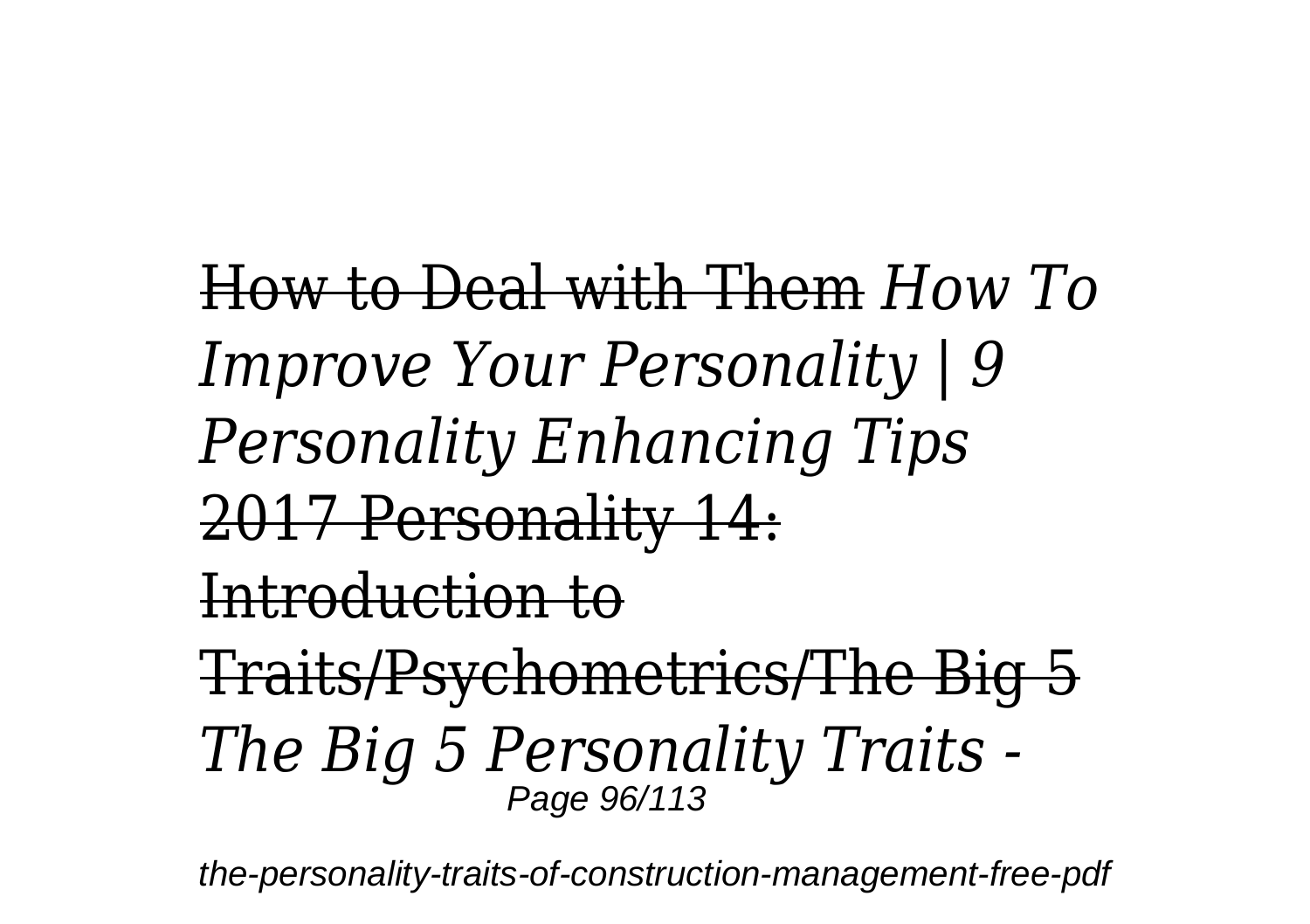*Jordan Peterson* Jordan Peterson: What Kind of Job Fits You? *2017 Personality 06: Jean Piaget \u0026 Constructivism* **The moral roots of liberals and conservatives - Jonathan Haidt** *Type A Personality* Page 97/113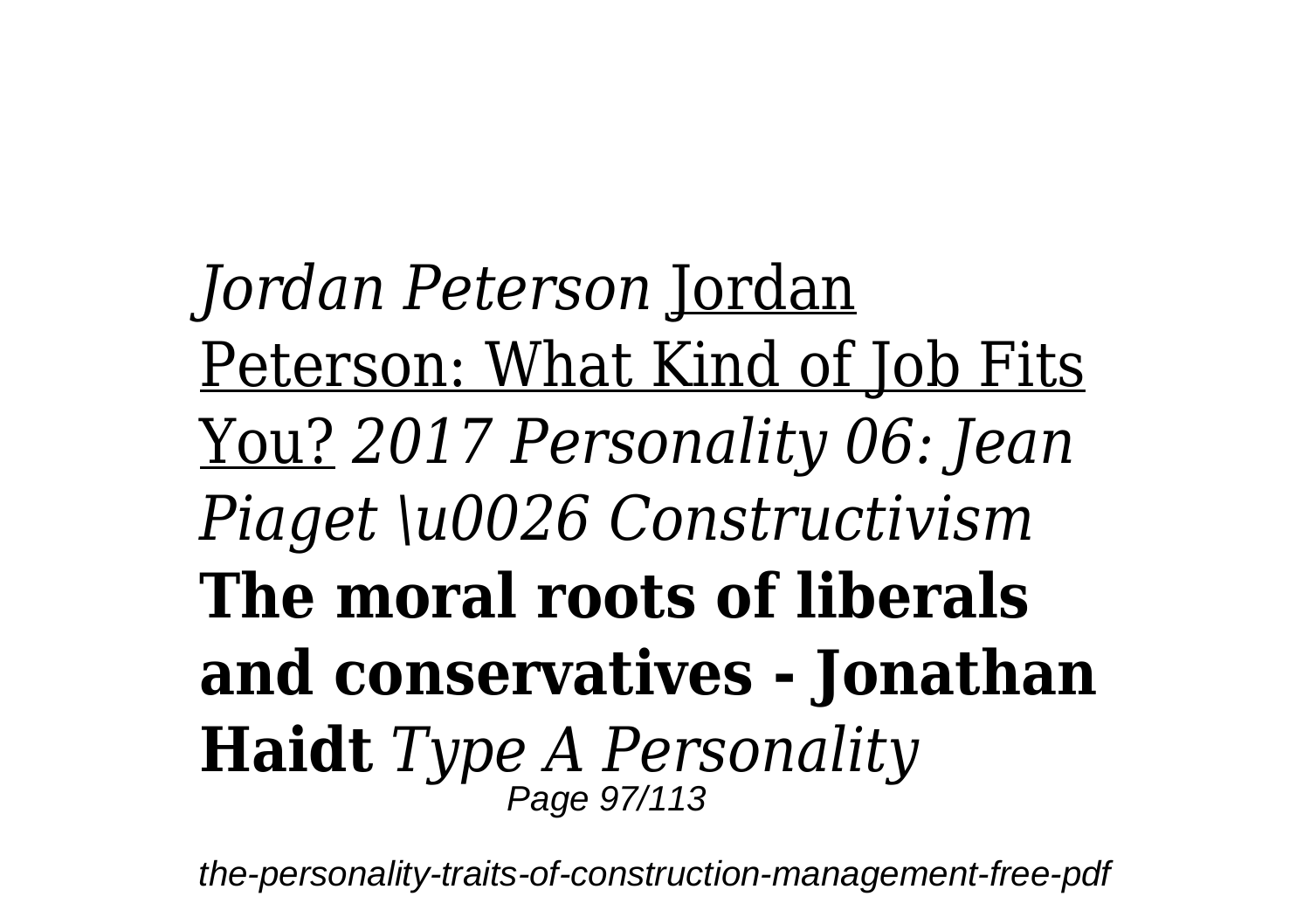*Explained* 2014 Personality Lecture 20: Conscientiousness (Biology \u0026 Traits) *2014 Personality Lecture 16: Extraversion \u0026 Neuroticism (Biology \u0026 Traits)* The Best Kept Secret in Page 98/113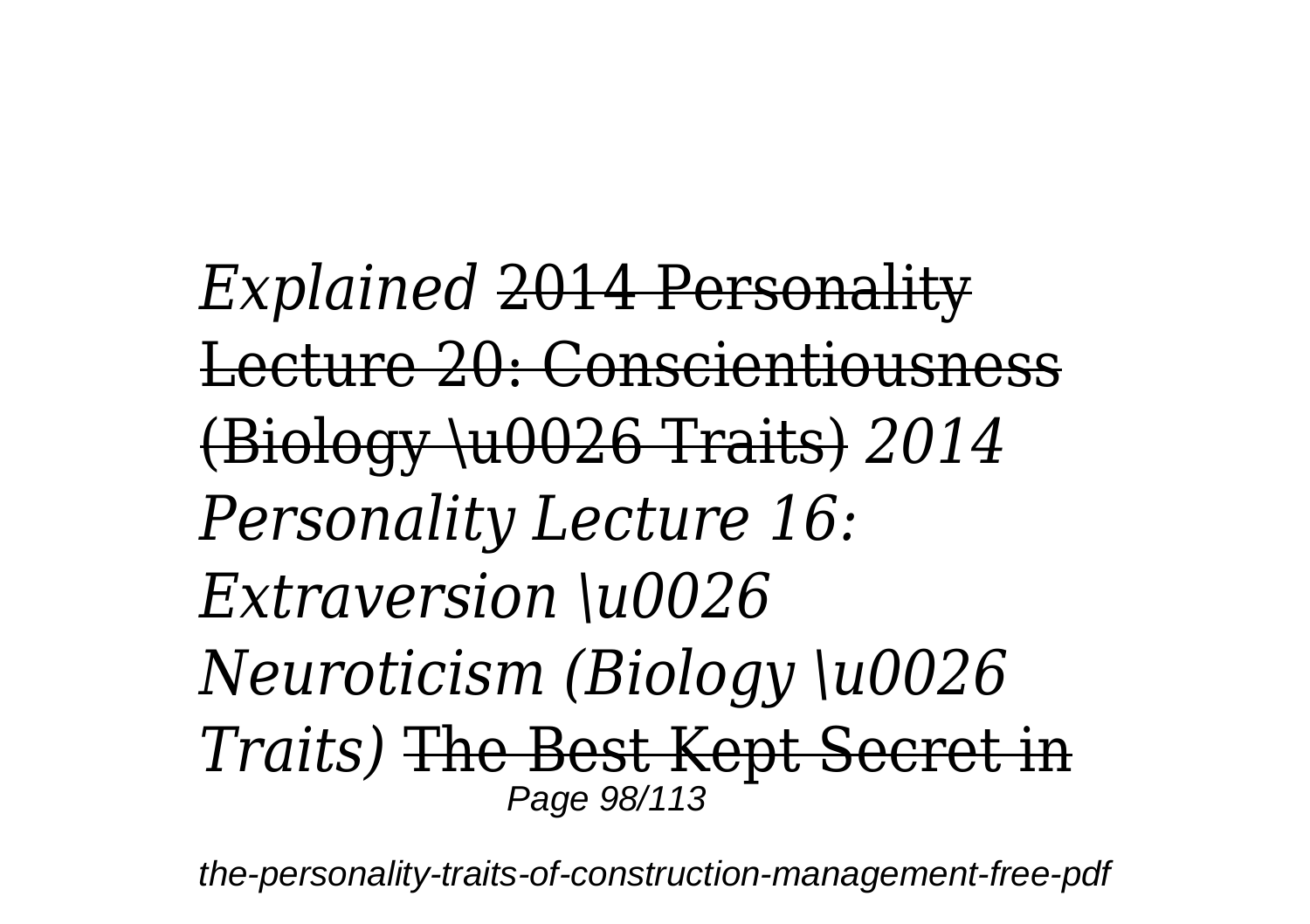Construction | Michael Johnson | TEDxDavenport \"STOP Saying Things that Make You WEAK!\" - Jordan B. Peterson (@jordanbpeterson) - Top 10 Rules *The problem with Conscientiousness - Jordan* Page 99/113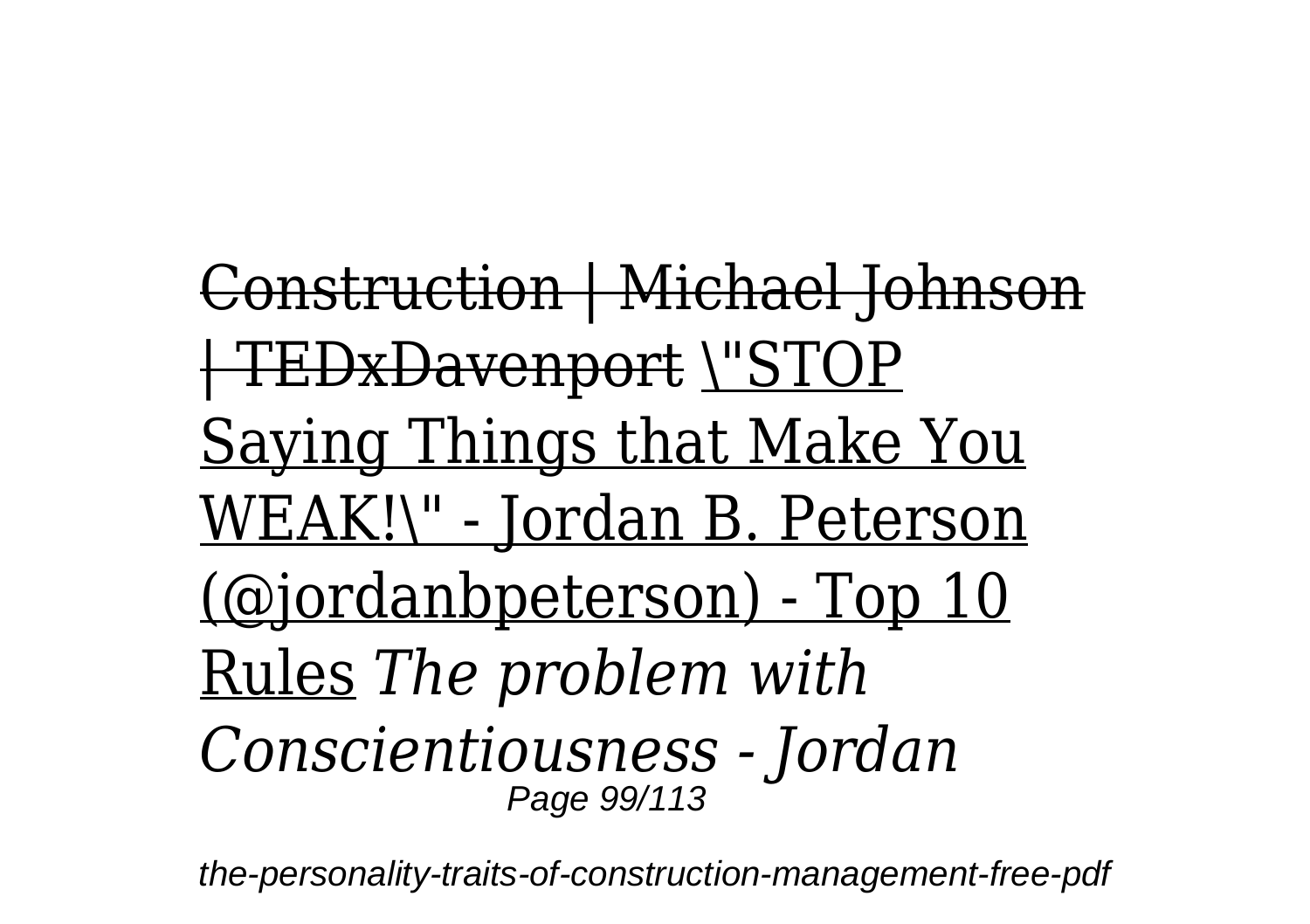*Peterson* Three Questions to unlock your authentic career: Ashley Stahl at TEDxBerkeley \"What are disagreeable people like?\" Jordan Peterson **HOW TO READ ANYONE INSTANTLY |** Page 100/113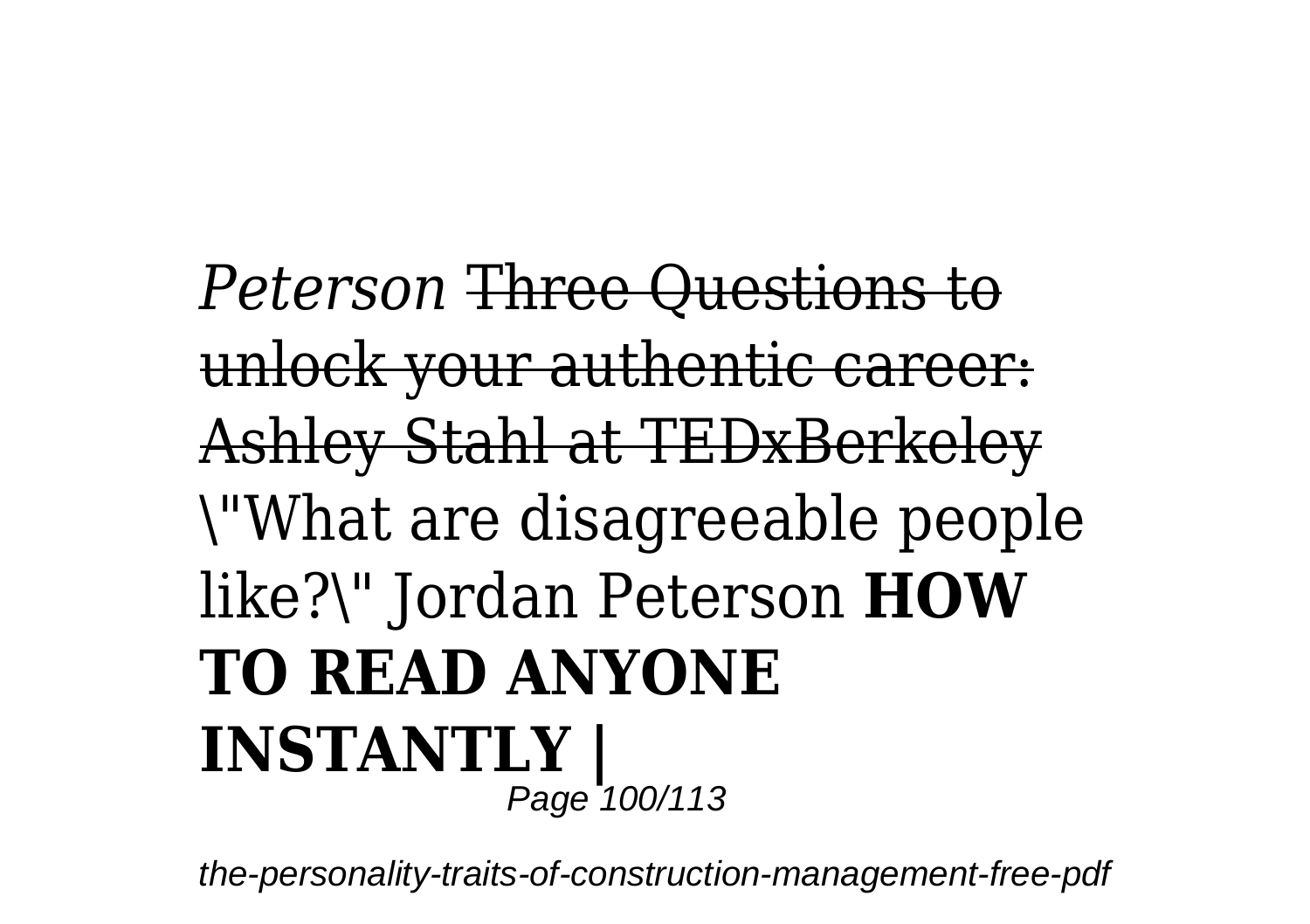**PSYCHOLOGICAL TRICKS** *Type A Personalities vs Type B Personalities (Type D, Type T too!)* Jordan Peterson teaches you how to interact with children 11 Skills that Millionaires Master 2017 Page 101/113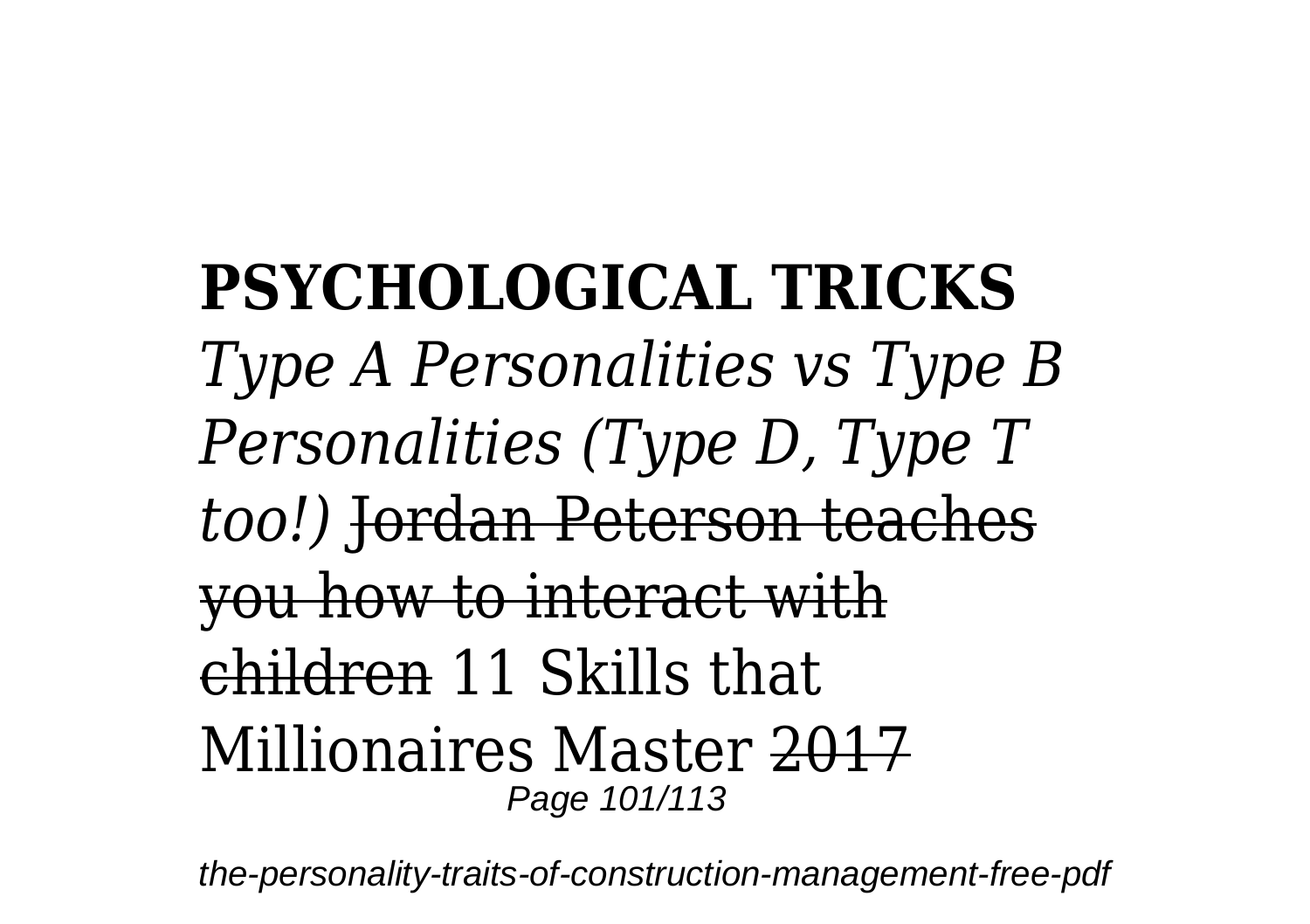Personality 13: Existentialism via Solzhenitsyn and the Gulag How do the Five Factor Personality Traits Affect Career Success?

How to Improve Yourself Right NOW (and Why) - Prof. Jordan Page 102/113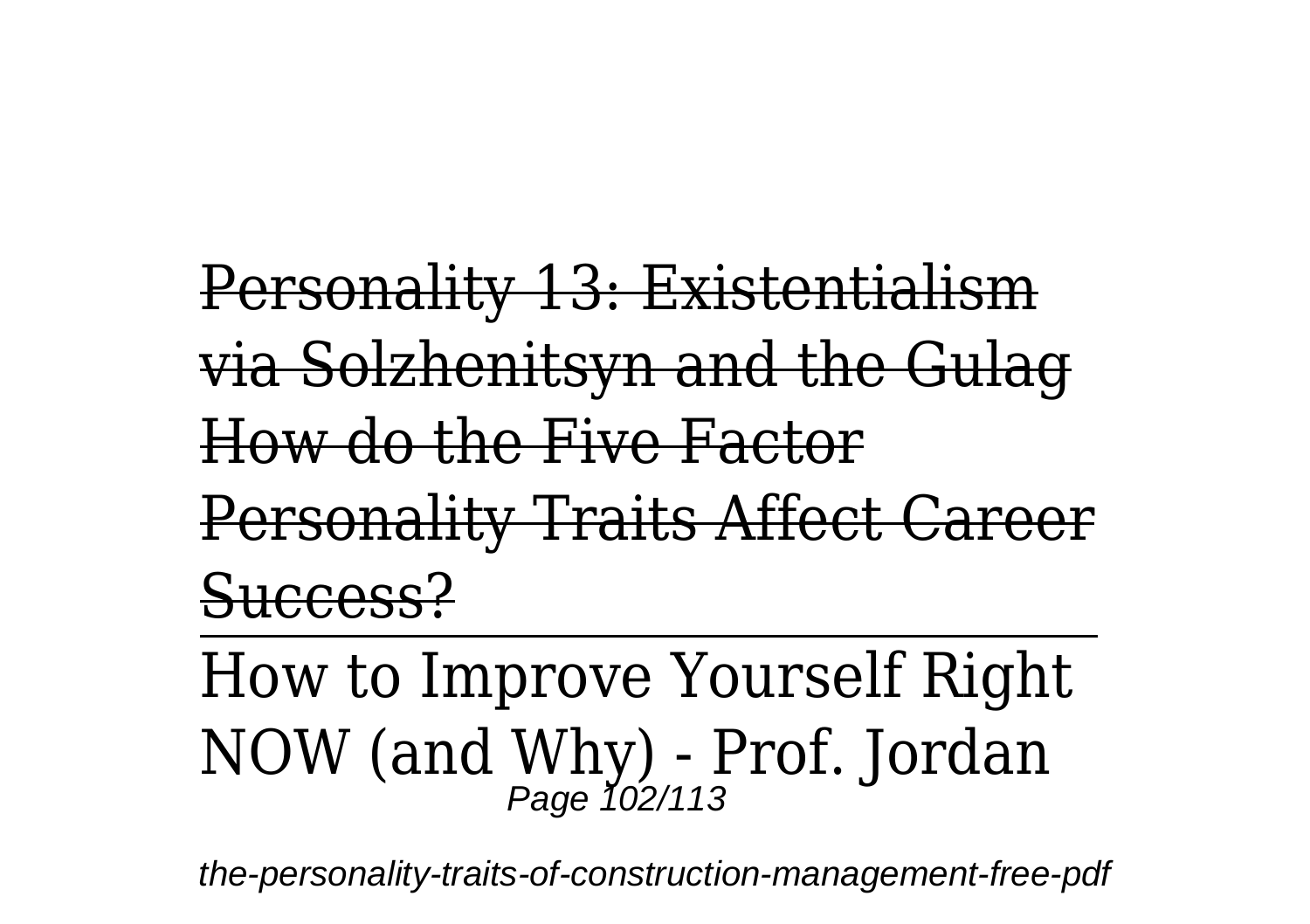Peterson*2014 Personality Lecture 17: Agreeableness and gender differences* 20 Minutes on UnderstandMyself.com 7 Keys to a Positive Personality | Brian Tracy**2017 Personality 18: Biology \u0026 Traits: O**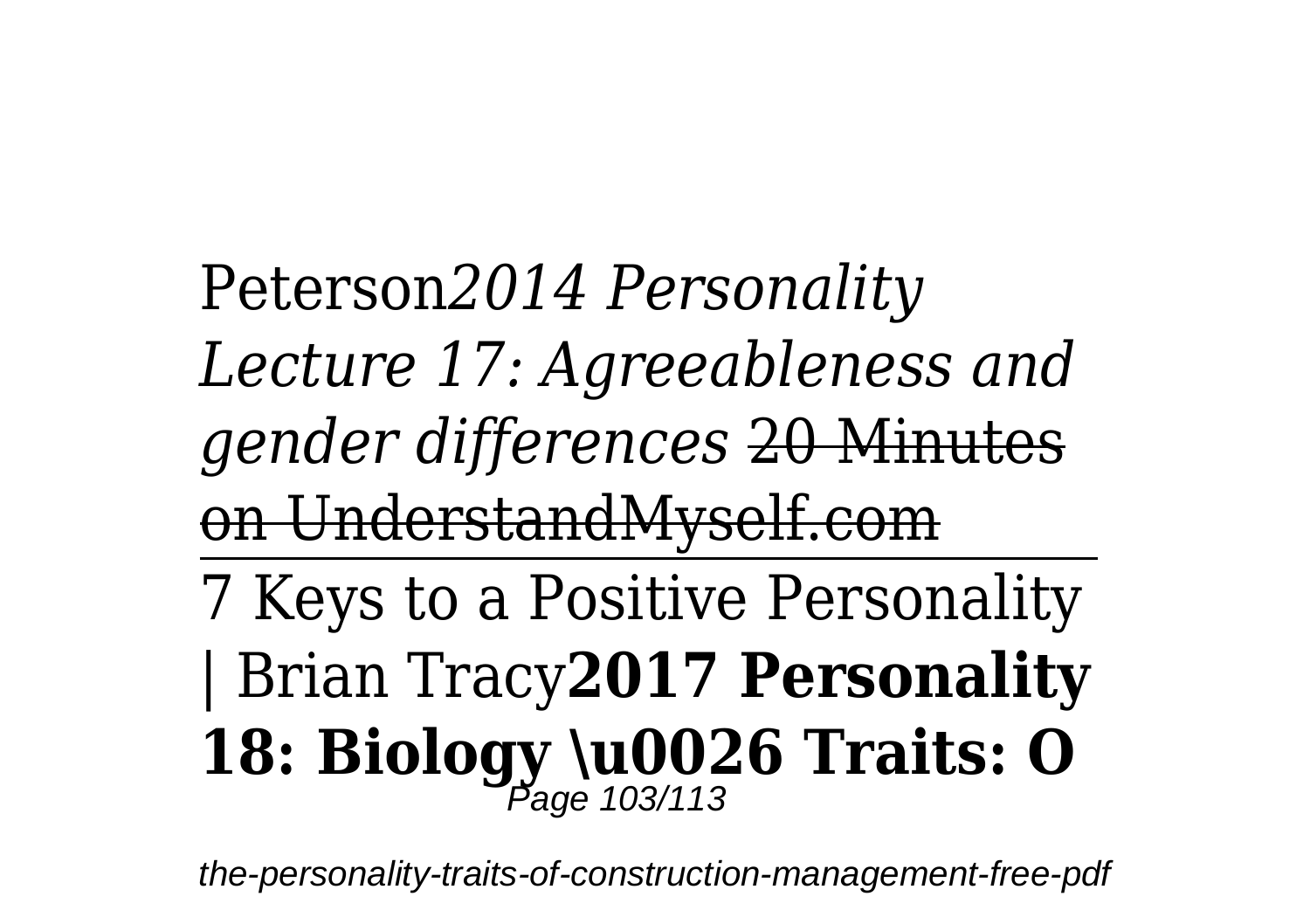**penness/Intelligence/Creativ ity I** Personality Traits, Relationships and Rapport Cambridge IELTS 15 Listening Test 1 with answers I Latest IELTS Listening Test 2020 *The Personality Traits Of* Page 104/113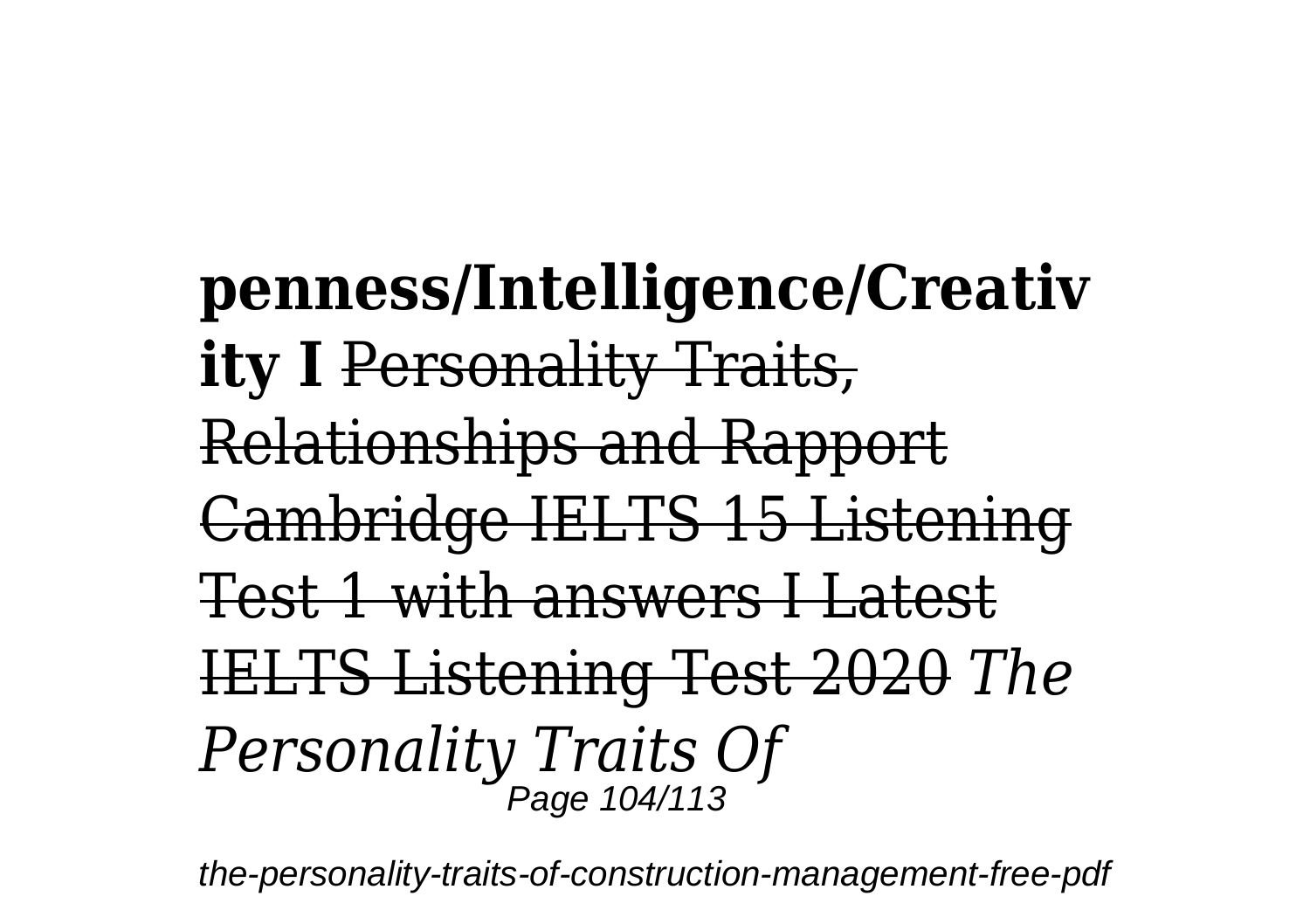### *Construction*

### *12 Positive Personality Traits Of Effective People ...* Personality traits in construction management Page 105/113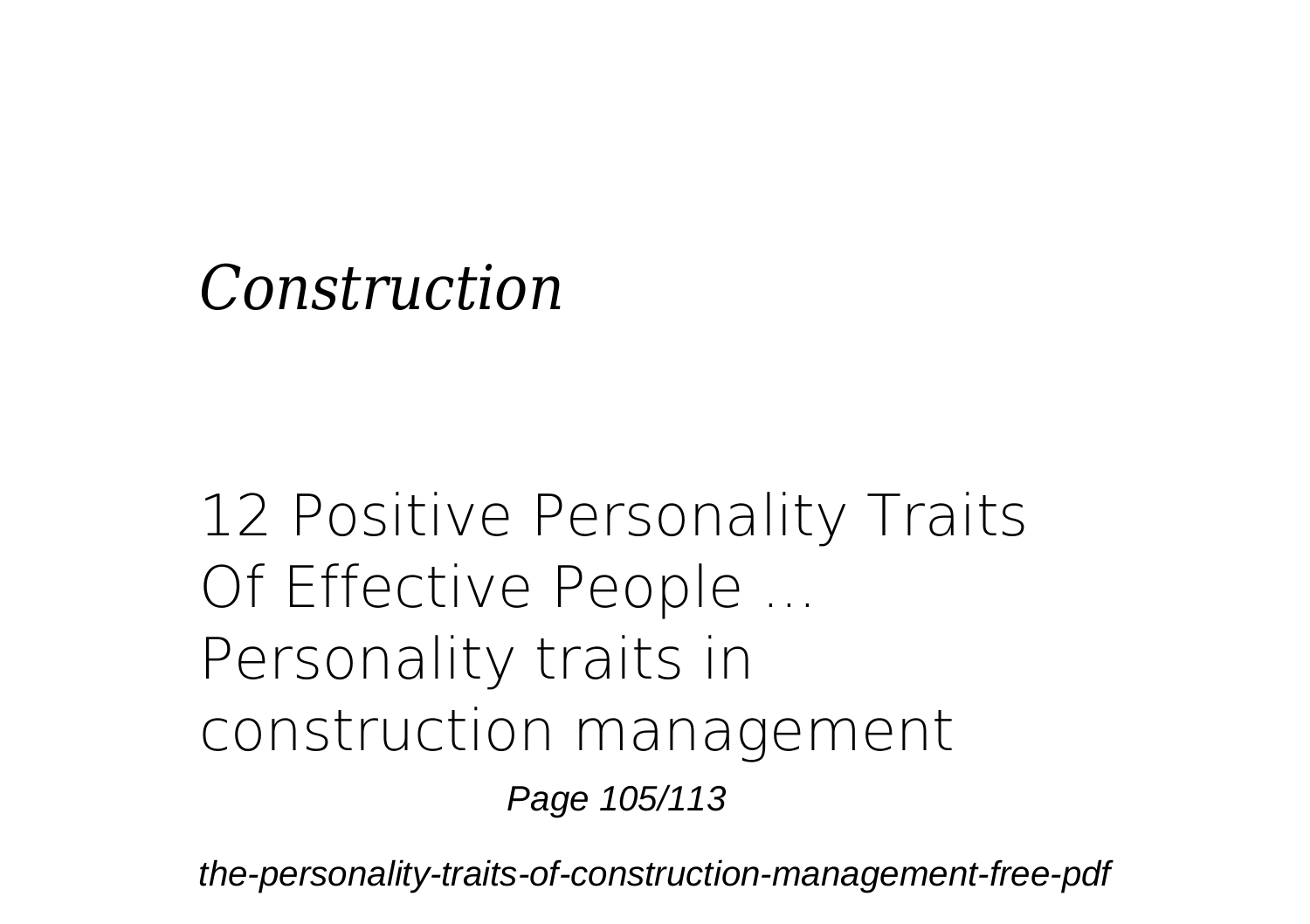Leadership. Effective leaders are inspirational and as a result gain support and confidence from their team, who will... Defining personality traits. Personality may be described as an individual's psychological

Page 106/113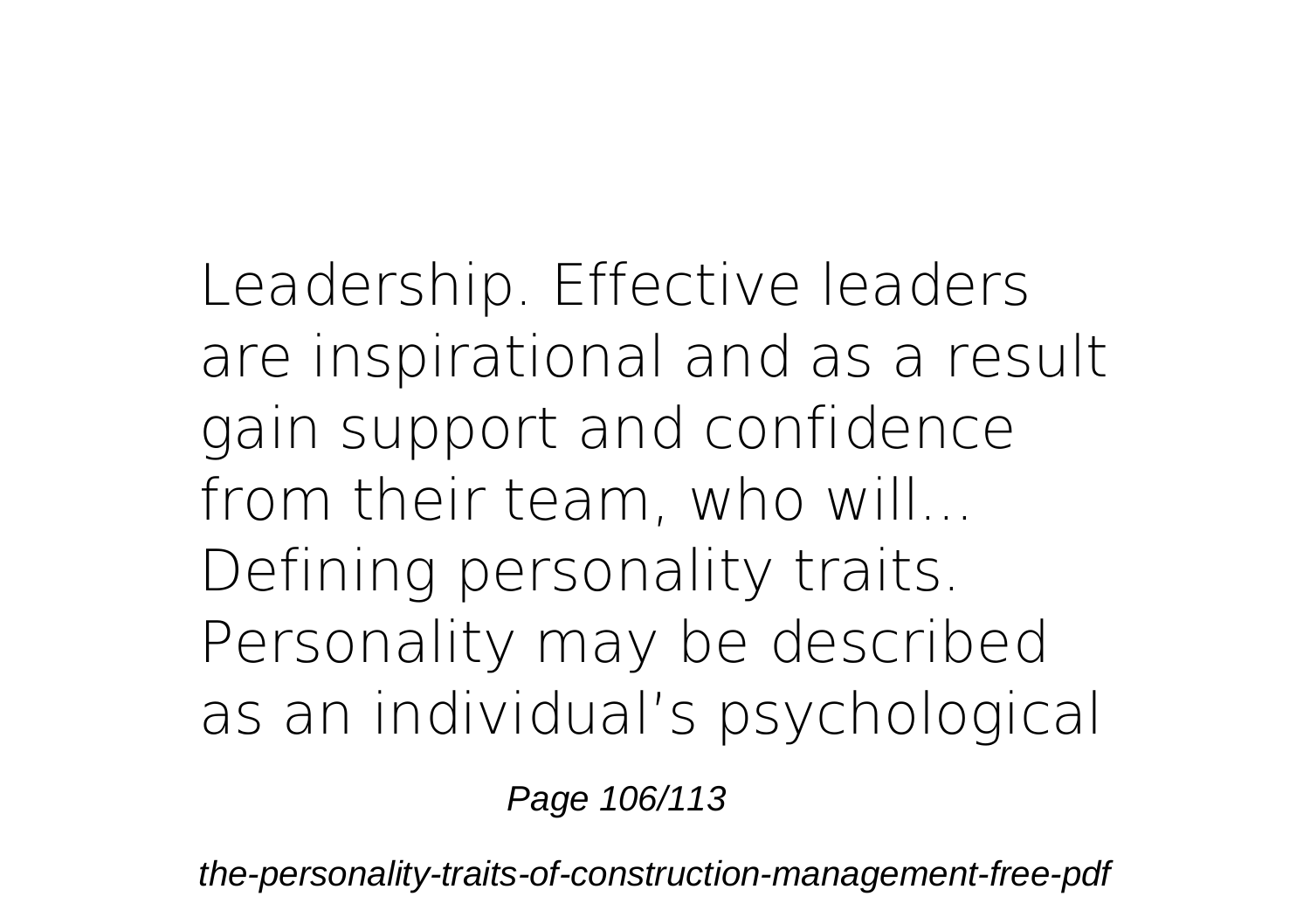characteristics, and how... Personality ... *What are the characteristics of the construction industry ... Personality traits in construction management*

Page 107/113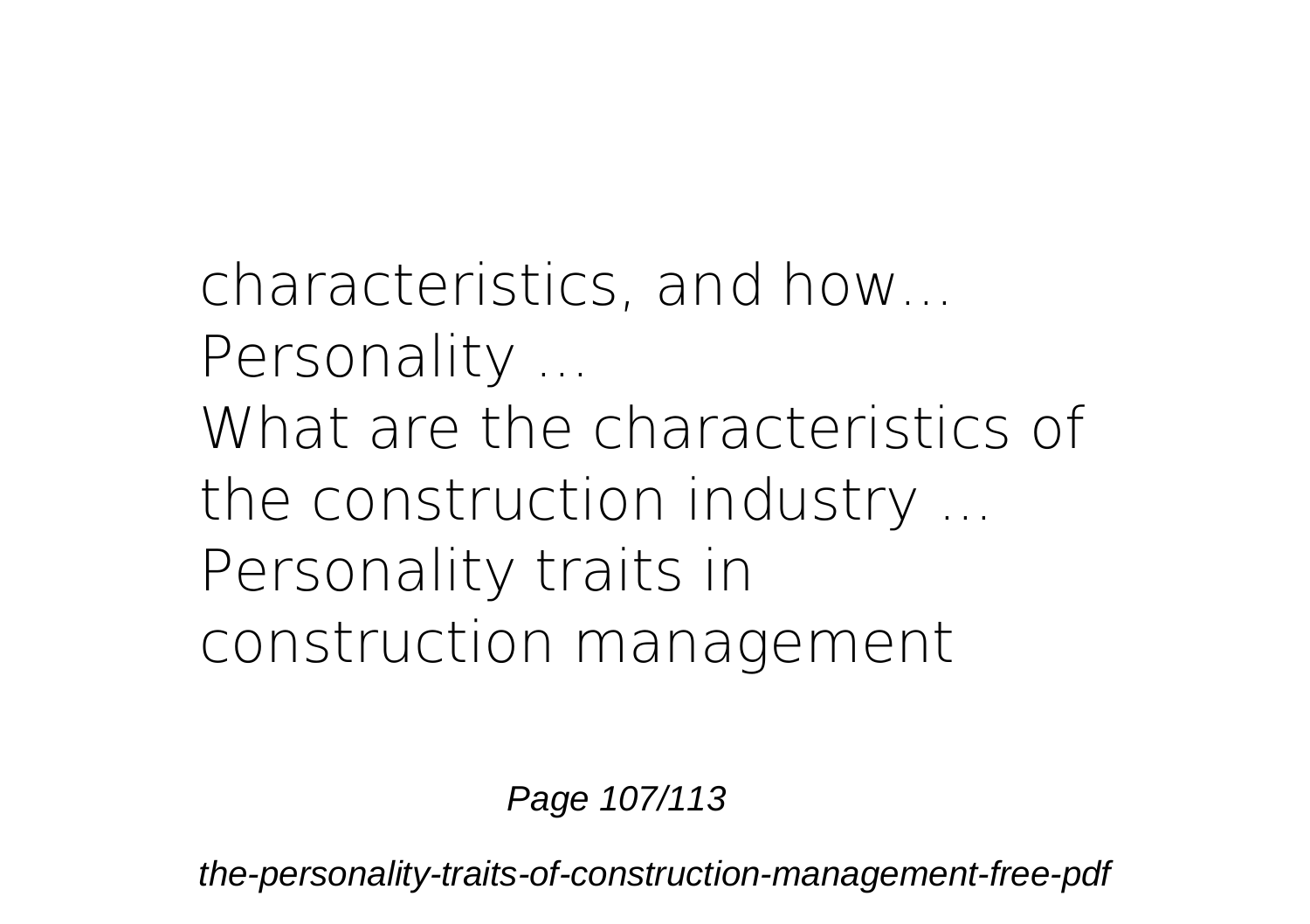quantity surveyors are part of the construction industry quantity surveyors are part of the construction industry What are the characteristics of food and beverage industry? There are many... *10 Personality Traits Every* Page 108/113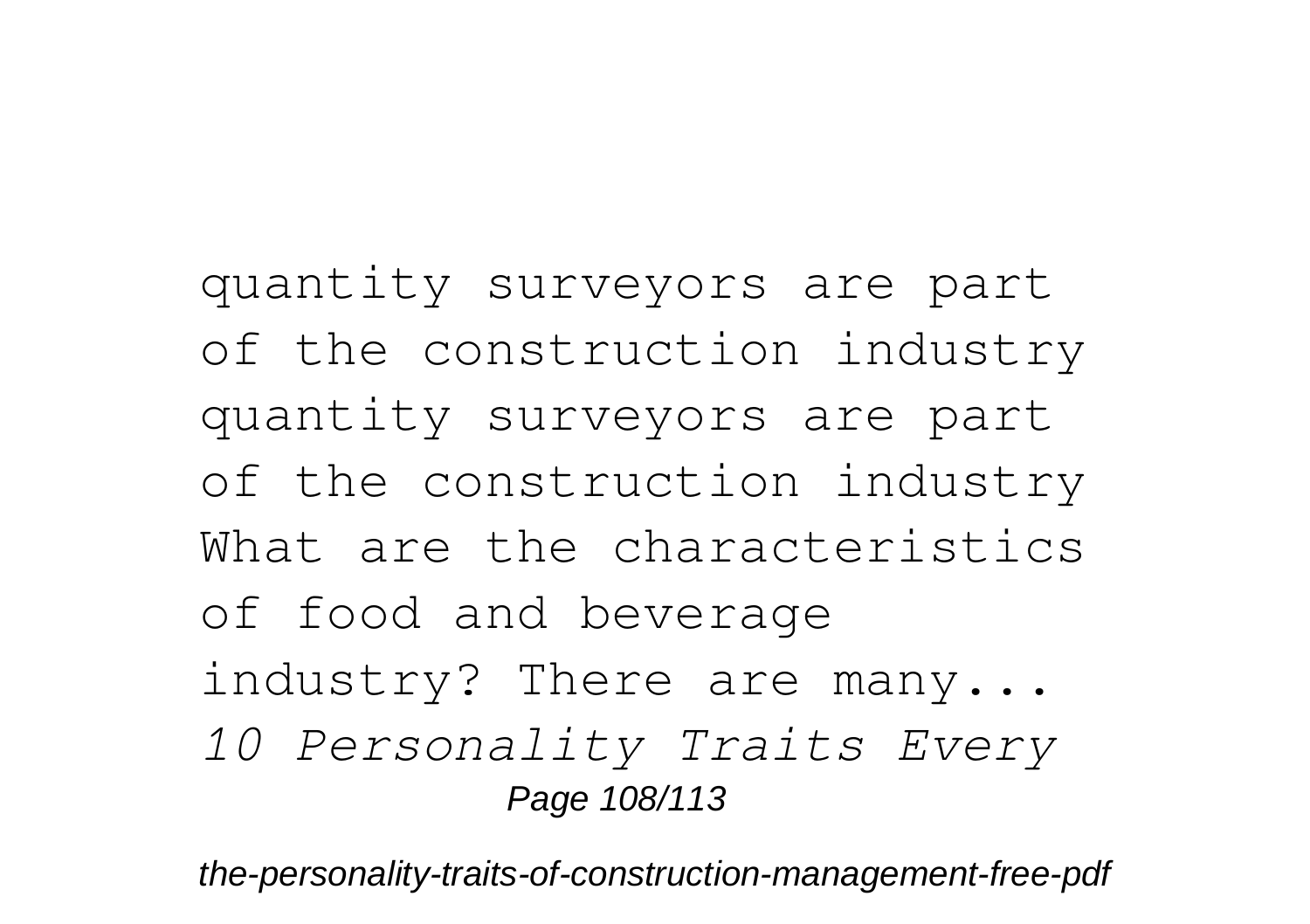*Construction Worker Should Have* Personality traits. These researchers have not yet reached an absolute consensus on the precise number of traits, which may be used to accurately Page 109/113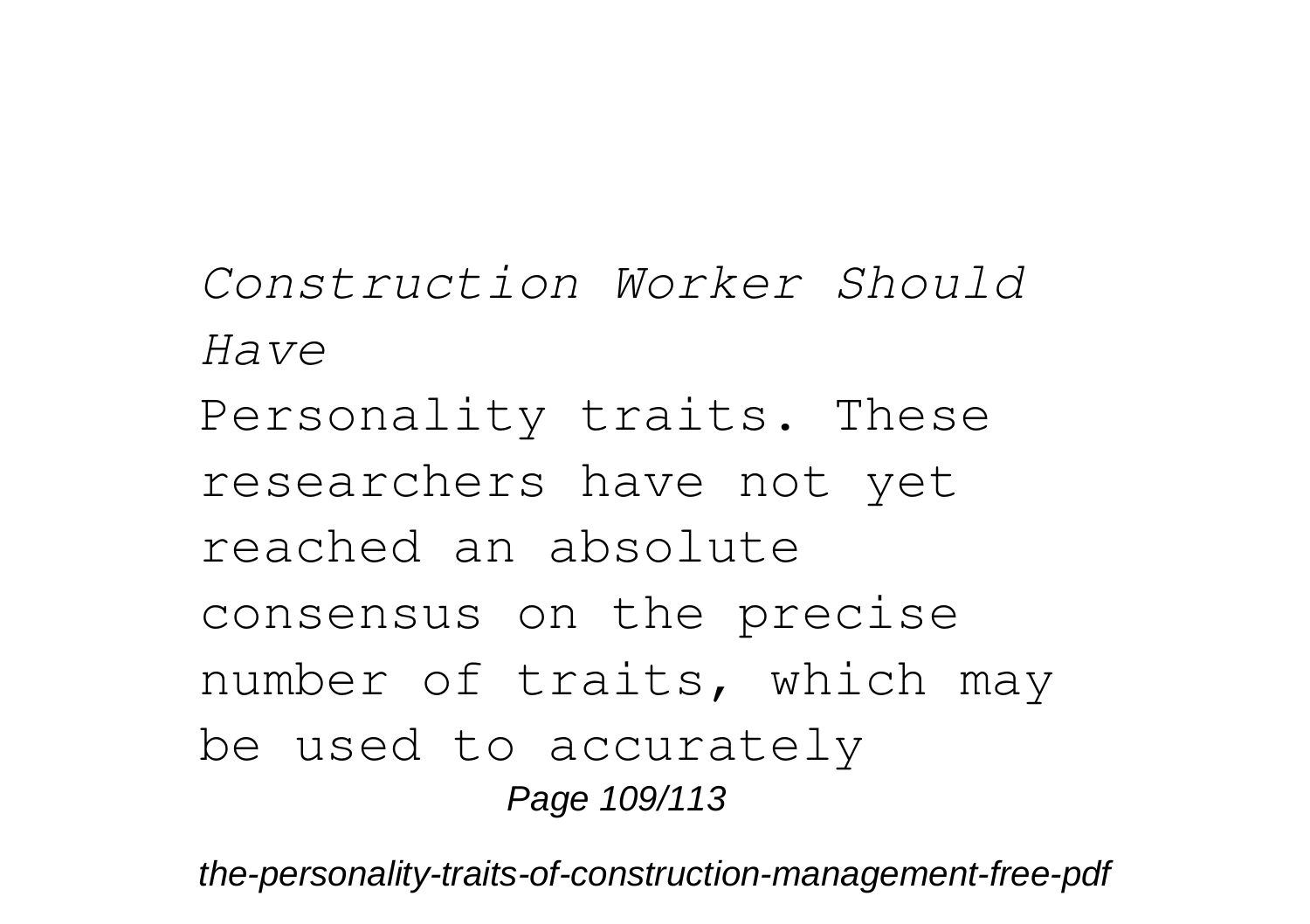describe personality. Eysenck, for example identified the traits neuroticism, extraversion and psychoticism as sufficient in describing most aspects of personality. Top 5 Traits for a Page 110/113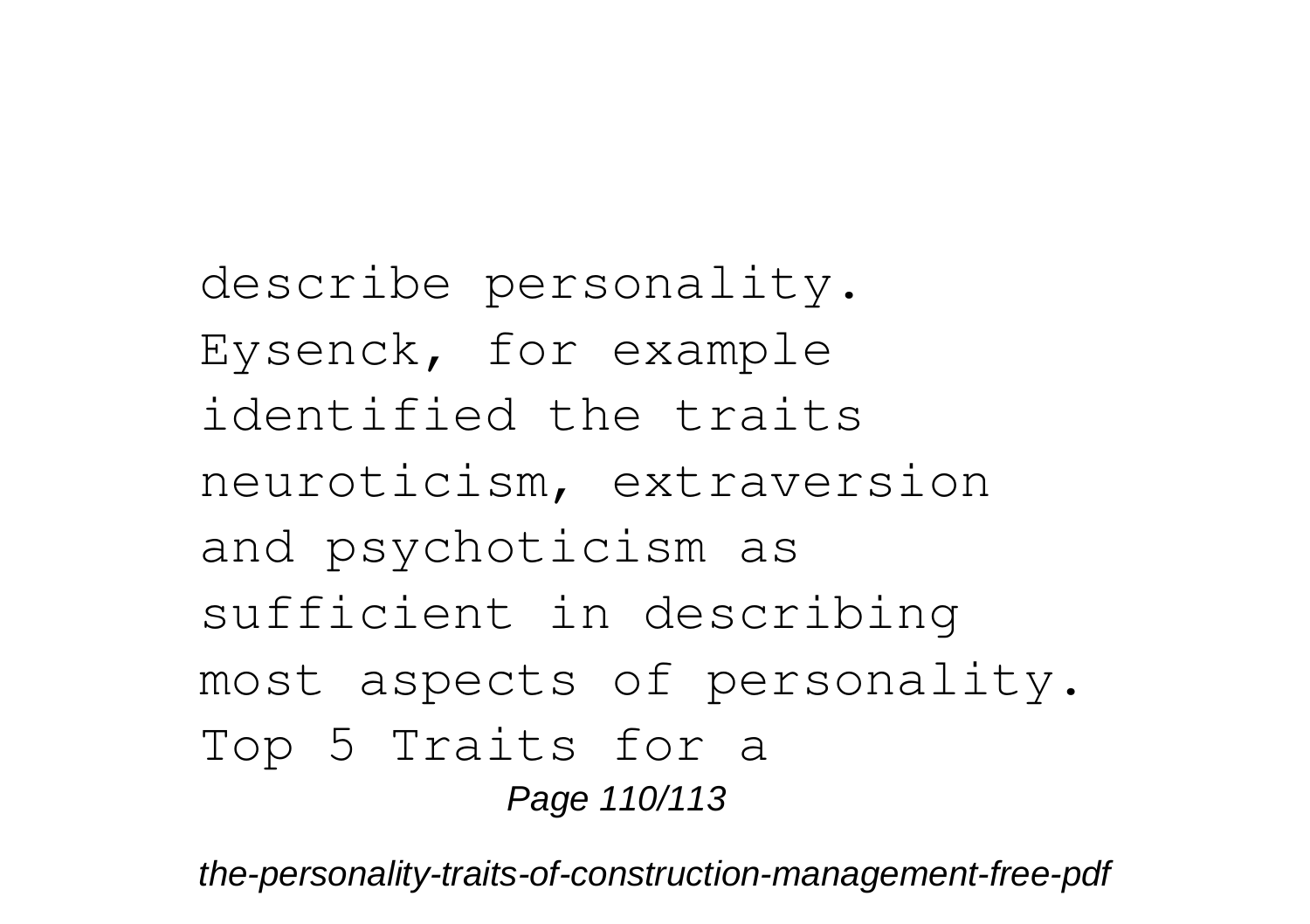Construction Worker 1. Safe. Keeping everyone safe on construction sites should always be a number one priority. With heavy materials and... 2. Physically fit. We're not saying that every Page 111/113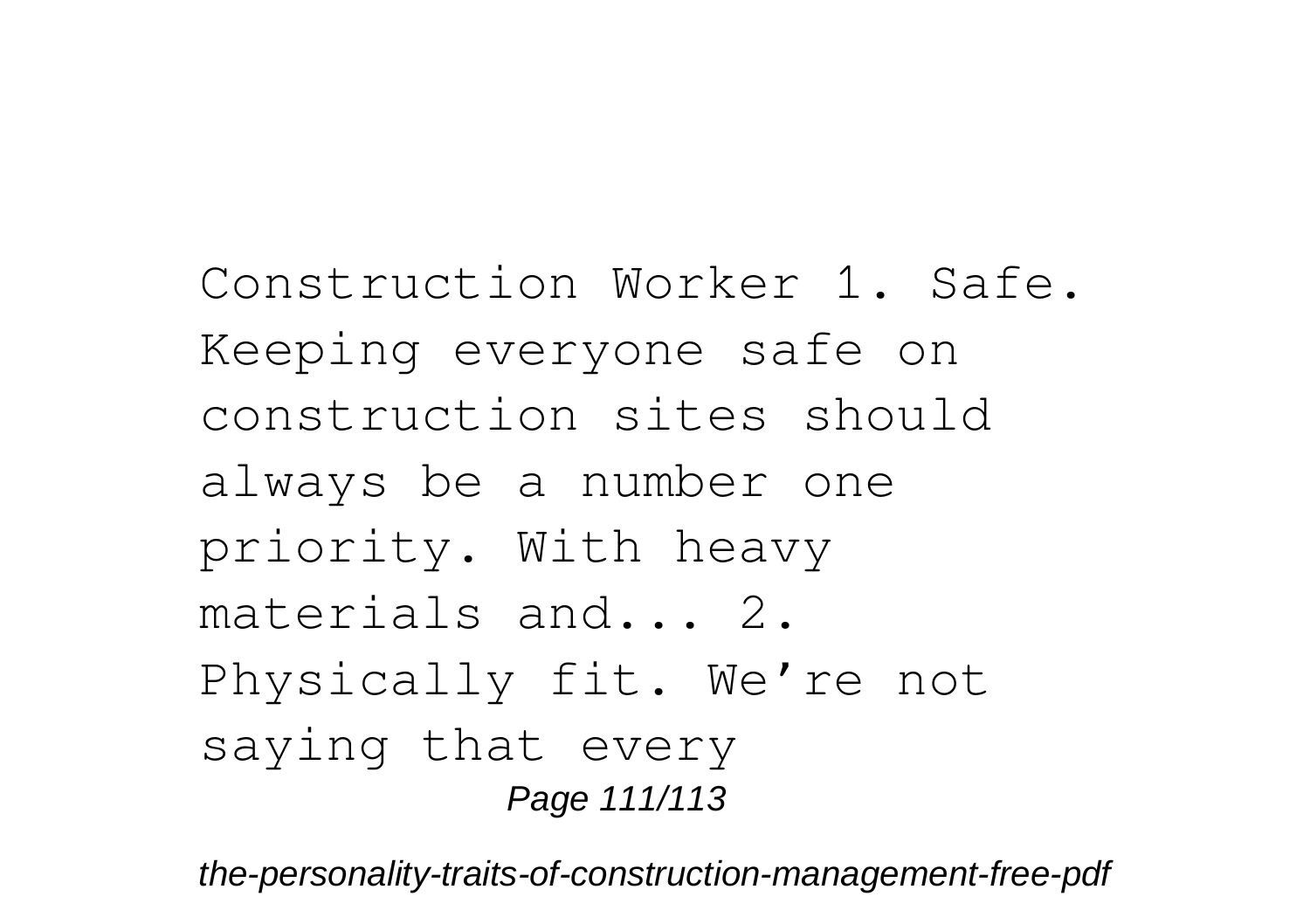construction worker has to be immensely strong and muscular, but... 3. A hard worker. It ...

Characteristics Of Construction Industry

Page 112/113